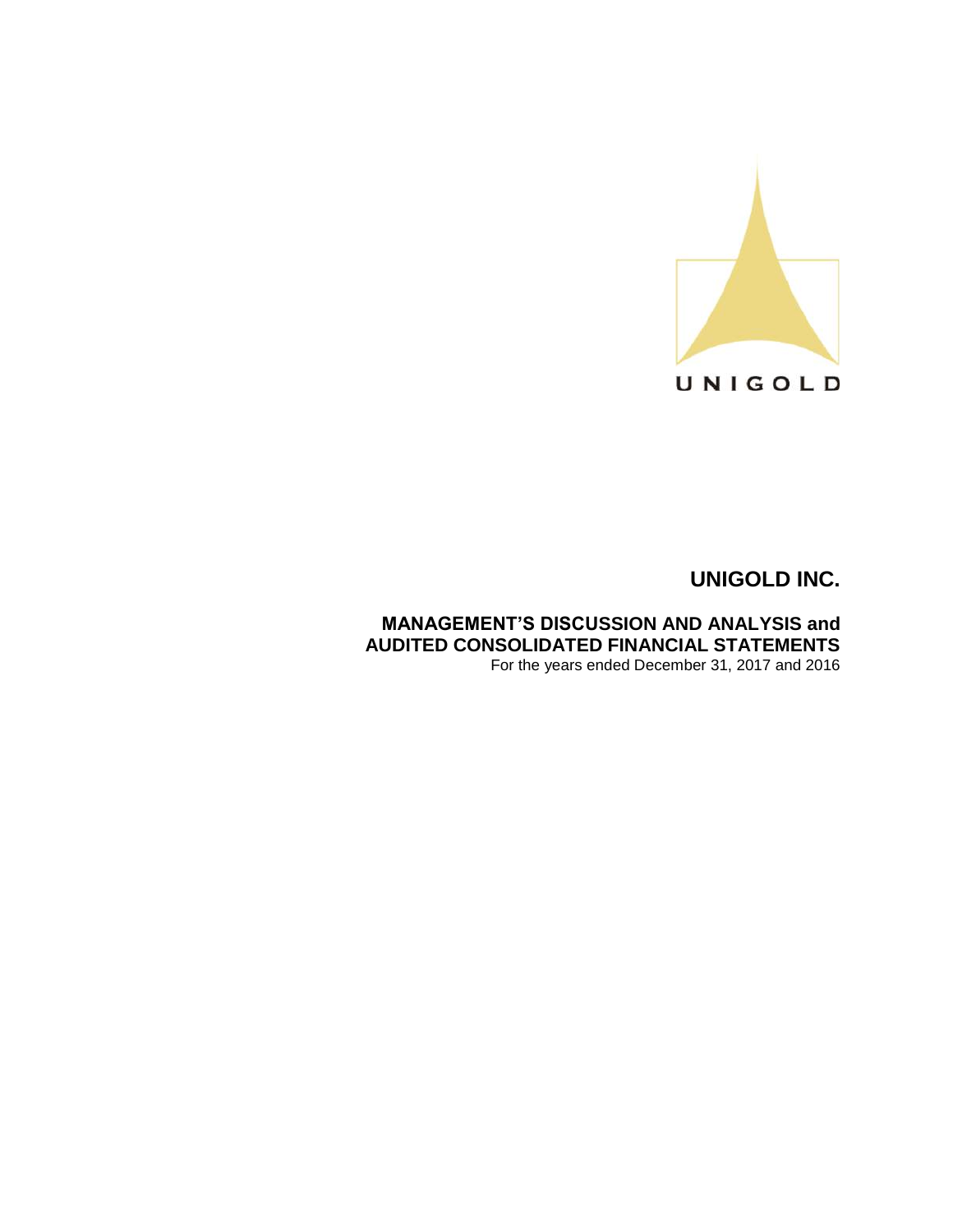| Corporate Social Responsibility ("CSR"), Safety, Health and Environment  11                   |  |
|-----------------------------------------------------------------------------------------------|--|
|                                                                                               |  |
|                                                                                               |  |
| Report on Internal Control over Financial Reporting and Disclosure Controls and Procedures 13 |  |
|                                                                                               |  |
|                                                                                               |  |
|                                                                                               |  |
|                                                                                               |  |
| MANAGEMENT'S RESPONSIBILITY FOR FINANCIAL INFORMATION 18                                      |  |
|                                                                                               |  |
|                                                                                               |  |
| CONSOLIDATED STATEMENTS OF CHANGES IN SHAREHOLDERS' EQUITY  21                                |  |
| CONSOLIDATED STATEMENTS OF LOSS AND COMPREHENSIVE LOSS 22                                     |  |
|                                                                                               |  |
| 1.                                                                                            |  |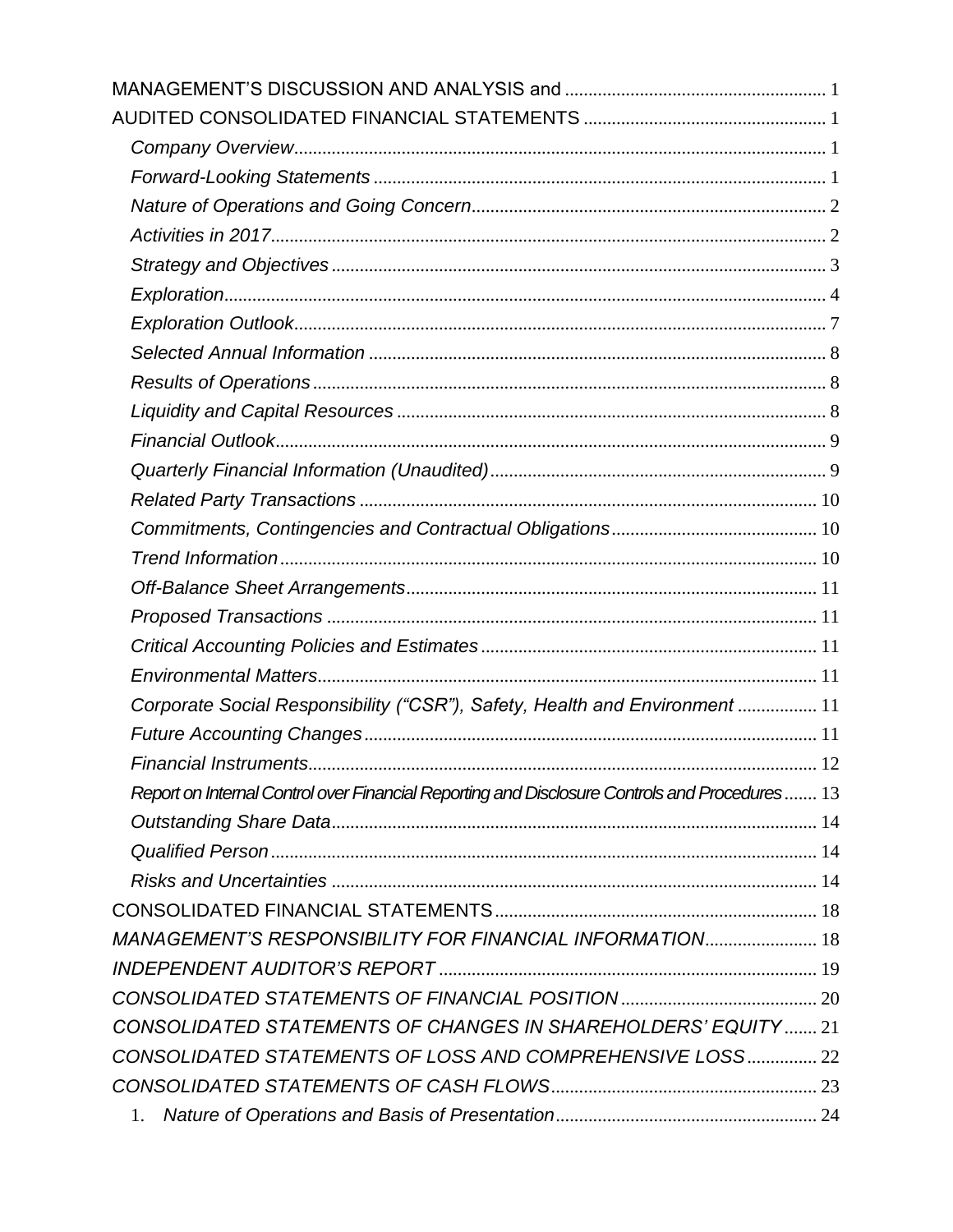| 2.  |                                                                |  |
|-----|----------------------------------------------------------------|--|
| 3.  |                                                                |  |
| 4.  |                                                                |  |
| 5.  |                                                                |  |
| 6.  |                                                                |  |
| 7.  | Exploration Properties and Exploration and Evaluation Assets33 |  |
| 8.  |                                                                |  |
| 9.  |                                                                |  |
| 10. |                                                                |  |
| 11. |                                                                |  |
| 12. |                                                                |  |
| 13. |                                                                |  |
| 14. |                                                                |  |
| 15. |                                                                |  |
| 16. |                                                                |  |
| 17. |                                                                |  |
| 18. |                                                                |  |
|     |                                                                |  |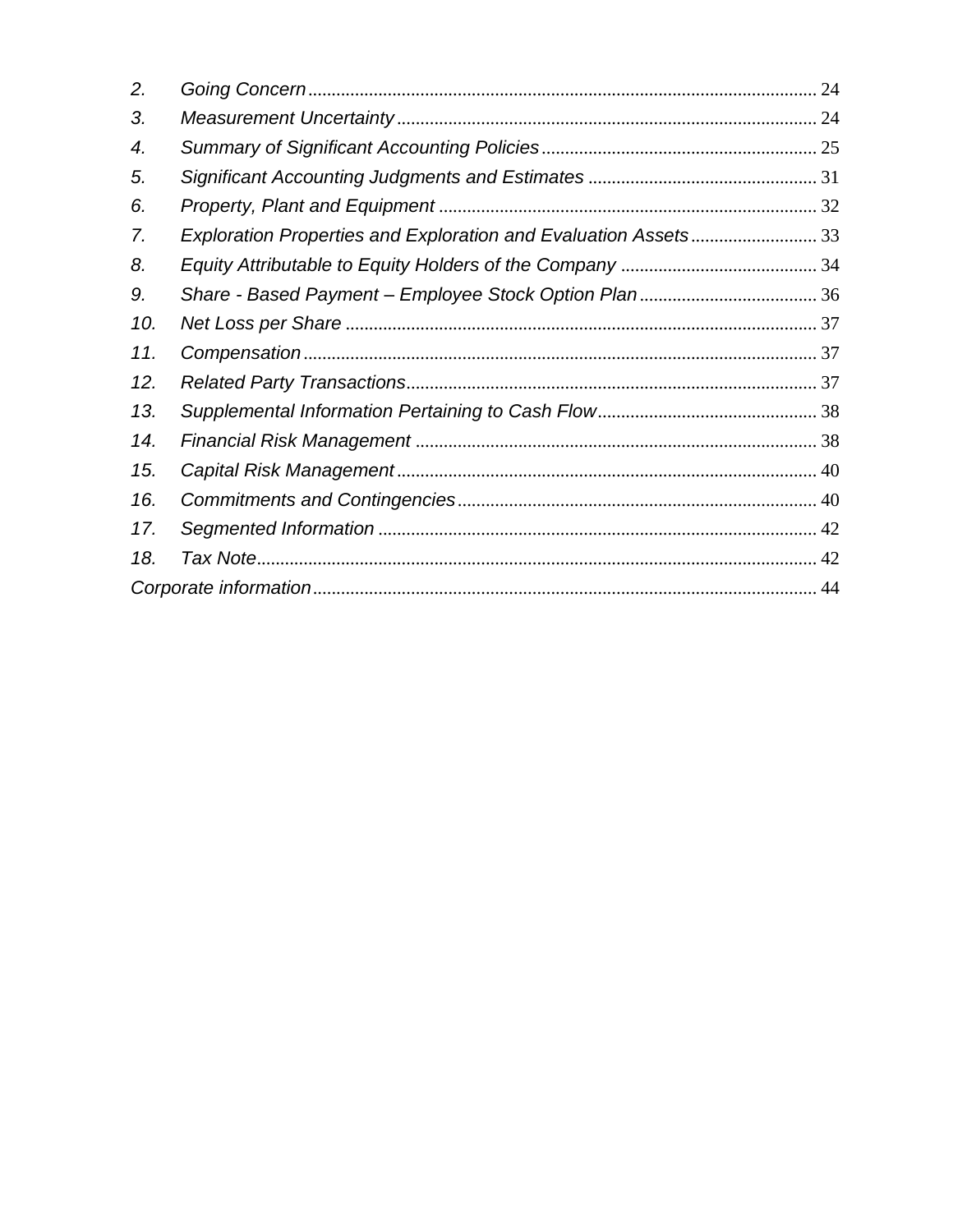# **MANAGEMENT'S DISCUSSION AND ANALYSIS**

The following discussion and analysis of the consolidated operating results and financial condition of Unigold Inc. ("Unigold" or the "Company") for the fiscal years ended December 31, 2017 and 2016 should be read in conjunction with the consolidated financial statements of the Company and notes thereto at December 31, 2016. All financial information in this MD&A has been prepared in accordance with International Financial Reporting Standards ("IFRS"), and all dollar amounts are expressed in Canadian dollars unless otherwise indicated. Additional information, including the Company's press releases, has been filed electronically through the System for Electronic Document Analysis and Retrieval ("SEDAR") and is available online at www.sedar.com. The date of this report is April 18, 2018.

# <span id="page-3-0"></span>*Company Overview*

Unigold is a Canadian based, growth oriented, junior natural resource company focused on exploring and developing its significant land position in the Dominican Republic, within the highly prospective, Cretaceous age, Tireo Formation. The Tireo Formation, an emerging gold and base metal district, is a 75 kilometre wide series of volcanic and sedimentary rocks trending northwesterly across the island of Hispaniola. Unigold's owns a 100 percent interest in the 21,031 hectare Neita Fase II property, located in the west central highlands of the Dominican Republic along the border with Haiti. The exploration concession for the Neita Fase II property was renewed in 2012 for a five-year term (comprised of a three-year term with two one-year extensions available upon application). As of this date, the concession is expired but, pertaining to the prerogatives set forth by Article 16 of the Mining Law Application Rules, the exclusive right of the concession area is protected by the application of a new exploration concession, which was duly filed by the Company on November 26th, 2016. Unigold announced on July 28, 2017, the Dirección General de Minería has completed and finalized the review of the exploration concession application in respect of the Neita Property in the Dominican Republic.

The application was open for public review for one month. Unigold published an extract of the application in a national Dominican newspaper twice, the second publication being made ten days after the first, as stipulated in Article 145 of the Mining Law. The first publication was made on Friday, July 28th in "El Caribe" newspaper. The Company has complied with all requests received from the Dirección General de Mineria, including the payment of the annual surface tax, in accordance with Article 116 of the Dominican Republic Mining Law. Final review and approval, and the granting of the concession, is made by the Ministry of Energy and Mines after a 30 day term has passed since the second publication, subject to comments from the public. As of the date of this report, the Ministry of Mines and Energy is still analyzing the exploration concession application and is awaiting a response from the Environmental Ministry as to whether there are any protected areas affecting the concession application area. To the best knowledge of management, there are no technical issues that would justify the denial of the application.

Unigold operates through its wholly owned Canadian subsidiary, Unigold Resources Inc., and its 97 per cent owned subsidiary, Unigold Dominicana, S.R.L., which is incorporated in the Dominican Republic.

# <span id="page-3-1"></span>*Forward-Looking Statements*

This MD&A contains "forward-looking information" within the meaning of applicable Canadian securities legislation. Forward-looking information includes, but is not limited to, information concerning Unigold's exploration program and planned gold production as well as Unigold's strategies and future prospects. Generally, forward-looking information can be identified by the use of forward-looking terminology such as "plans", "expects", or "does not expect", "is expected", "budget", "scheduled", "estimates", "forecasts", "intends", "anticipates", or "does not anticipate", or "believes" or variations of such words and phrases or statements that certain actions, events or results "may", "could", "would", "might", or "will be taken", "occur", or "be achieved". Forward-looking information is based on the opinions and estimates of management at the date the information is made, and is based on a number of assumptions and subject to a variety of risks and uncertainties and other factors that could cause actual events or results to differ materially from those projected in the forward-looking information.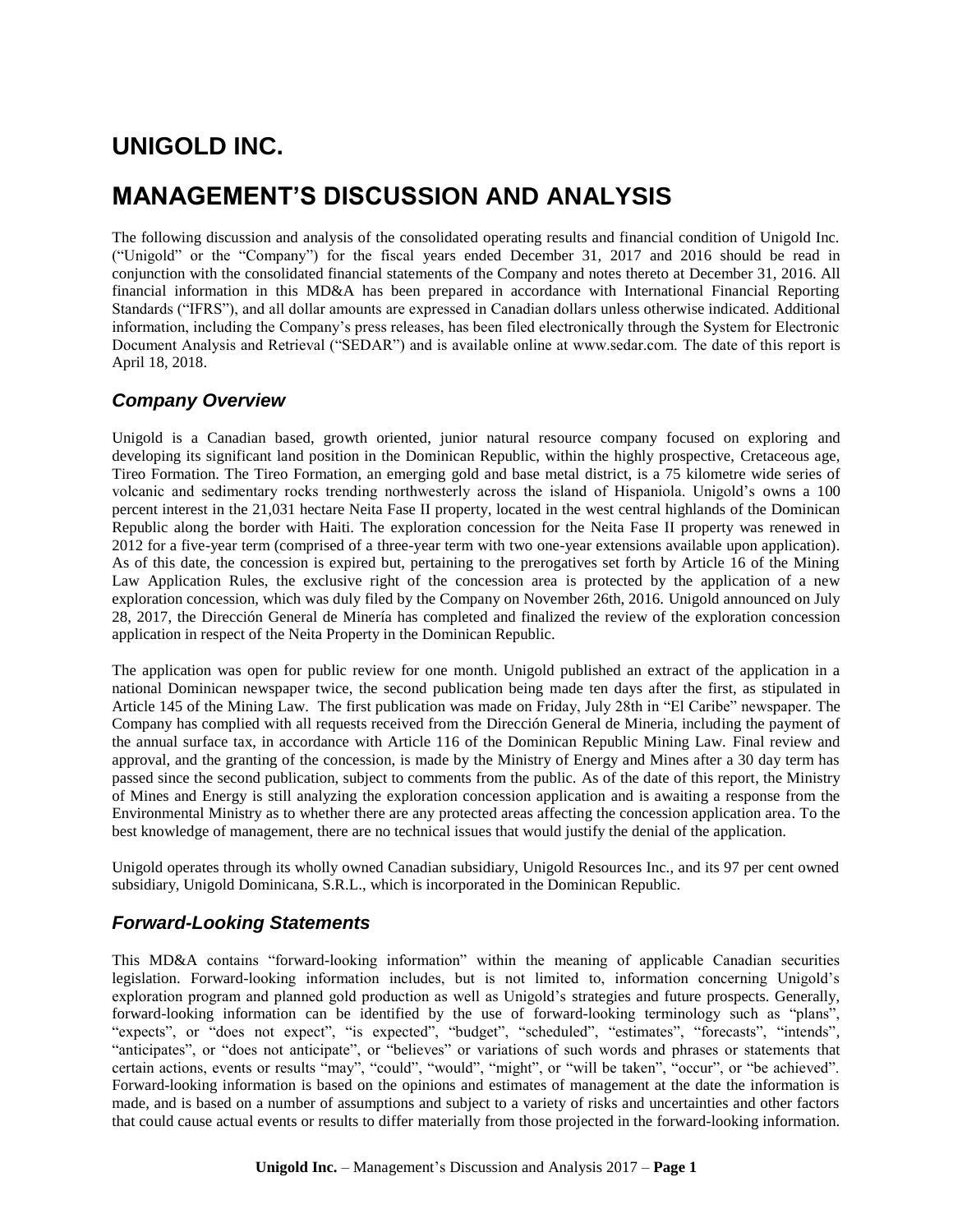Assumptions upon which such forward-looking information is based include, without limitation, availability of skilled labour, equipment, and materials; the potential of the Company's properties to contain economic metals deposits; the Company's ability to meet its working capital needs for the twelve-month period ending December 31, 2018; and the plans, costs, timing and capital for future exploration and development of the Company's property interests in the Dominican Republic. Many of these assumptions are based on factors and events that are not within the control of Unigold and there is no assurance they will prove to be correct. Factors that could cause actual results to vary materially from results anticipated by such forward-looking information include changes in market conditions, variations in ore reserves, resources, grade or recovery rates, risks relating to international operations (including legislative, political, social, or economic developments in the jurisdictions in which Unigold operates), economic factors, government regulation and approvals, environmental and reclamation risks, actual results of exploration activities, fluctuating metal prices and currency exchange rates, costs, changes in project parameters, conclusions of economic evaluations, the possibility of project cost overruns or unanticipated costs and expenses, labour disputes and the availability of skilled labour, failure of plant, equipment or processes to operate as anticipated, capital expenditures and requirements for additional capital, risks associated with internal control over financial reporting, and other risks of the mining industry. Although Unigold has attempted to identify important factors that could cause actual actions, events or results to differ materially from those described in forward-looking information, there may be other factors that cause actions, events or results not to be anticipated, estimated or intended. There can be no assurance that forward-looking information will prove to be accurate, as actual results and future events could differ materially from those anticipated in such information. Unigold undertakes no obligation to update forward-looking information if circumstances or management's estimates or opinions should change except as required by applicable securities laws. The reader is cautioned not to place undue reliance on forward-looking information.

# <span id="page-4-0"></span>*Nature of Operations and Going Concern*

On November 12, 2013, the Company announced an initial inferred mineral resource estimate for the Candelones deposits assuming open-pit mining of the deposits. This resource was estimated to be 39.5 M tonnes averaging 1.6 grams per tonne ("g/t") gold ("Au") containing 2.0 M ounces of gold. On February 24, 2015, the Company announced an updated inferred mineral resource estimate for the Candelones Extension deposit, assuming underground mining of this deposit. The updated resource estimated 5.2 M tonnes averaging 5.3 g/t Au containing 894,000 ounces of gold with 0.35 percent ("%") copper ("Cu") containing 41.2 M lbs of copper. The reader is cautioned that mineral resources are not mineral reserves and do not have demonstrated economic viability. A mineral resource is a concentration or occurrence of solid material of economic interest in or on the Earth's crust in such form, grade or quality and quantity that there are reasonable prospects for eventual economic extraction. The location, quantity, grade or quality, continuity and other geological characteristics of a mineral resource are known, estimated or interpreted from specific geological evidence and knowledge, including sampling.

The recoverability of the amounts shown for mineral properties and deferred exploration and evaluation costs are dependent upon the existence of economically recoverable mineral reserves, the ability of the Company to obtain the necessary financing to complete its exploration programs and upon future profitable production or proceeds from disposition of such properties.

Because of limited working capital and continuing operating losses, the Company's continuance as a going concern is dependent upon its ability to obtain adequate financing and to reach profitable levels of operation. It is not possible to predict whether financing efforts will be successful or if the Company will attain profitable levels of operations or be able to sell properties.

# <span id="page-4-1"></span>*Activities in 2017*

 On March 7, 2017, the Neita Fase II exploration concession expired but, pertaining to the prerogatives set forth by Article 16 of the Mining Law Application Rules, the exclusive right of the concession area is protected by the application of a new exploration concession, which was duly filed by the Company on November 26th, 2016. The Dirección General de Minería completed and finalized the review of the exploration concession application in July 2017. As of the date of this report, the Ministry of Mines and Energy is still analyzing the exploration concession application and is awaiting a response from the Environmental Ministry as to whether there are any protected areas affecting the concession application area. To the best knowledge of management, there are no technical issues that would justify the denial of the application.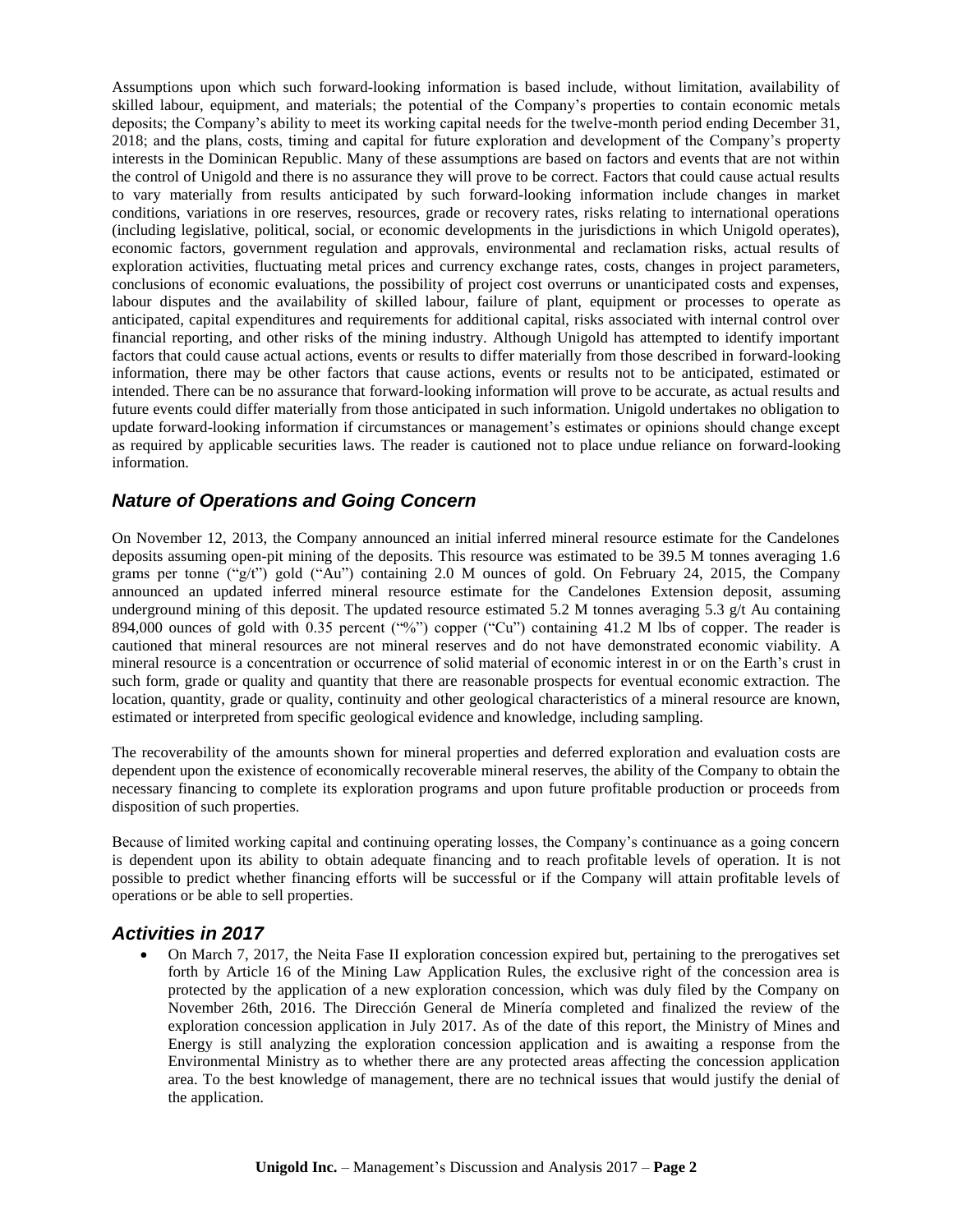# <span id="page-5-0"></span>*Strategy and Objectives*

Unigold's strategy is: *to discover world class gold deposits amenable to economic exploitation.*

### *Key Performance Drivers*

The Tireo Formation, the geological formation hosting the Neita Concession where Unigold is exploring, is considered to be highly prospective for gold and base metal mineralization. The Candelones Main deposit, in the southwestern portion of the Neita Concession, was the primary focal point of early exploration. Regional mapping and reconnaissance scale drilling tested numerous soil anomalies along the southern half of the Concession confirming that anomalous gold, silver, copper and zinc mineralization was present over broad area. In 2011, the Company completed a 10 km long Induced Polarity ("IP") survey along the southern portion of the Concession, identifying numerous, strong geophysical anomalies. Exploration drilling identified elevated gold, silver copper and zinc mineralization associated with a strong IP response at the Candelones Extension target approximately 1000 metres east of the Candelones Main deposit. Wide spaced drilling (100 m x 100 m spacing) in 2012 and 2013 traced the Candelones Extension deposit over a 1500 metre distance. In 2014, drilling tested 1000 metre gap between the Candelones Main and Extension deposits, identifying the Candelones Connector deposit and defining elevated gold, silver, copper and zinc mineralization over a 3.0 km strike length. The initial mineral resource estimate for the Candelones deposits was reported in 2013 and estimated an inferred mineral resource of 39.5 M tonnes averaging 1.6 g/t Au and containing 2.0 M ounces of gold. Copper and zinc were not estimated in the initial mineral resource pending results of ongoing metallurgical test work to determine potential recoveries of these metals. In 2014, a 5,662 metre drill program testing regional targets commenced in late June. Twenty-three holes were drilled on seven targets on the Neita property. No significant gold mineralization was intersected in this drilling. No drilling took place on Candelones.

On February 24, 2015 the Company announced an updated inferred mineral resource estimate focusing on the higher grade gold mineralization at the Candelones Extension that could be amenable to underground mining. The update resource estimate totalled 5.3 M tonnes averaging 5.3 g/t Au containing 894,000 ozs Au with 0.35% Cu containing 41.0 M pounds of Cu.

In 2015 economic uncertainty continued creating volatility and risk aversion among investors. The market's appetite for risk expressed by the willingness to invest in both early-stage mineral exploration companies and major producers was mostly absent in 2015. Mining equity issuances continued at historically low levels and there was almost no merger and acquisition activity. Unigold was able to raise \$1.0M to fund its exploration program that ran from December 2015 to March 2016.

In 2016, a short "window" for resource equity offerings opened in the spring. Unigold originally proposed an offering of \$2.5M that was increased to \$4.8M due to strong market demand. Those funds were applied to the successful exploration program in the second half of 2016.

#### *Capability to Deliver Results*

The price of gold and the market's appetite for risk are external variables that cannot be managed by the Company. Significant gold and copper mineralization was intersected and reported from a winter drilling program undertaken on the Candelones Extension starting December 2014. The drilling program continued into Q1 2015 and resumed Q3 2015 after a financing was completed. Unigold has shown that it can deliver positive exploration results at a reasonable cost and that the market has sufficient confidence in the Company that it can raise funds to continue exploration.

#### *Objectives for 2017 as Presented in the 2016 Management Discussion and Analysis*

- Renew the exploration license for the Neita Concession for an additional three-year term,
- Secure additional funding for the Company through a private placement, rights issue, joint venture agreement, M&A transaction or other financing activity; and
- Utilize the funds raised to continue targeted, focused exploration to expand the recently discovered massive sulphide and epithermal feeder systems at the Candelones Extension deposit and increase the size and quality of the mineral resource. Unigold's primary objective is to define in 2018 an NI-43-101 mineral resource estimate of sufficient size and quality to justify development of a commercial mining and processing facility for ores extracted from the Candelones Main, Connector and Extension deposits located within the area of Neita exploration concession. The Company's secondary objective is to evaluate the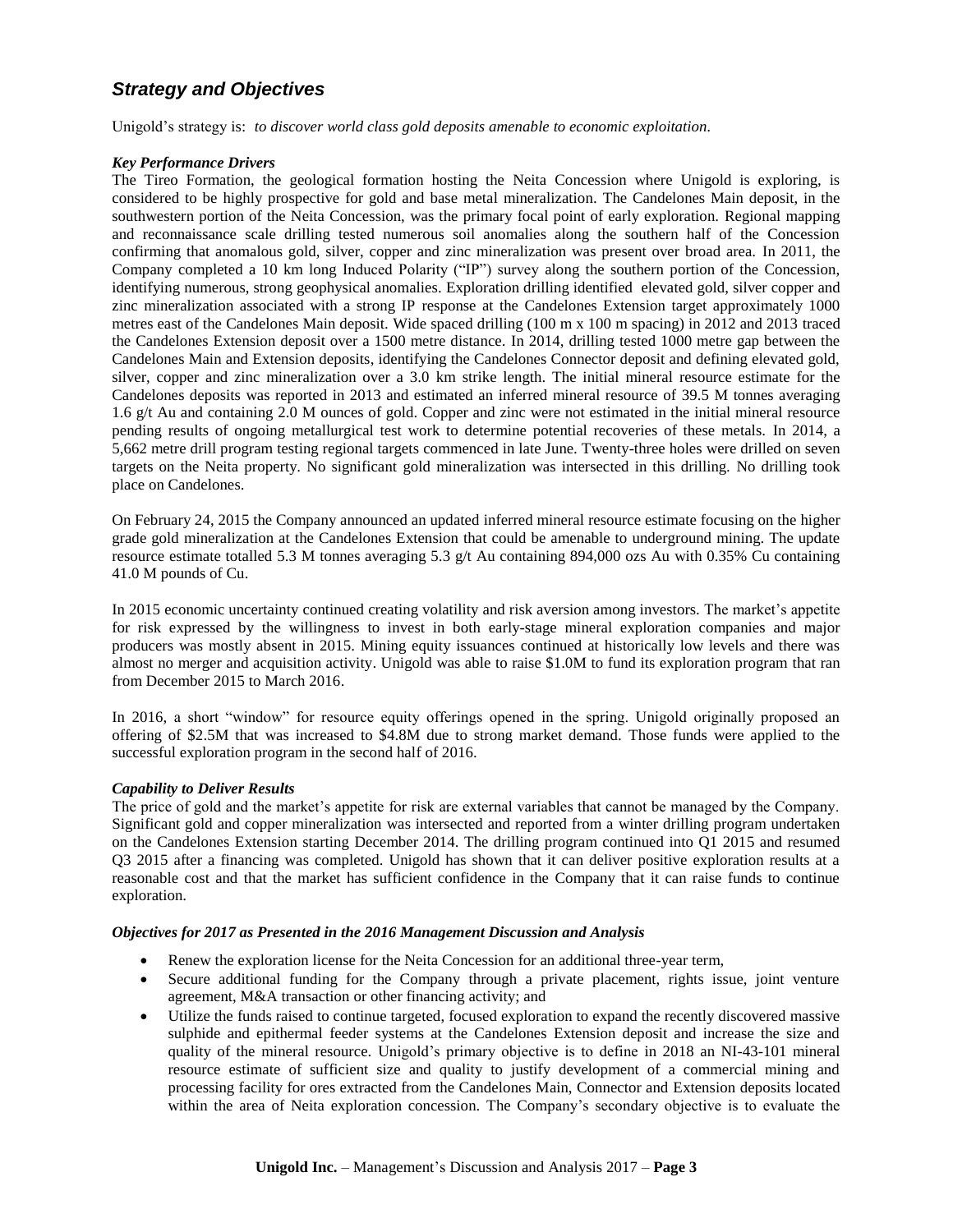exploration potential of other mining occurrences located within the area of exploration concession application.

### *2017 Results*

- Application to renew the concession was made November 2016. Throughout 2017 Unigold met frequently with representatives of the Dominican Republic Government. In July 2017, the Dirección General de Minería has completed and finalized the review of the exploration concession application. The Ministry of Mines and Energy is continuing its review of the application;
- Unigold has not pursued any financing opportunities until the concession application is approved; and
- Unigold has not performed any exploration on the Neita property until the concession application is approved.

#### *Objectives for 2018*

- Renew the exploration concession for the Neita Fase II property for an additional three-year term,
- Secure additional funding for the Company through a private placement, rights issue, joint venture agreement, M&A transaction or other financing activity; and
- Utilize the funds raised to continue targeted, focused exploration to expand the recently discovered massive sulphide and epithermal feeder systems at the Candelones Extension deposit and increase the size and quality of the mineral resource. Unigold's primary objective is to define in 2018 an NI-43-101 mineral resource estimate of sufficient size and quality to justify development of a commercial mining and processing facility for ores extracted from the Candelones Main, Connector and Extension deposits located within the area of Neita exploration concession. The Company's secondary objective is to evaluate the exploration potential of other mining occurrences located within the area of exploration concession application.

# <span id="page-6-0"></span>*Exploration*

Unigold's Neita concession covers a 21,031 Ha area within the highly prospective Tireo Formation, a 75 kilometre wide series of volcanic and sedimentary rocks trending northwesterly through the island of Hispaniola. The Tireo Formation hosts a number of promising gold and base metal targets, both in the Dominican Republic and Haiti. During 2013, over 5.0 million gold equivalent ounces were defined in the Tireo Formation.

Unigold has been actively exploring the Neita Concession since 2002, compiling an extensive geochemical and geophysical database and isolating numerous anomalies with the potential to host economically viable deposits of copper, gold and copper gold.

Since acquiring the Neita property, Unigold has completed over 32,000 soil samples, 10,000 rock samples, 31,000 metres of surface trenching and over 117,700 metres of diamond drilling. Drilling has largely focused on the Candelones deposits.

Completed work:

|                                 | <b>Statistics</b> |        |                 |  |  |  |  |
|---------------------------------|-------------------|--------|-----------------|--|--|--|--|
| Compilation data                | 2017              | 2016   | PROJECT TO DATE |  |  |  |  |
| Drilling $-$ holes              |                   | 42     | 494             |  |  |  |  |
| Drilling $-$ metres             |                   | 12,931 | 117,735         |  |  |  |  |
| $Trenching - metres$            |                   |        | 31,559          |  |  |  |  |
| Geochemical analysis            |                   |        | 142,697         |  |  |  |  |
| Grab samples                    |                   |        | 10,108          |  |  |  |  |
| Soil samples                    |                   |        | 32,704          |  |  |  |  |
| Stream samples                  |                   |        | 884             |  |  |  |  |
| Induced polarization lines – km |                   |        | 196             |  |  |  |  |
| Magnetic survey lines $-$ km    |                   |        | 687             |  |  |  |  |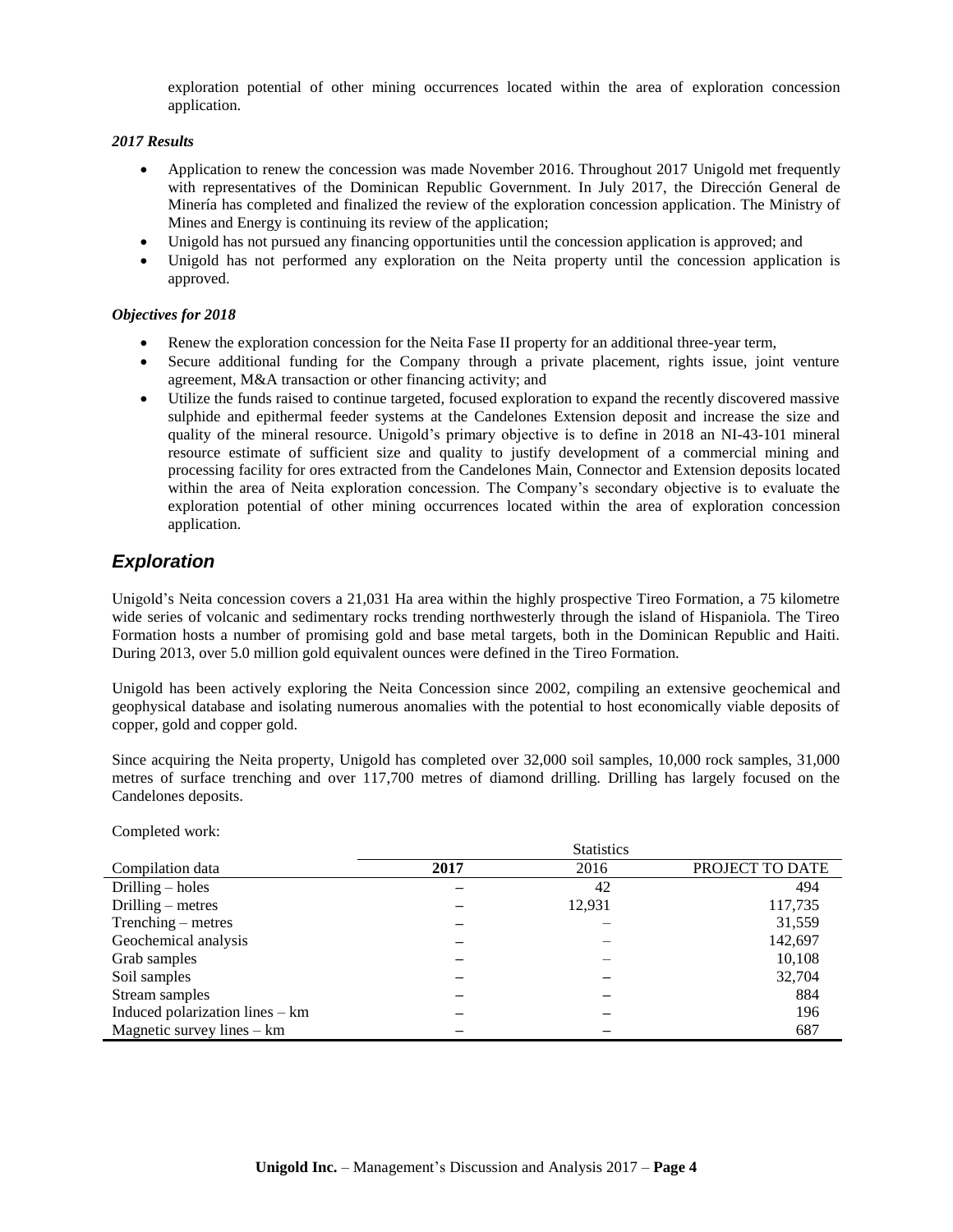### Geological Description

The island of Hispaniola was largely formed as a result of typical island arc volcanism and tectonism, the result of subduction of the North America plate below the Caribbean plate during the Cretaceous Period. Island arc volcanism elsewhere in the world has produced world-class deposits and island arc regimes are highly prospective areas for:

- Cu and Cu-Au porphyry type deposits;
- Low to high sulphidation Au and Au-Ag epithermal type deposits; and
- Volcanogenic Hosted Massive Sulphide ("VHMS") Au-Ag-Cu-Zn type deposits.

The Neita Concession is comprised largely of rocks of the Tireo Formation, a succession of intermediate volcanic and volcanoclastic rocks that can be traced for over 300 kilometres across the island of Hispaniola. Recent exploration of the Tireo Formation has identified multi-million ounce gold discoveries at Neita (Unigold), Romero (GoldQuest) and significant mineralization at La Miel (Eurasian Minerals / Newmont) in Haiti.

In Q4 2013, the Company estimated an inferred mineral resource totalling 39.5 million tonnes at an average grade of 1.6 g/t Au (2.0 M ozs Au) for the Candelones Main, Connector and Extension deposits. The estimate assumed exploitation of the resource by means of open pit mining.

In Q1 2015, the Company estimated an inferred mineral resource for the Candelones Extension deposit totalling 5.3 million tonnes averaging 5.3 g/t Au and 0.35% Cu. This estimate assumed exploitation of the resource by means of underground mining methods. Both estimates were completed by Micon International Ltd. ("Micon"), a consulting company independent of Unigold.

Geological observations from drill core and field observations suggest that the Candelones deposit is complex and evidence supporting both epithermal and VHMS-style origins are present.

The Company's current model assumes that the gold, copper, zinc and silver mineralization originally formed in a VHMS-style environment. The mineralization is believed to be related to a period of dacitic volcanism in a shallowwater, back-arc environment. The dacites are capped by volcanoclastic rocks of andesitic composition. Late stage epithermal alteration is believed to have remobilized and/or deposited additional gold and copper mineralization at select sites along the stratabound, VHMS system. The entire system was then disrupted by extensive post-mineral tectonic activity.

The initial drilling at the Candelones Extension deposit focused on what was interpreted to be a relatively thick (several tens of metres) stratabound zone of 1-2 g/t Au mineralization with minor silver, copper and zinc localized at or adjacent to the contact between underlying dacite volcanic rocks with overlying andesite volcanics.

The Candelones Main, Connector and Extension Zones have been traced by drilling over a 3,000 metre strike length, to a maximum depth of 500 metres. The mineralization remains open at depth.

Induced Polarity ("IP") ground geophysics, regional soil geochemistry and regional scale surface mapping and sampling all suggest that the Candelones deposit lies within a ENE trending belt that extends across the entire Neita Concession, a distance approaching 10.0 kilometres in length. The IP coverage is limited to this southern trend and offers a number of potential targets requiring drill testing. To the north, numerous copper in soil anomalies have been identified that require field follow up.

In November 2015, the Company approved a limited diamond drill program to test for high grade  $(+6.0 \text{ g/t Au})$ feeder systems and/or massive sulphide mounds at the Candelones Extension. Drilling commenced in December 2015 and continued until March 2016. In all, 15 holes (4,996 metres) were completed at three separate targets. Four holes (1,415 metres) were completed as at December 31, 2015. In Q1 2016, 11 holes (3,581 m) were completed. The results of this targeted exploration program has proven that higher grade mineralization is present and that the historical drill pattern failed to capture the potential associated with this mineralization. High-grade gold, silver, copper and zinc mineralization was identified at all three targets tested; three of every four holes drilled intersected elevated gold grades. All three targets remain open, offering excellent targets for future drilling to increase the quantity and quality of the mineral resource.

The targeted exploration program completed in Q1 2016 has isolated what is currently interpreted to be a structural corridor, plunging at approximately 25 to 30° to the northeast and open in both directions. In addition, the Company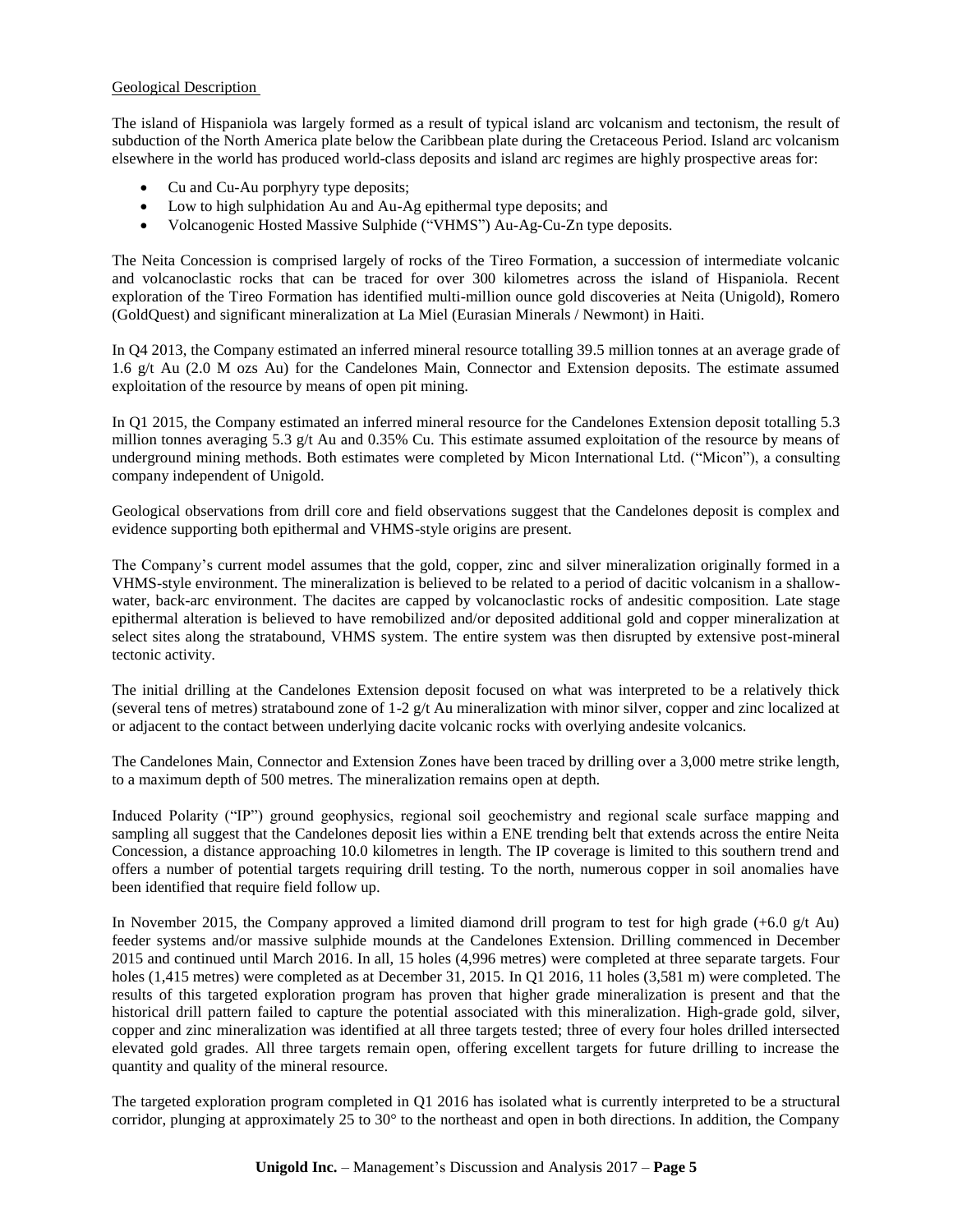has identified several gaps along this trend greater than 10,000 square metres in area that have not been tested with the current drill pattern. These target areas offer immediate opportunities to increase the quantity and quality of the mineral resource.

After reviewing and interpreting the exploration results, drilling resumed in July and continued into December 2016. Drilling in Q3 commenced at Target C at the western periphery of the Candelones Extension deposit where drilling in Q1 identified elevated gold, silver, lead, zinc and copper mineralization. The mineralization occurs in a strongly brecciated dacite with a silica-sulphide matrix. There is strong evidence of sub-vertical faulting, both pre and post mineral. The Company completed six holes (2,100 metres) at Target C. Results are reported in Unigold Press Releases 2016-11 (August 16, 2016) and 12 (September 7, 2016). Notable results include:

- LP16-109; 15.0m @ 3.2 g/t Au; 6.4 g/t Ag; 0.1% Cu and 0.7% Zn including:
	- 4.0 m @ 10.1 g/t Au; 20.9 g/t Ag; 0.2% Cu and 2.4% Zn; and
- LP16-110; 12.0m @ 9.7 g/t Au; 7.0 g/t Ag; 0.1% Cu and 1.6% Zn.

The drilling successfully extended the footprint of the mineral resource 100m to the west where there was no historical drilling. It also provided further evidence suggesting that the mineralization is sub-vertical and may be controlled by sub-vertical faulting.

Drilling at Target A (1,200m east) was designed to evaluate the western extent of the flat lying, high grade, goldcopper rich massive sulphide mineralization identified in Q1. Results were summarized in press releases 2016-13 (October 5, 2016) and 2016-14 (November 2, 2016). Notable results include:

- LP16-114; 21.2m  $\omega$  6.0 g/t Au with 0.9% Cu;
- LP16-115; 5.7m @ 3.8 g/t Au with 1.2% Cu; and
- LP16-118; 5.0m @ 7.8 g/t Au with 0.3% Cu.

The drilling successfully extended the gold-copper rich massive sulphides 60m to the west, defining an overall footprint in excess of 350m in length. The mineralization remains open to the east and to the west.

Drilling at Target B was designed to test the limits of an interpreted, sub-vertical, epithermal feeder with elevated gold, silver, copper and zinc identified in Q1. Results from the initial five holes at Target B were summarized in press releases 2016-14 (November 2, 2016) and 2016-15 (December 15, 2016). Notable results include:

- LP16-120;18.8m @ 2.0 g/t Au; 3.4 g/t Ag; 0.1% Cu and 0.7% Zn and 6.7m @ 3.3g/t Au with 1.9% Cu;
- LP16-123 14.7m  $\omega$  6.5 g/t Au; 2.4 g/t Ag; 0.9% Cu and 2.4% Zn and 8.0m @ 9.4 g/t Au with 0.9% Cu.
- LP16-128; 24.4m @ 3.2 g/t Au; 13.8 g/t Ag; 0.2% Cu and 2.9% Zn and 1.1m @ 0.6 g/t Au with 0.4% Cu

The results at Target B indicate strong mineral zonation with an upper zone returning strong Au-Ag-Cu-Zn mineralization overlying a Au-Cu rich zone that has little to no zinc mineralization. The mineralization is associated with strongly fragmented / brecciated dacite as angular to subangular fragments hosted in a silica+sulphide (pyrite+/- sphalerite) matrix. LP16-128 was a vertical hole collared to drill down the core of the interpreted vertical feeder. The hole intersected over 200 metres of anomalous Au-Ag-Cu-Zn mineralization transitioning into a barren dacite tuff. The tuff continued for approximately 65 metres where it transitioned into fragments of pyrite rich massive sulphide, similar to the Au-Cu rich massive sulphides intersected at Target A, 200 metres east and 100 metres higher. Unfortunately, the hole was lost due to technical reasons and could not be completed to the targeted depth. Assays for the massive sulphide fragments returned:

All of the higher grade intervals identified by the drilling in 2016 occur within a broader interval of lower grade gold mineralization measuring several tens of metres in thickness and, in many cases, upwards of 100 metres in thickness. This low-grade halo continues to be closely related to the andesite-dacite contact that dips 45-65 degrees to the southeast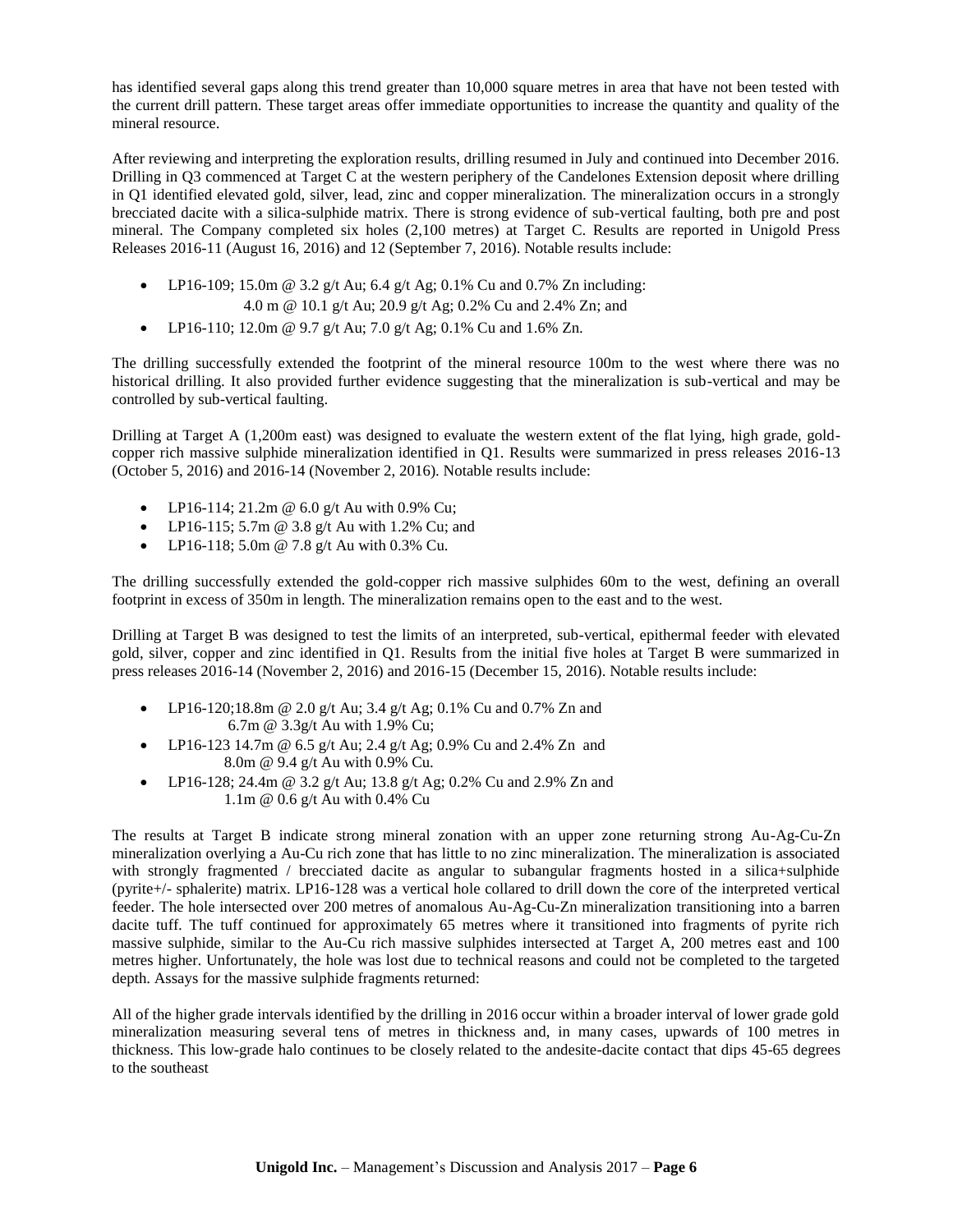Finally, the Company completed an eight hole drill program testing the near surface oxide potential at the Candelones Connector deposit, 1000 metres to the west of the Candelones Extension. Significant results were reported in press release 2017-01 (February 1, 2017), including:

- DCZ16-49; 17.0m @ 0.5 g/t Au, 1.8 g/t Ag
- DCZ16-50; 14.0m @ 0.7 g/t Au, 1.1 g/t Ag and
- DCZ16-52; 8.6m @ 0.8 g/t Au, 6.8 g/t Ag

These results expanded the footprint of the previously identified near surface oxide resource to the east and north. The oxide resource remains open.

In total, 31 holes (9,350m) were completed in the second half of 2016.

The Company's objective continues to be to increase the quantity (size), quality (grade) and confidence level (classification) of the 2013 and 2015 mineral resource estimates. (For more information please see the Technical Reports available on the company website www.unigoldinc.com or at www.sedar.com).

### Metallurgy

In 2014, SGS Mineral Services SA, Santiago, Chile completed metallurgical tests on a bulk sample collected from the Candelones Extension drill core. The composite samples were selected to mimic the average grades of the mineral resource, approximately 1.60 g/t Au. The testing indicated:

- Gold recoveries of 89% with copper recoveries of 88% to a sulphide concentrate at a 16% mass pull;
- The concentrate contains no levels of elements that would incur downstream processing penalties;
- 30% of the gold recovered in gravity circuit tests;
- Results consistent with initial metallurgical test work reported in 2012; and
- Multiple final processing solutions to produce either gold doré at site or to pursue in-country concentrate processing remain open to the Company.

There has been no test work completed on the higher grade mineralization intersected by recent exploration drilling. Unigold believes that the higher grades intersected in recent exploration drilling will have a positive impact on the overall metallurgy, particularly the gold and copper grade of the sulphide concentrate. No active exploration was carried out in 2017 and the camp was on a care and maintenance. Consulting and travel expenses were mainly incurred as part of the application process for the concession renewal. Wages and salaries were incurred as key exploration staff were retained in the Dominican Republic against resumption of exploration activities.

The material categories of exploration and evaluation assets are summarized below:

|                                                        | December 31.    | Year to date | December 31, |
|--------------------------------------------------------|-----------------|--------------|--------------|
| As at                                                  | 2016            | expenditures | 2017         |
| Consulting (contract geologists and other technical    |                 |              |              |
| specialists)                                           | 6,663,189<br>S. | 56,568<br>S. | \$6,719,757  |
| Drilling (including supplies and logistics expenses)   | 13,262,450      |              | 13,262,450   |
| Field expense (including geochemistry and geophysics)  | 2,289,275       | 1,853        | 2,291,128    |
| Laboratory analysis                                    | 4,640,535       |              | 4,640,535    |
| Travel                                                 | 1,542,430       | 73.221       | 1,615,651    |
| Wages & salaries                                       | 4,400,685       | 207,819      | 4,608,504    |
| Other (includes legal costs, capitalized depreciation) | 6,202,435       | 269,786      | 6,472,221    |
|                                                        | \$39,000,999    | \$609,247    | \$39,610,246 |

# <span id="page-9-0"></span>*Exploration Outlook*

In 2018, Unigold's ability to undertake exploration will depend on renewing its concession to explore the Neita concession and raising funds and/or entering into another transaction (such a joint venture, property sale or a merger) to continue exploration. If funding were available to the Company, the planned exploration program in 2018 could include: horizontal gradient airborne MAG to assist prioritizing drill targets; high resolution airborne photography to generate a hyper accurate topographic base for the concession; a deep-penetration Induced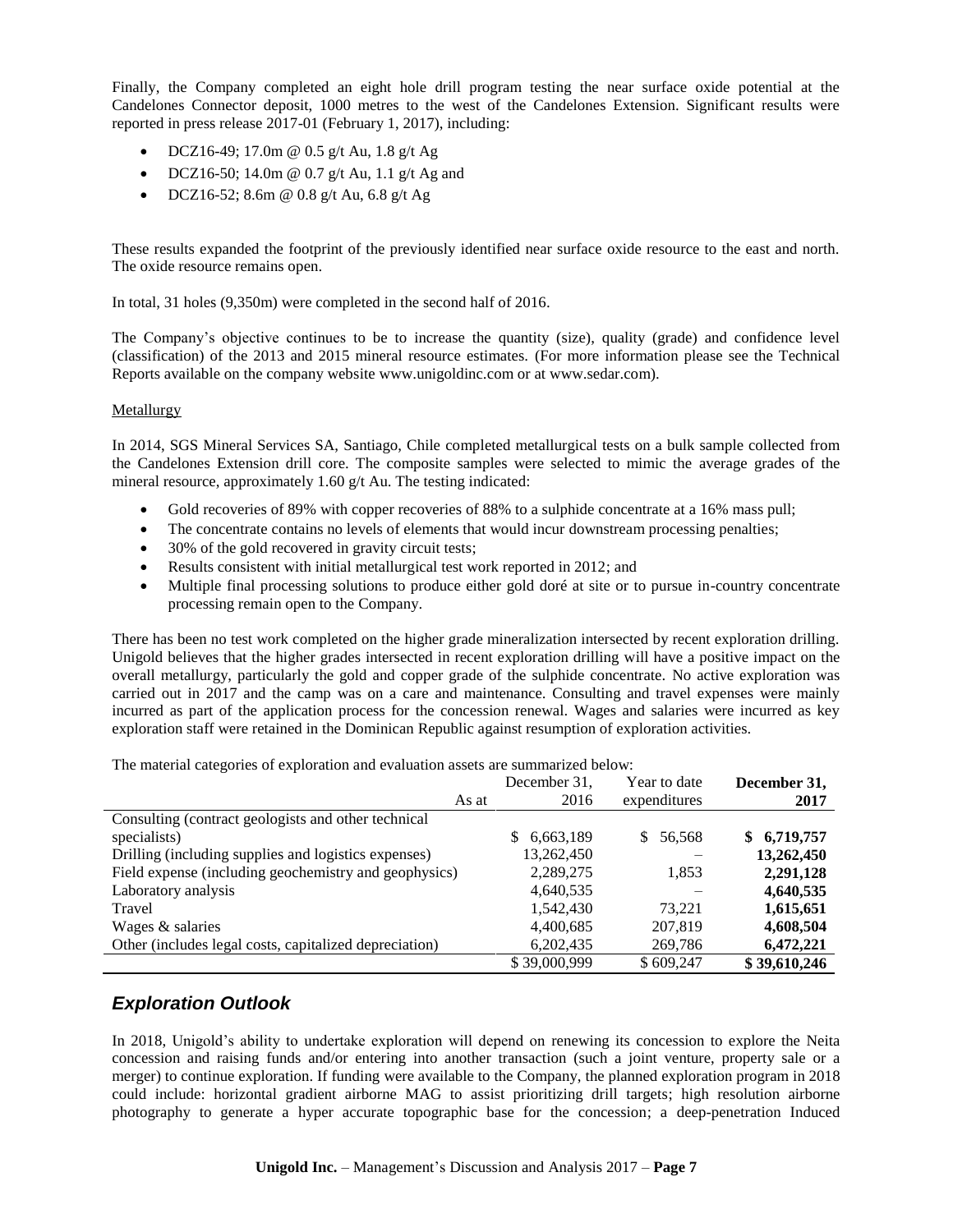Polarization survey to identify deep, high-grade massive sulphide systems similar to target A; an infill drilling program focusing on the high-grade zones for resource definition at the Candelones Extension; exploration drilling to test geophysical and structural anomalies proximal to the Candelones Extension deposit; and metallurgical testing to evaluate the metallurgical recovery of the oxide mineralization.

# <span id="page-10-0"></span>*Selected Annual Information*

The following table provides selected financial information and should be read in conjunction with the Company's Audited Consolidated Financial Statements.

| Year ended December 31,         | 2017         | 2016          | 2015        |
|---------------------------------|--------------|---------------|-------------|
| Net loss for the year           | \$ (607,556) | \$(1,187,704) | \$(791,903) |
| Net loss per share              | (0.01)       | (0.03)        | (0.03)      |
| Total assets                    | 41,831,527   | 42,495,258    | 38,758,327  |
| Long-term financial liabilities | nil          | nil           | nil         |
| Dividends                       | nil          | nil           | nil         |

# <span id="page-10-1"></span>*Results of Operations*

For the year ended December 31, 2017, the Company recorded a loss of \$607,556 or \$ 0.01 per share, compared with a loss of \$1,187,704 or \$ 0.03 per share in 2016.

Compensation, including salaries, non-cash stock-based compensation and directors' fees, totalled \$316,669 (2016 – \$826,597). The Company granted no stock options in 2017 (2016 – \$487,034) which accounts for the decrease. The 2016 share-based payment was a non-cash expense.

Travel and business development expenses decreased to \$40,573 from \$75,389. The Company undertook marketing initiatives in 2006 prior to the stock offering and continued them in the fall with the objective of attracting new investors.

The material components of general and administrative costs are detailed below.

|                               | 2016     | 2016     |
|-------------------------------|----------|----------|
| Rent                          | \$6,300  | \$10,738 |
| Insurance                     | 35,481   | 34,159   |
| Computer supplies and support | 36,178   | 33,551   |
| <b>Telecommunications</b>     | 5,397    | 4,971    |
| Other                         | 6.170    | 13.294   |
| Total                         | \$89,526 | \$96,713 |

The May 2016 financing raised gross proceeds of \$4.8M. The funds were invested in a cashable guaranteed investment with a major Canadian bank. Investment income increased to  $$21,026$  (2016 – \$19,767) as the funds were invested for the whole year partially offset by the decline in the cash balance.

# <span id="page-10-2"></span>*Liquidity and Capital Resources*

The Company has no producing properties and, consequently, has no current operating income or cash flow. Financing of the Company's activities to date has been primarily obtained from equity issues. The continuing development of the Company's properties therefore depends on the Company's ability to obtain additional financing.

Market appetite for investing in resource stocks is at a historically very low level. Most resource companies have seen significant stock price erosion over the last four years. M&A activities and financing activities are also at extremely low levels. Globally, resource nationalism has made investors wary. Many major projects have been deferred or cancelled. There has been a continuing sell-off at the junior end of the market that is starving junior exploration companies of capital. Investors are looking for low-risk, near-term, high yield opportunities that the junior mining sector cannot currently provide. Investors tolerant of high risk/high return have moved into cannabis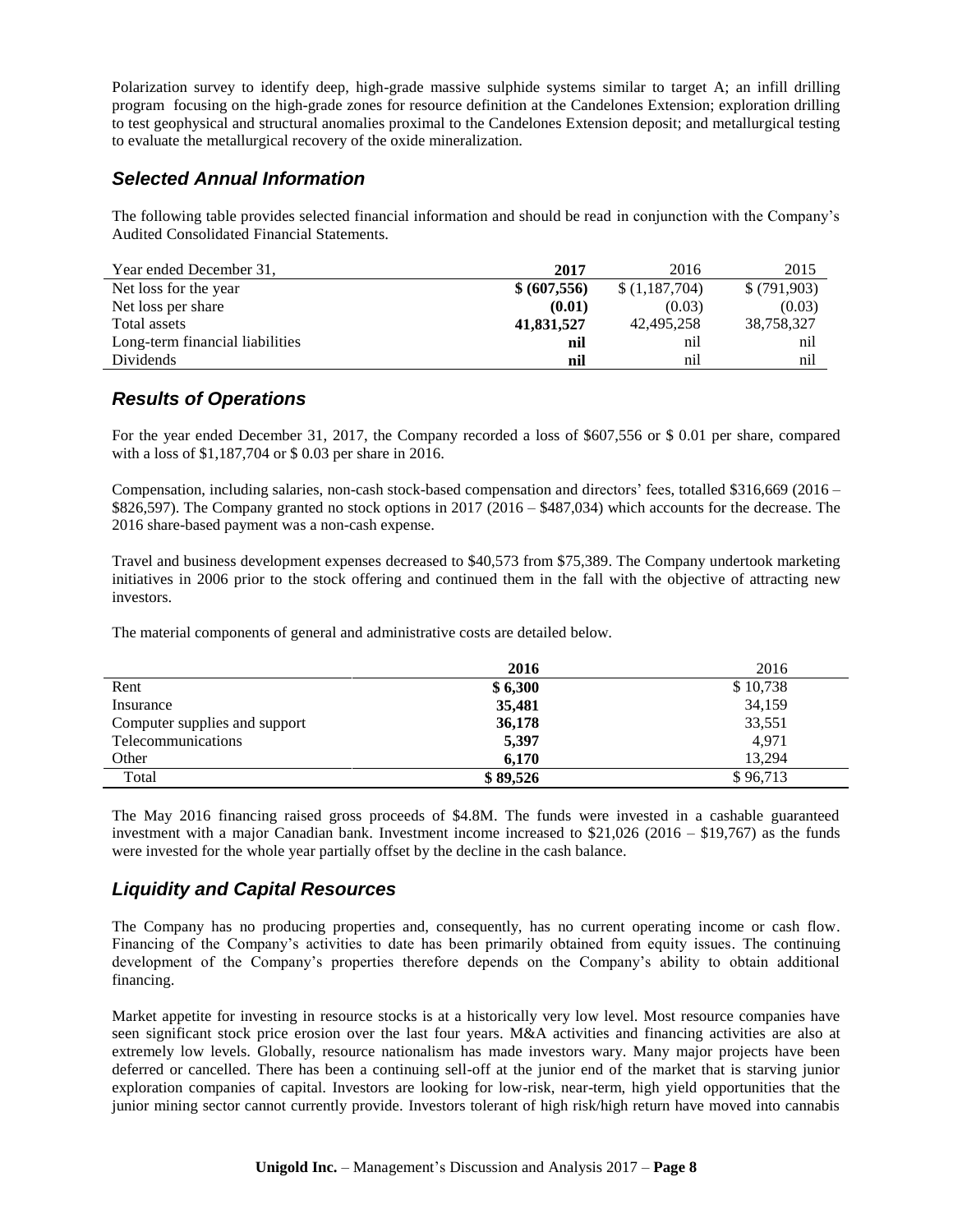and Bitcoin equities. The Company may not be able to raise capital in these markets or, if financing is possible, it may be small to limit dilution.

Despite these market conditions, Unigold was able to raise \$4.8M in 2016 that it has used to continue exploration in the Dominican Republic in 2016. On May 25, 2016, Unigold Inc. closed a private placement of 16,000,000 units of the Company (the "Units") at a price of \$0.30 per Unit for gross proceeds of \$4,800,000. Each Unit consists of one common share of the Company (a "Unit Share") and one common share purchase warrant (a "Warrant"). Each Warrant entitles the holder thereof to purchase one common share of the Company (a "Warrant Share" and together with the Units, Unit Shares, and Warrants, the "Securities") at an exercise price of \$0.45 at any time prior to May 25, 2018. The Company has the right to accelerate the expiry date of the Warrants on notice to the holders of Warrants if the closing price of the Company's common shares on a stock exchange in Canada is higher than \$0.90 per common share for more than 20 consecutive trading days at any time after September 26, 2016, in which case the Warrants will expire 30 days after the date on which such notice is given.

In connection with the closing of the Private Placement, the Company issued an aggregate of 1,120,000 broker units (the "Broker Units") and paid an aggregate of \$343,324 in cash to the agents. Each Broker Unit entitles the holder thereof to purchase one unit of the Company until May 25, 2018 at an exercise price of \$0.30 per unit. Each unit consists of one common share of the Company and one common share purchase warrant of the Company having the same terms as the Warrants.

The Securities, the Broker Units and the securities issuable upon the exercise of the Broker Units were subject to a four-month hold period that expired September 26, 2016. The proceeds from the Private Placement are being used to fund the Company's continued exploration and development of its gold assets in the Dominion Republic, and for general working capital purposes.

The Company had issued approximately 1.5 million warrants with expiry dates in 2017. All expired unexercised during 2017. No warrants had expiry dates in 2016. In 2017, 50,000 options were exercised (2016 – 150,000) and 613,354 stock options expired or were cancelled  $(2016 - 327,500)$ .

As at December 31, 2017, the Company has working capital of \$1,477,172 (2016 – \$2,568,555). As of December 31, 2017, the Company has cash balances of \$1,453,259 (2016 – \$2,594,593) to settle current accounts payable and accrued liabilities of \$16,738 (2016 – \$77,913).

# <span id="page-11-0"></span>*Financial Outlook*

Unigold has adequate cash available at December 31, 2017 to continue its operations. Exploration or in-fill drilling will not resume in 2018 until the exploration concession is renewed.

# <span id="page-11-1"></span>*Quarterly Financial Information (Unaudited)*

The following table sets out selected financial information derived from the Company's consolidated financial statements for each of the eight most recently completed quarters:

|                            | 2017   |           |        | 2016                     |        |                |        |        |
|----------------------------|--------|-----------|--------|--------------------------|--------|----------------|--------|--------|
| $$\$ fhousands, except per |        |           |        |                          |        |                |        |        |
| share amounts)             | 04     | <b>O3</b> | Ο2     | 01                       | Q4     | Q <sub>3</sub> | 02     | Q1     |
| Revenue                    |        |           |        | $\overline{\phantom{m}}$ |        |                |        |        |
| Net loss                   | (98)   | (147)     | (178)  | (184)                    | (249)  | (140)          | (636)  | (163)  |
| Net loss per share: Basic  |        |           |        |                          |        |                |        |        |
| and diluted                | (0.00) | (0.00)    | (0.00) | (0.01)                   | (0.00) | (0.00)         | (0.02) | (0.01) |
| Acquisition of             |        |           |        |                          |        |                |        |        |
| exploration and            |        |           |        |                          |        |                |        |        |
| evaluation assets          | 122    | 153       | 191    | 143                      | 543    | 743            | 208    | 371    |

The net loss in Q2 2016 includes a non-cash share based payment of \$487,034. Acquisition of exploration and evaluation activities varies on the level and type of activity with drilling consuming the most funds. No drilling occurred in 2017. In 2016, one drill operated in for two months in Q1, three months in Q3 and two months in Q4.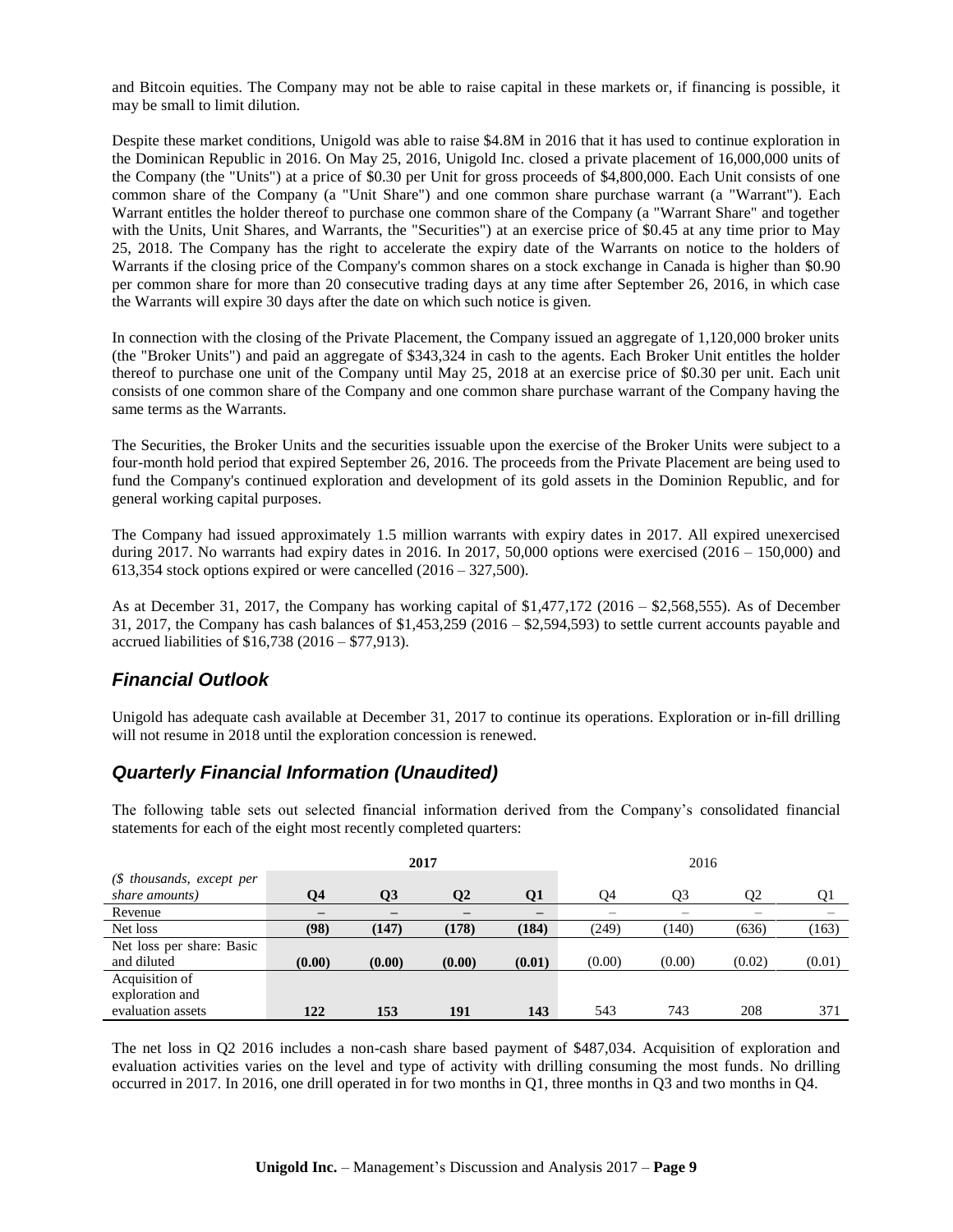# <span id="page-12-0"></span>*Related Party Transactions*

Included in the accounts for the years ended December 31, 2017 and 2016 are payments made to officers, directors and corporations under the control or significant influence of officers and directors of the Company as follows:

| Year ended December 31,                                              | 2017      | 2016      |
|----------------------------------------------------------------------|-----------|-----------|
| Management services fees paid to corporations controlled by or under |           |           |
| significant influence of an officer or director of the Company       | \$40.170  | \$308,075 |
| Professional fees paid to officers and directors                     | 181,250   | 205,800   |
|                                                                      | \$221,420 | \$513,875 |

These transactions were in the normal course of operations and were measured at the exchange amount, which is the amount of consideration established and agreed to by the related parties.

# <span id="page-12-1"></span>*Commitments, Contingencies and Contractual Obligations*

The Company's exploration activities are subject to various federal, provincial and international laws and regulations governing the protection of the environment. These laws and regulations are continually changing and generally becoming more restrictive. The Company conducts its operations so as to protect public health and the environment and believes its operations are materially in compliance with all applicable laws and regulations. The Company has made, and expects to make in the future, expenditures to comply with such laws and regulations. Minimum contractual payments over the next five years are estimated as follows:

| Year            | Total          | 2018       | 2019                     | 2020 | 2021                          | 2022 |
|-----------------|----------------|------------|--------------------------|------|-------------------------------|------|
| Office lease    | 9,000<br>J     | 9,000<br>◡ | $\overline{\phantom{0}}$ | -    | $\overline{\phantom{0}}$<br>╜ | -    |
| <b>Services</b> | <b>162.000</b> | 162.000    | $\overline{\phantom{0}}$ |      | -                             | $-$  |
|                 | \$171,000      | 1.000      |                          | -    | $\overline{\phantom{0}}$      | ΝШ   |

In connection with the 2015 private placement, an investment agreement was signed which gives Osisko the following rights:

(i) Participation Right: As long as Osisko holds Unigold shares equal to at least 10% of the issued and outstanding Unigold shares on a non-diluted basis, Osisko will have the right to participate in future equity financings by Unigold on a pro rata basis to its non-diluted shareholding at the applicable time.

(ii) Nomination Right: As long as Osisko holds Unigold shares equal to at least 10% of the issued and outstanding Unigold Shares on a non-diluted basis, Osisko will be entitled to nominate the greater of: (a) two (2) nominees, and (b) the number of nominees obtained by multiplying Osisko's percentage ownership of Unigold shares (on a nondiluted basis) by the number of directors Unigold's management slate of nominees proposed to the Board (fractional numbers being rounded down to the nearest whole number) at any meeting of shareholders of Unigold.

(iii) Royalty Option: Osisko will be granted an option to purchase a 2% net smelter return ("NSR") royalty on Unigold's Neita property for a consideration of \$2,000,000, exercisable 90 days following the delivery of a feasibility study. Once exercised, Unigold will have the right to repurchase a 1% NSR (being 50% of the 2% NSR held by Osisko) for \$1,000,000 until 90 days following the achievement of commercial production.

(iv) Royalty/Stream Right: As long as Osisko holds Unigold Shares equal to at least 10% of the issued and outstanding Unigold Shares on a non-diluted basis, Osisko will have the right of first refusal over any royalty, stream, forward, off-take, gold loan or other agreement involving the sale of a similar interest in products from properties of Unigold that Unigold proposes to enter into from time to time. In the event that Osisko does not exercise its right of first refusal, Unigold may thereafter offer such right to a third party on terms no more favourable to such third party than those offered to Osisko.

# <span id="page-12-2"></span>*Trend Information*

There are no major trends which are anticipated to have a material effect on the Company's financial condition and results of operations in the near future. The Dominican Republic is subject to an annual rainy season from approximately April to October that results in a small cost increase on field operations. Exploration and evaluation expenditures are higher in quarters when drilling is under way.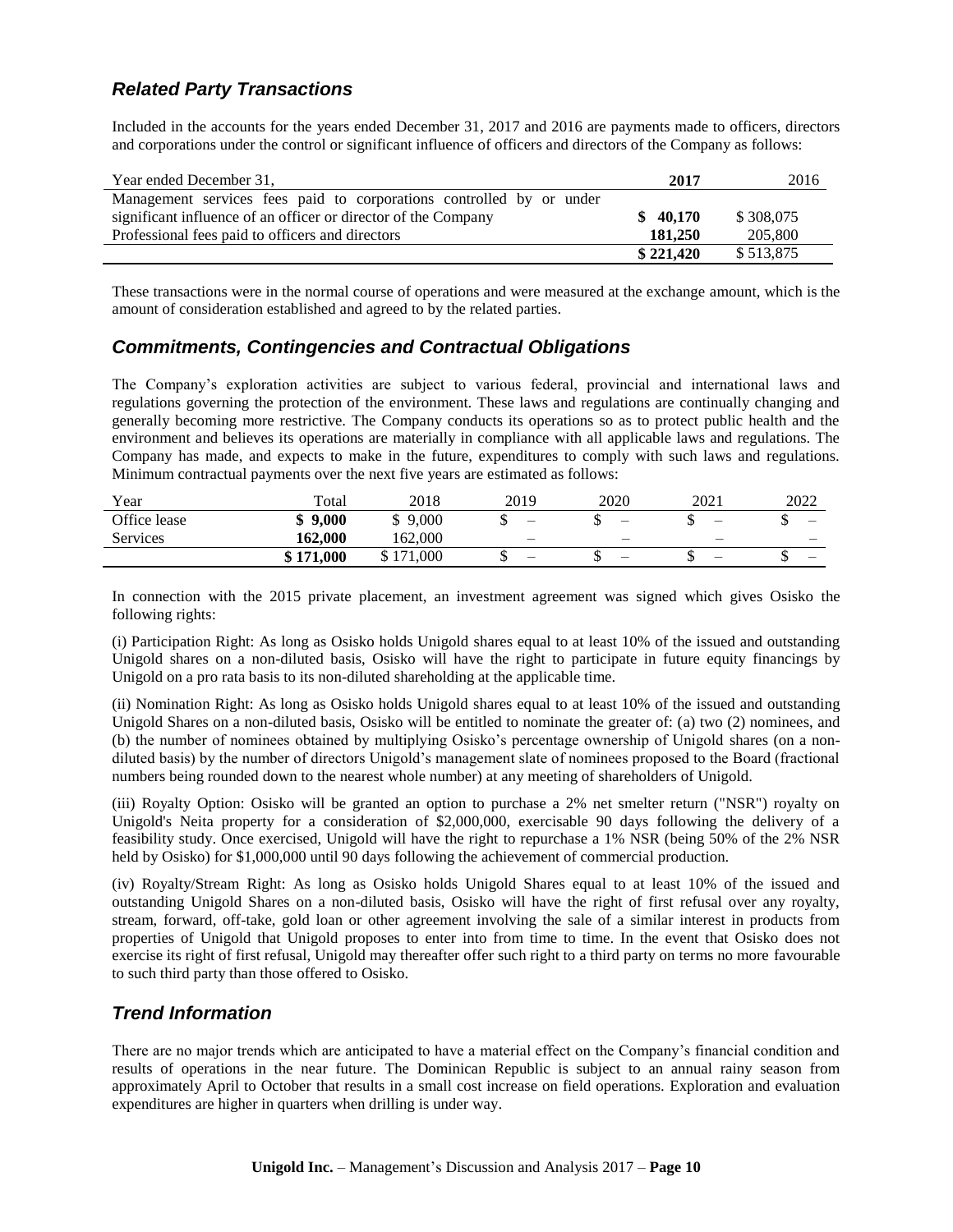# <span id="page-13-0"></span>*Off-Balance Sheet Arrangements*

The Company has no off-balance sheet arrangements, no capital lease agreements and no long-term debt obligations.

# <span id="page-13-1"></span>*Proposed Transactions*

There are no proposed transactions that will materially affect the performance of the Company. As is typical of the gold exploration sector, Unigold is continually reviewing potential property acquisition, investment and joint venture transactions and opportunities.

# <span id="page-13-2"></span>*Critical Accounting Policies and Estimates*

The Company prepares its consolidated financial statements in accordance with IFRS. The most significant accounting estimates are the policy of capitalizing exploration costs on its properties and the valuation of such properties, and the stock-based compensation calculation.

The Company reviews its portfolio of exploration properties on an annual basis to determine whether a write-down of the capitalized cost of any property is required. The recoverability of the amounts shown for mineral properties and deferred exploration costs is dependent on the existence of economically recoverable reserves, and the ability to obtain financing to complete the development of such reserves.

The Company uses the Black-Scholes model to determine the fair value of options and warrants. The main factor affecting the estimates of stock-based compensation is the stock price volatility used. The Company uses the historical price data and comparable in the estimate of future volatilities.

# <span id="page-13-3"></span>*Environmental Matters*

In the risks section above, reference was made to several risks affecting environment matters. Unigold believes that it is in compliance with all environmental regulations in the Dominican Republic and has made no provision for environmental remediation costs as such costs are believed to be immaterial. There were no reportable environmental compliance events during the period.

# <span id="page-13-4"></span>*Corporate Social Responsibility ("CSR"), Safety, Health and Environment*

The Company engages in and adheres to the principles of sound Corporate Social Responsibility with the local communities and people where it operates. While the company recognizes that the funds to achieve these goals are derived from shareholders investment in the company, it also believes that those same shareholders recognize that pragmatic and cost effective CSR activity benefits all stakeholders and enables ongoing field activity with the support of local leaders, government, landowners and the community in general.

There were no lost time accidents or reportable environmental events during the period.

# <span id="page-13-5"></span>*Future Accounting Changes*

### *Accounting standards and interpretations issued but not yet adopted*

Certain new standards, interpretations, amendments and improvements to existing standards are not yet effective for the year ended December 31, 2015, and have not been applied in preparing these consolidated financial statements as follows:

- IFRS 9, *Financial Instruments*, addresses the classification and measurement of financial assets; and
- IFRS 16, *Leases*, bring all leases onto the balance sheet.

These standards were evaluated to determine their impact on the consolidated financial statements of the Company. No material impact is expected. IFRS 9 is effective for the Company's fiscal year starting January 1, 2018, and IFRS 16 is effective for the Company's fiscal year starting January 1, 2019.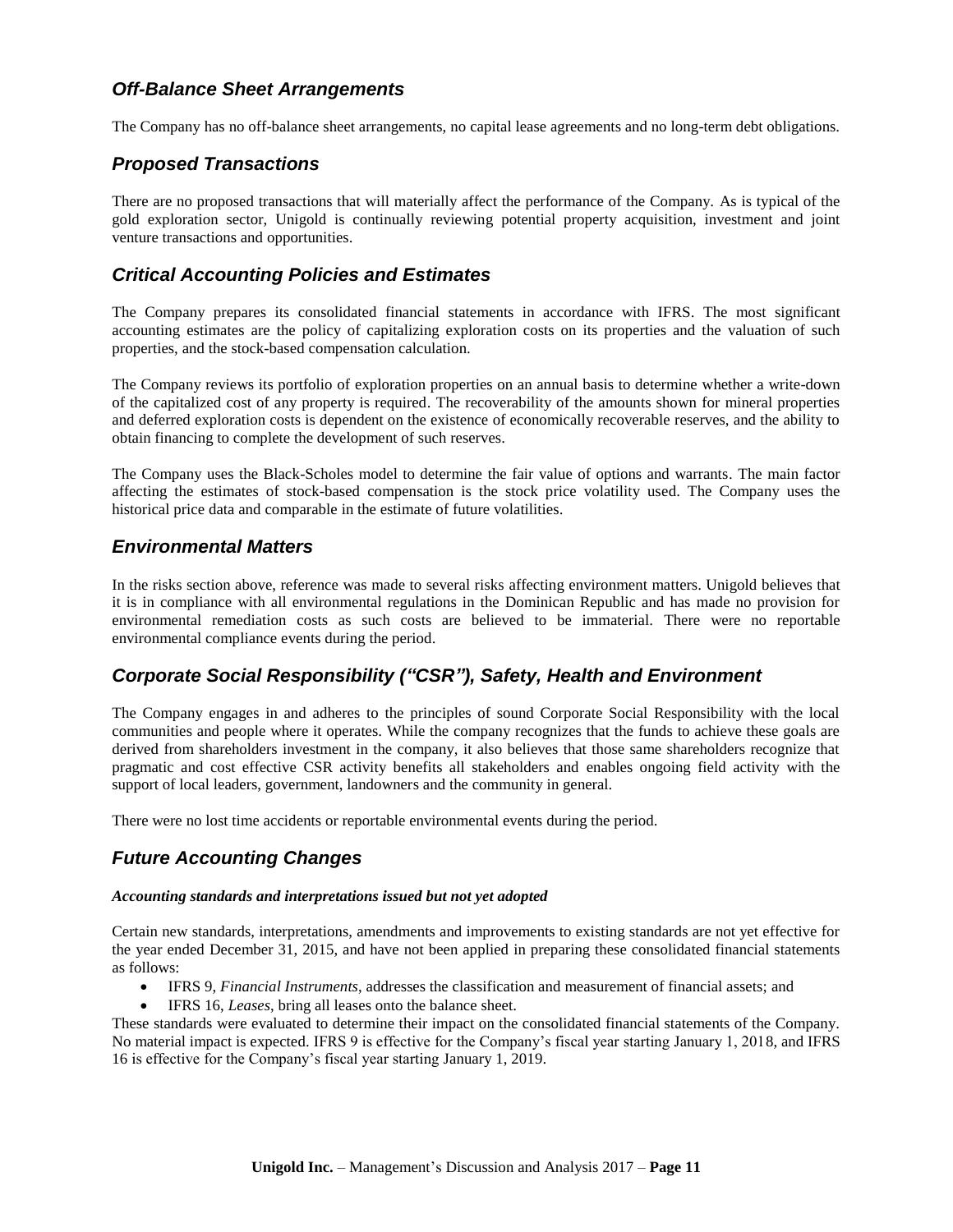# <span id="page-14-0"></span>*Financial Instruments*

#### *Fair Value*

IFRS requires that the Company disclose information about the fair value of its financial assets and liabilities. The carrying amounts for cash and cash equivalents, sundry receivables, accounts payable and accrued liabilities on the Statements of Financial Position approximate fair value because of the limited term of these instruments.

Fair value estimates are made at the statement of financial position date based on relevant market information and information about the financial instrument. These estimates are subjective in nature and involve uncertainties in significant matters of judgment and therefore cannot be determined with precision. Changes in assumptions could significantly affect these estimates.

The book values of cash, other receivables, other financial assets, and accounts payable and accrued liabilities, approximate their respective fair values due to the short-term nature of these instruments.

#### *Liquidity Risk*

As at December 31, 2017, the Company has working capital of \$1,477,172 (2016 – \$2,568,555). As of December 31, 2017, the Company has cash balances of \$1,453,259 (2016 – \$2,594,593) to settle current accounts payable and accrued liabilities of \$16,738 (2016 – \$77,913).

#### *Credit Risk*

Credit risk is the risk of loss associated with counterparty's inability to fulfill its payment obligations. The Company's credit risk is primarily attributable to cash, sundry receivables and other investments. Cash is held with a reputable Canadian financial institution, from which management believes the risk of loss to be minimal.

Financial instruments included in sundry receivables consist of harmonized sales tax due from the Government of Canada and an advance to an officer of the Company. Sundry receivables are in good standing as of December 31, 2017. Management believes that the credit risk concentration with respect to financial instruments included in sundry receivables is minimal.

#### *Market Risk*

At the present time, the Company does not hold any interest in a mining property that is in production. The Company's viability and potential success depends on its ability to develop, exploit, and generate revenue from the development of mineral deposits. Revenue, cash flow, and profits from any future mining operations in which the Company is involved will be influenced by precious and/or base metal prices and by the relationship of such prices to production costs. Such prices can fluctuate widely and are affected by numerous factors beyond the Company's control.

#### *Interest Rate Risk*

The Company has cash balances and interest-bearing debt. The Company's current policy is to invest excess cash in investment-grade short-term deposit certificates issued by its financial institutions. The Company periodically monitors the investments it makes and is satisfied with the creditworthiness of its financial institutions. As of December 31, 2017, interest rate risk is minimal since the Company has no interest-bearing debt instruments.

#### *Foreign Exchange Risk*

The Company's financings are in Canadian dollars. Certain of the Company's transactions with its subsidiary, Unigold Dominicana, S.R.L. are incurred in foreign currencies and are therefore subject to gains or losses due to fluctuations in exchange rates. The Company is therefore subject to foreign exchange risk As at December 31, 2017, the Company had cash balances denominated in United States dollars ("U.S. \$") of \$15,539 (2016 – \$192,700). U.S. \$ payables as at December 31, 2017 were \$nil (2016 – \$13,248).

### *Commodity Price Risk*

The ability of the Company to develop its properties and the future profitability of the Company is directly related to the market price of certain minerals.

#### *Sensitivity Analysis*

The Company is exposed to foreign currency risk of fluctuations on financial instruments that are denominated in U.S. \$ and the Dominican Peso related to cash balances, other investments and accounts payable Sensitivity to a plus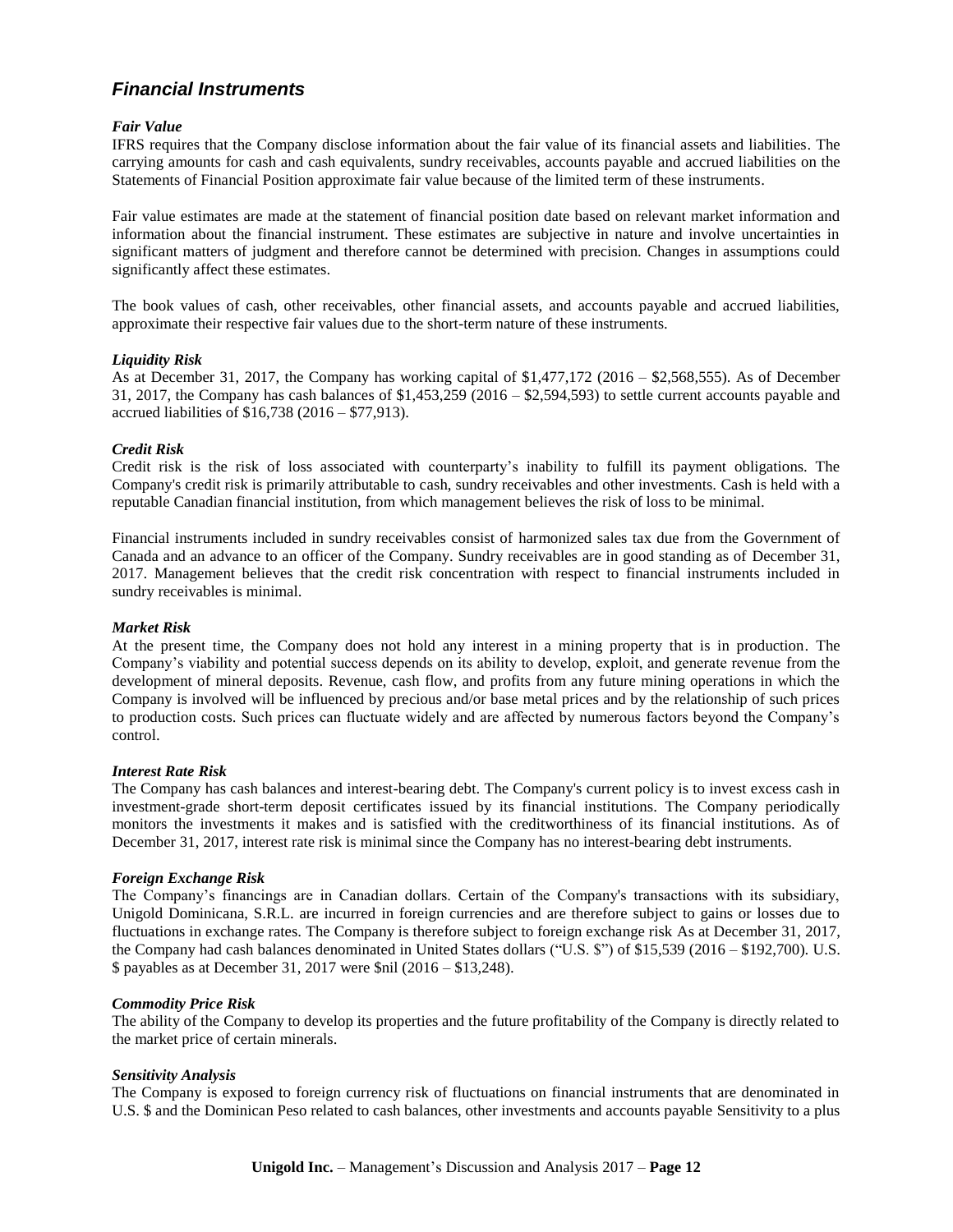or minus 5% change in the foreign exchange rate would not have resulted in a significant fluctuation in income for the year ended December 31, 2017. The Company does not undertake currency hedging activities to mitigate its foreign currency risk.

#### *Capital Management*

The Company considers its capital structure to consist of common shares and contributed surplus. The Company manages its capital structure and makes adjustments to it, in order to have the funds available to support is exploration and corporate activities.

The Company is in the development stage and as such is dependent on external financing. In order to carry out planned exploration and development, and pay for administrative and operating costs, the Company will spend its existing working capital.

The Company's objective when managing capital is to safeguard the Company's ability to continue as a going concern in order to pursue the exploration of its exploration properties and maximize shareholder returns. The Company satisfies its capital requirements through careful management of its cash resources and by utilizing its existing credit facility or equity issues, as necessary, based on the prevalent economic conditions of both the industry and the capital markets and the underlying risk characteristics of the related assets.

Management reviews its capital management approach on an ongoing basis. The Company is not subject to externally imposed capital requirements.

### <span id="page-15-0"></span>*Report on Internal Control over Financial Reportingand Disclosure Controls and Procedures*

In connection with Exemption Orders issued in November 2007 by each of the British Columbia Securities Commission and Ontario Securities Commission, the Chief Executive Officer and Chief Financial Officer of the Company have filed a Venture Issuer Basic Certificate with respect to the financial information contained in the consolidated financial statements and the accompanying related MD&A. In contrast to the certificate under National Instrument 52-109 (Certification of Disclosure in Issuer's Annual and Interim Filings) ("NI 52-109"), the Venture Issuer Basic Certificate does not include representations relating to the establishment and maintenance of disclosure controls and procedures and internal control over financial reporting, as defined in NI 52-109. For further information, the reader should refer to the Venture Issuer Basic Certificates filed by the Company with the Annual Filings on SEDAR at www.sedar.com.

The Company has evaluated its internal controls over financial reporting and believes that as of the report date, its systems of internal controls over financial reporting are sufficiently designed and maintained to provide reasonable assurance regarding the reliability of financial reporting and the preparation of financial statements for external purposes in accordance with IFRS. Certain weaknesses in its systems are apparent. These weaknesses arise primarily from the limited number of personnel employed in the accounting and financial reporting area, a situation that is common in smaller companies. As a consequence of this situation:

a) It is not feasible to achieve the complete segregation of duties; and

b) The Company does not have full competency "in House" in complex areas of financial accounting, such as taxation.

The Company believes these weaknesses are mitigated by:

a) The nature and present levels of activities and transactions within the Company being readily transparent;

b) The thorough review of the Company's financial statements by senior management and the audit committee of the board of directors;

- c) By the assistance and advice rendered by the Company's auditors; and,
- d) By the active participation of senior management in monitoring financial reporting.

Nevertheless, these mitigating factors cannot eliminate the possibility that a material misstatement will occur as a result of the aforesaid weaknesses in the Company's internal controls over financial reporting. A cost effective system of internal controls over financial reporting, no matter how well conceived or operated, can provide only reasonable, not absolute, assurance that the objectives of the internal controls over financial reporting are achieved.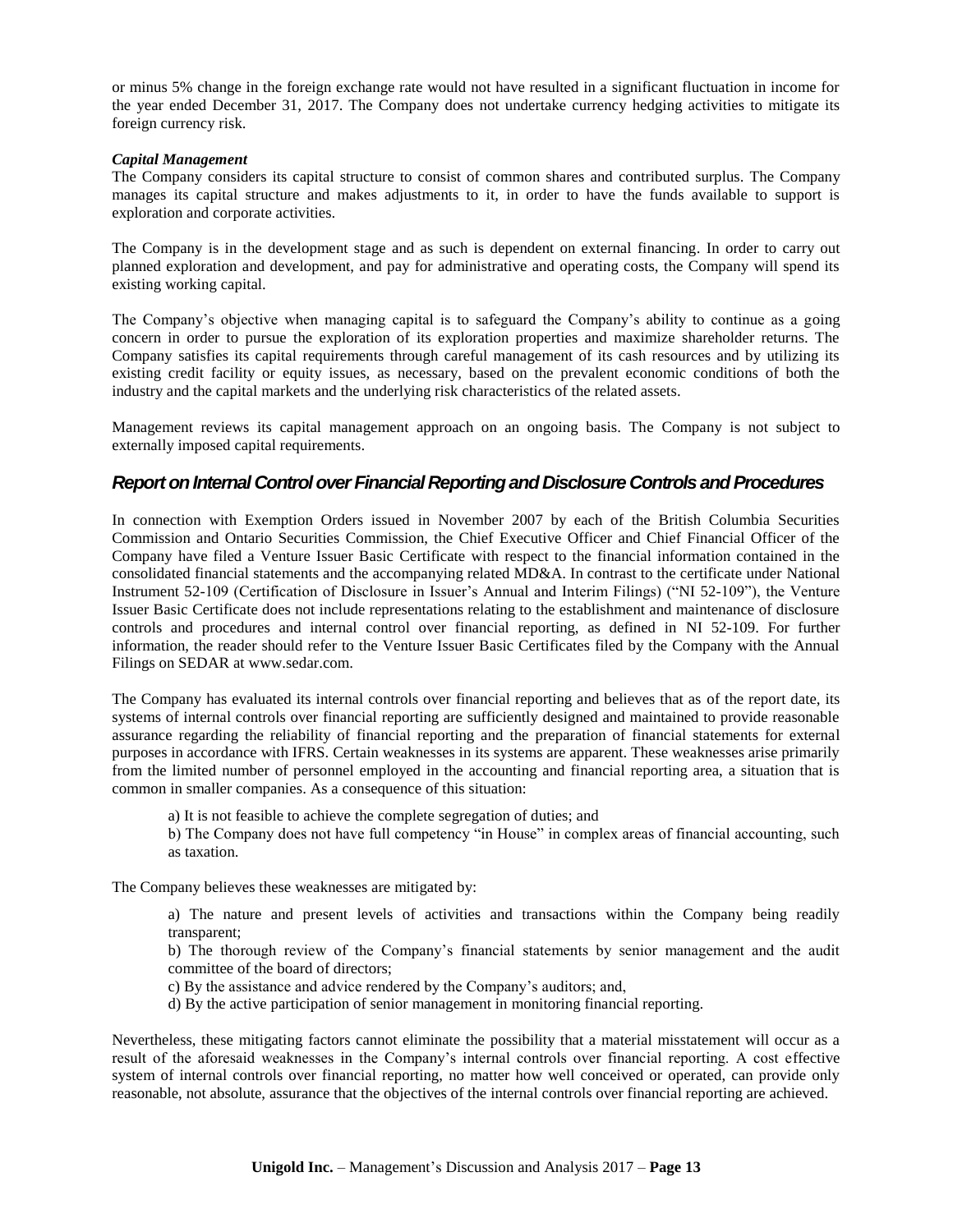Management believes that based upon the evaluations and actions taken to date, reasonable assurance can be provided that there is no material misstatement of the financial results reported as of December 31, 2017.

# <span id="page-16-0"></span>*Outstanding Share Data*

| Details about the Company's capitalization as at April 18, 2018 are as follows: |            |
|---------------------------------------------------------------------------------|------------|
| Common shares issued and outstanding                                            | 45.671.309 |
| Potential issuance of common shares – warrants                                  | 17.120.000 |
| Stock options issued to directors, employees, officers and consultants          | 3.415.000  |

### <span id="page-16-1"></span>*Qualified Person*

The foregoing scientific and technical information has been prepared or reviewed by Wes Hanson, P.Geo., the Chief Operating Officer and Technical Director of the Company. He also supervises all work associated with the Company's exploration programs in the Dominican Republic. Mr. Hanson is a "qualified person" within the meaning of National Instrument 43-101. W. Lewis P. Geo. and A. San Martin MAusIMM(CP), both employed by Micon have reviewed and approved statements associated with the mineral resource estimates.

# <span id="page-16-2"></span>*Risks and Uncertainties*

At the present time, Unigold does not hold any interest in a mining property in production. The Company's viability and potential successes lie in its ability to develop, exploit and generate revenue out of mineral deposits. Revenues, profitability and cash flow from any future mining operations involving the Company will be influenced by precious and/or base metal prices and by the relationship of such prices to production costs. Such prices have fluctuated widely and are affected by numerous factors beyond the Company's control.

#### *The Company and Its Projects Are Subject to Risks of Operating in Foreign Countries*

The Company's projects are subject to the risks of operating in foreign countries. The Company's foreign operations and investments and its ability to carry on its business in the normal course may be adversely affected by political and economic considerations such as civil unrest, war (including in neighbouring states), terrorist actions, labour disputes, corruption, sovereign risk, political instability, the failure of foreign parties, courts or governments to honour or enforce contractual relations, changing government regulations with respect to mining (including environmental requirements, taxation, land tenure, foreign investments, income repatriation and capital recovery), fluctuations in currency exchange and inflation rates, import and export restrictions, challenges to the Company's title to properties or mineral rights, problems renewing licenses and permits, opposition to mining from environmental or other non-governmental organizations, increased financing costs, instability due to economic under-development, inadequate infrastructure, and the expropriation of property interests. In addition, the enforcement by Unigold of its legal rights to exploit its properties or to utilize its permits and licenses may not be recognized by the court systems in the Dominican Republic. The occurrence of one or more of these risks could have a material and adverse effect on the viability and financial performance of its foreign operations, which could have a material and adverse effect on the Company's future cash flows, earnings, results of operations and financial condition. Any of these events could also result in conditions that delay or prevent the Company from exploring or developing its properties even if economic quantities of minerals are found.

#### *Government Regulation*

The Company's mining operations and exploration and development activities are subject to laws and regulations governing health and worker safety, employment standards, exports, price controls, taxation, waste disposal, management and use of toxic substances and explosives, protection of the environment, mine development, protection of endangered and protected species, reclamation, historic and cultural preservation and other matters. Furthermore, the Company requires a number of different permits and licenses in order to carry on its business. Failure to comply with applicable laws, regulations and permits, even if inadvertent, may result in enforcement actions thereunder, including the forfeiture of claims, orders by regulatory or judicial authorities requiring operations to cease or be curtailed, and may include corrective measures requiring capital expenditures, installation of additional equipment or costly remedial actions, which could have a material and adverse effect on the Company's future cash flows, earnings, results of operations and financial condition. The Company may be required to compensate those suffering loss or damage by reason of its activities and may have civil or criminal fines or penalties imposed for violations of such laws, regulations and permits, which could have a material and adverse effect on the Company's future cash flows, earnings, results of operations and financial condition. It is possible that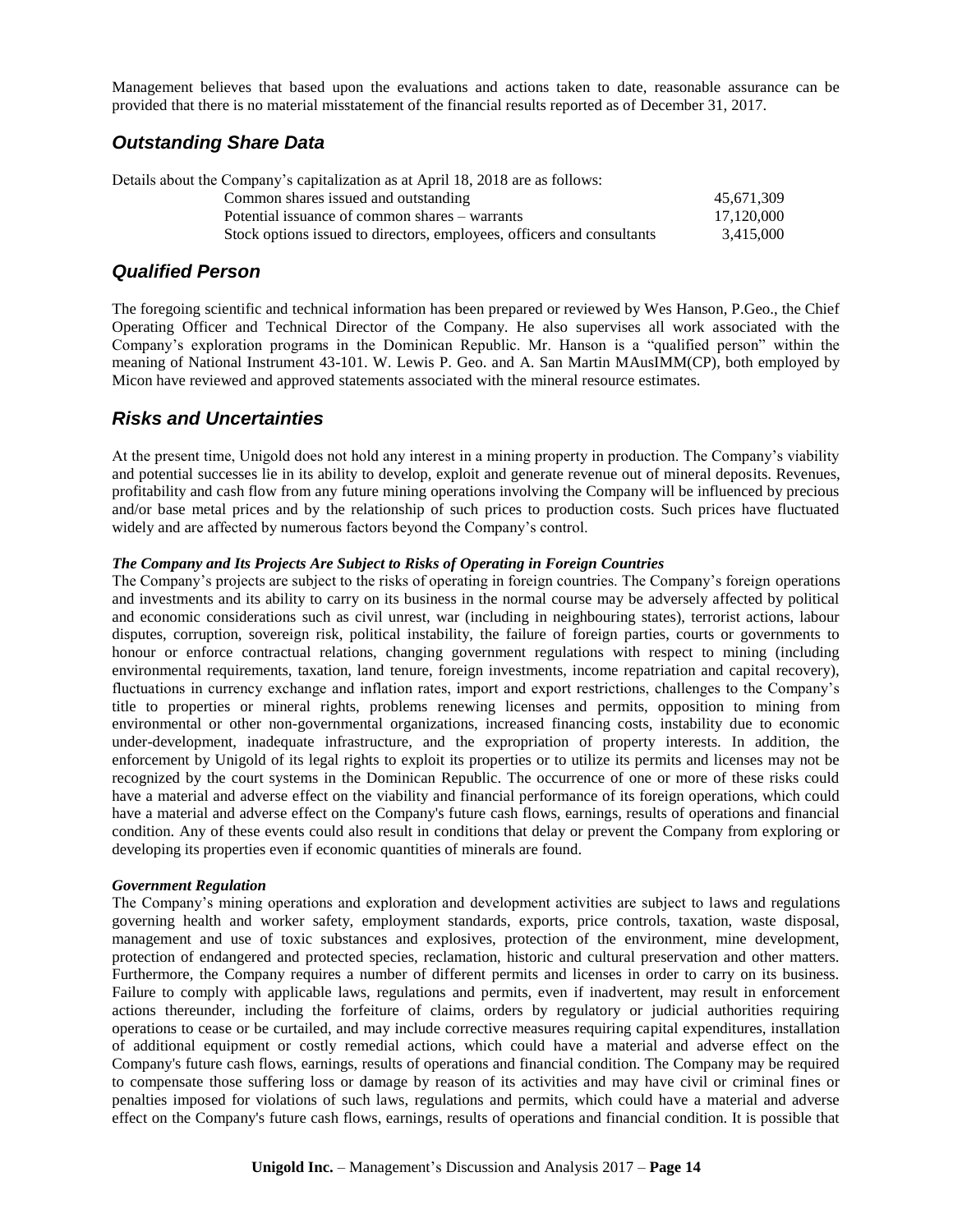future changes in applicable laws, regulations, agreements or changes in their enforcement or regulatory interpretation could result in changes in legal requirements or in the terms and conditions of existing permits and agreements applicable to the Company or its properties, which could have a material and adverse effect on the Company's future cash flows, earnings, results of operations and financial condition. Where required, obtaining necessary permits can be a complex, time consuming process and the Company cannot assure that any necessary permits will be obtainable on acceptable terms, in a timely manner or at all. The costs and delays associated with obtaining necessary permits and complying with these permits and applicable laws and regulations could stop or materially delay or restrict the Company from proceeding with the development of an exploration project or the operation or further development of a mine, which could have a material and adverse effect on the Company's future cash flows, earnings, results of operations and financial condition. There can be no guarantee that the Company will be able to obtain or maintain all necessary licenses and permits that may be required to explore and develop its properties, commence construction or operation of mining facilities and or to maintain continued operations that economically justify the cost.

#### *Anti-Corruption Legislation*

Unigold is subject to Canada's Corruption of Foreign Public Officials Act (the "Anti- Corruption Legislation"), which prohibits Unigold or any officer, director, employee or agent of Unigold or any shareholder of Unigold acting on its behalf from paying, offering to pay, or authorizing the payment of anything of value to any foreign government official, government staff member, political party, or political candidate in an attempt to obtain or retain business or to otherwise influence a person working in an official capacity. The Anti-Corruption Legislation also requires public companies to make and keep books and records that accurately and fairly reflect their transactions and to devise and maintain an adequate system of internal accounting controls. Unigold's international activities create the risk of unauthorized payments or offers of payments by Unigold's employees, consultants or agents, even though they may not always be subject to Unigold's control. Unigold discourages these practices by its employees and agents. However, Unigold's existing safeguards and any future improvements may prove to be less than effective, and Unigold's employees, consultants and agents may engage in conduct for which Unigold might be held responsible. Any failure by Unigold to adopt appropriate compliance procedures and ensure that Unigold's employees and agents comply with the Anti-Corruption Legislation and applicable laws and regulations in foreign jurisdictions could result in substantial penalties or restrictions on Unigold's ability to conduct business in certain foreign jurisdictions, which may have a material adverse impact on Unigold and its share price.

#### *Liquidity and Capital Market Risk*

The Company has limited financial resources and there is no assurance that additional funding will be available to it for further exploration and development of its projects or to fulfill its obligations under applicable agreements. Although Unigold has been successful in the past in obtaining financing through the sale of equity securities, there can be no assurance that the Company will be able to obtain adequate financing in the future or that the terms of such financing will be favourable. Failure to obtain such additional financing could result in delay or indefinite postponement of further exploration and development of the property interests of the Company with the possible dilution or loss of such interests.

#### *Nature of Mineral Exploration and Development Projects*

Mineral exploration is highly speculative in nature, involves many risks and frequently is non-productive. There is no assurance that exploration efforts will be successful. The exploration and development of mineral deposits involves significant financial and other risks over an extended period of time, which even a combination of careful evaluation, experience, and knowledge may not eliminate. Few mining properties that are explored are ultimately developed into producing mines. Major expenses are required to establish reserves by drilling and to construct mining and processing facilities. Large amounts of capital are frequently required to purchase necessary equipment. It is impossible to ensure that the current or proposed exploration programs on properties in which the Company has an interest will result in profitable commercial mining operations.

Success in establishing mineral reserves through exploration is the result of a number of factors, including the quality of management, the Company's level of geological and technical expertise, the quality of land available for exploration and other factors. Once mineralization is discovered, it may take several years in the initial phases of drilling until production is possible, during which time the economic feasibility of production may change. Substantial expenditures are required to establish proven and probable reserves through drilling, to determine the optimal metallurgical process to extract the metals from the mill-feed and, in the case of new properties, to construct mining and processing facilities. Whether a deposit will be commercially viable depends on a number of factors, including the particular attributes of the deposit, such as its size and grade, costs and efficiencies of the recovery methods that can be employed, proximity to infrastructure, financing costs and governmental regulations, including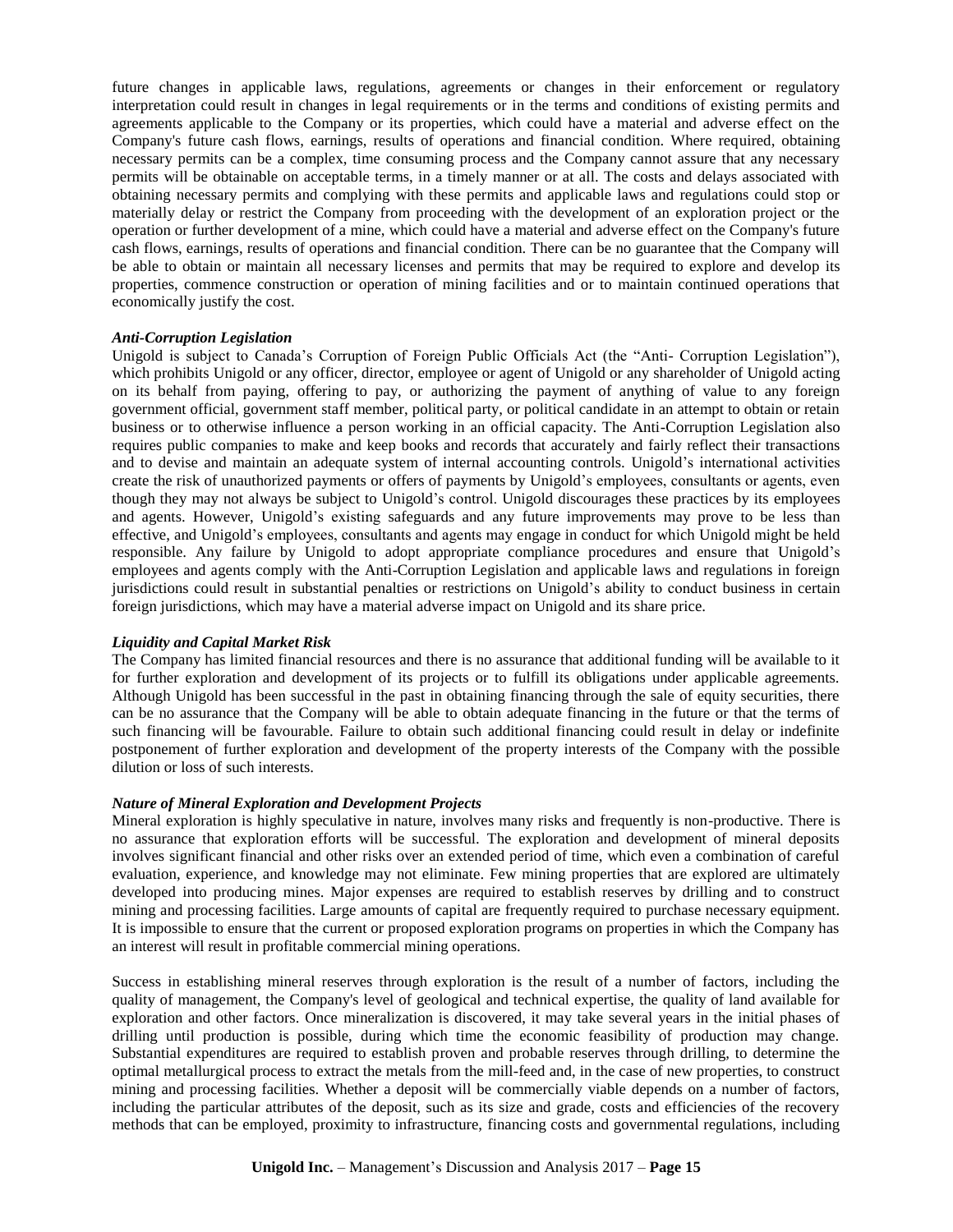regulations relating to prices, taxes, royalties, infrastructure, land use, importing and exporting of gold or silver, and environmental protection. The effect of these factors cannot be accurately predicted, but the combination of these factors may result in the Company not receiving an adequate return on its invested capital. Because of these uncertainties, no assurance can be given that exploration programmes will result in the establishment or expansion of resources or reserves.

#### *The Corporation's Properties Are Subject to Title Risks*

The Company has taken all reasonable steps to ensure that it has proper title to its properties. However, the Company cannot provide any guarantees that there are no prior unregistered agreements, claims or defects that may result in the Company's title to its properties being challenged. A successful challenge to the precise area and location of these claims could result in the Company being unable to operate on its properties as anticipated or being unable to enforce its rights with respect to its properties which could have a material and adverse effect on the Company's future cash flows, earnings, results of operations and financial condition.

As of this date, the concession is expired but, pertaining to the prerogatives set forth by Article 16 of the Mining Law Application Rules, the exclusive right of the concession area is protected by the application of a new exploration concession, which was duly filed by the Company on November 26th, 2016. As of the date of this report, the Ministry of Mines and Energy is still analyzing the exploration concession application and is awaiting a response from the Environmental Ministry as to whether there are any protected areas affecting the concession application area. To the best knowledge of management, there are no technical issues that would justify the denial of the application.

### *Conflicts of Interest of Directors*

Certain of directors of Unigold are associated with other companies involved in the mining industry. These associations may give rise to conflicts of interest from time to time. The Company's policy on conflicts of interest complies with the procedures established in the *Canada Business Companies Act*, which sets out the necessity of full disclosure of any conflict of interest prior to the Board dealing with the subject matter giving rise to the conflict of interest and the interested party refraining from voting on such matter. The directors are further required to act honestly and in good faith with a view to the best interests of the Company and its shareholders.

### *Financing Risk*

To fund future investments in its mineral properties the Company requires capital. The Company may not have sufficient internally generated cash flow and working capital and may have to access the capital markets. Subject to economic conditions at the time, there can be no assurance the Company would be able to raise additional debt or equity financing on acceptable terms. If the Company cannot finance its future projects it could have a material and adverse effect on the Company's future cash flows, earnings, results of operations and financial condition.

#### *The Company is Dependent on Key Officers and Employees*

The Company is dependent on the efforts of key officers, including its Chief Executive Officer, Chief Financial Officer and Secretary, and Chief Operating Officer. The loss of the services of any of the Company's key officers and employees could have an adverse effect on Unigold, which could have a material adverse effect on the Company's future cash flows, earnings, results of operations and financial conditions. The Company does not have and currently has no plans to obtain key man insurance with respect to any of its key employees. In addition, the Company may need to recruit and retain other qualified managerial and technical employees to build and maintain its operations. If the Company requires such persons and is unable to successfully recruit and retain them, its development and growth could be significantly curtailed.

#### *Gold Price*

The ability of Unigold to raise capital is dependent on the price of gold. Gold prices fluctuate on a daily basis and are affected by a number of factors beyond the control of the Company, including the U.S. dollar exchange rate with other currencies, central bank lending and sales, producer hedging activities, global demand, production costs, confidence in the global monetary system, expectations of the future rate of inflation, the availability and attractiveness of alternative investment vehicles, the strength of the U.S. dollar (the currency in which the price of gold is generally quoted), interest rates, terrorism and war, and other global or regional political or economic events or conditions.

The future trend in the price of gold cannot be predicted with any degree of certainty. The market price of gold affects the economics of any potential development project and the viability of current operations, as well as having an impact on the perceptions of investors with respect to gold equities, and therefore, the ability of the Company to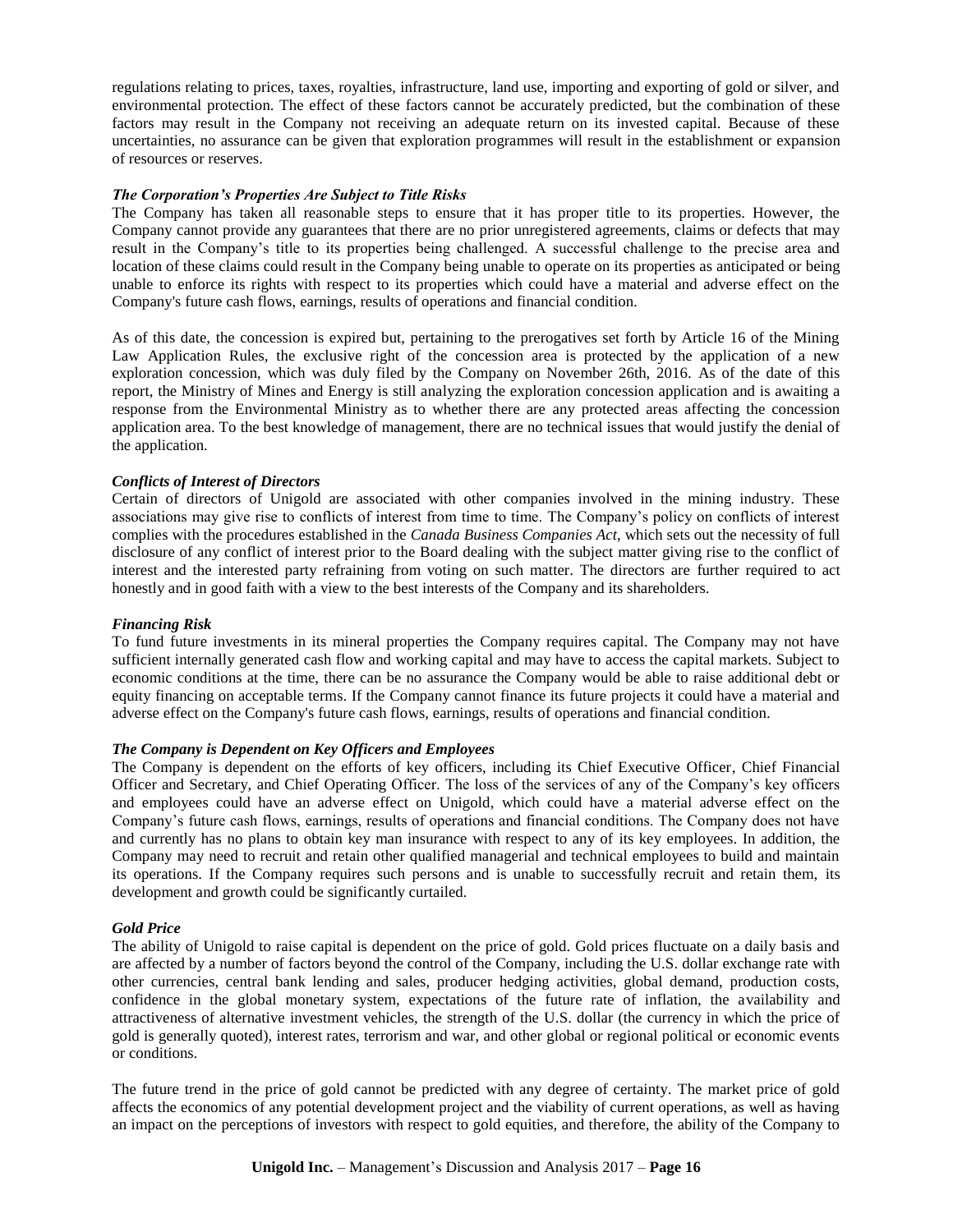raise capital. A decrease in the market price of gold and other metals could affect the Unigold's ability to finance the exploration and development of the Company's properties could curtail further exploration or development due to lack of capacity to finance. There can be no assurance that the market price of gold will remain at current levels, that such prices will increase or that market prices will not fall.

#### *Currency Risk*

By virtue of the location of its exploration activities, the Company incurs costs and expenses in a number of currencies other than the Canadian dollar. The exchange rates covering such currencies have varied substantially in the last three years. Financings typically raise funds in Canadian dollars. The majority of exploration expenditures are incurred in U.S. dollars or Dominican Republic pesos exposing the Company to potential significant foreign currency translation and transaction exposures, which could have a material and adverse effect on the Company's future cash flows, earnings, results of operations and financial condition. The Company currently does not hedge against other currencies and maintains the majority of its cash in Canadian dollars.

#### *Internal Controls and Procedures*

Internal controls over financial reporting are procedures designed to provide reasonable assurance that transactions are properly authorized, assets are safeguarded against unauthorized or improper use, and transactions are properly recorded and reported. They are not a guarantee of perfection. A control system, no matter how well designed and operated, can provide only reasonable, not absolute assurance with respect to the reliability of financial reporting and financial statement preparation.

Unigold operates in the Dominican Republic and as such is obligated to comply with local laws and financial reporting requirements. Internal controls and procedures employed over financial reporting are adapted to the business environments within which the company operates. Every effort is undertaken to ensure that reasonable and cost effective procedures and controls are in place to allow for the preparation of reliable financial information.

#### *Environmental*

Operations, development and exploration projects are subject to the environmental laws and regulations of the country in which the activities are undertaken. The environmental standards continue to change and the world trend is to a longer, more complex process. Although Unigold continuously reviews environmental matters and undertakes to comply with changes as expeditiously as possible, there is no assurance that existing or future environmental regulation will not materially adversely affect the Company's financial condition, liquidity and results of operation.

#### *Resource Nationalism*

Resource nationalism is the tendency of people and governments to assert control over [natural resources](http://en.wikipedia.org/wiki/Natural_resources) located on their territory. The Company's exploration activities are conducted in foreign jurisdictions could be exposed to a risk that governmental expropriation or non-renewal of licenses to operate, demands for state or local investor participation, changes in taxes and royalties, or demands for local content/value add that could result in a partial/total loss of the Company's property interests without compensation.

#### *Social License to Operate*

The social licence is the level of acceptance or approval continually granted to a company's operations or project by local community and other stakeholders. It is usually informal and intangible, and is granted by a community based on the opinions and views of stakeholders, including local populations, aboriginal groups, and other interested parties. Due to this intangibility, it can be difficult to determine when social license has been achieved for a project. Social license may manifest in a variety of ways, ranging from absence of opposition to vocal support or even advocacy, and these various levels of social license (as well as, of course, the absence of social license) may occur at the same time among different interested parties. It is distinct from regulatory license, which can typically only be conferred by governments. Local communities and influential groups may have the power to slow or stop development.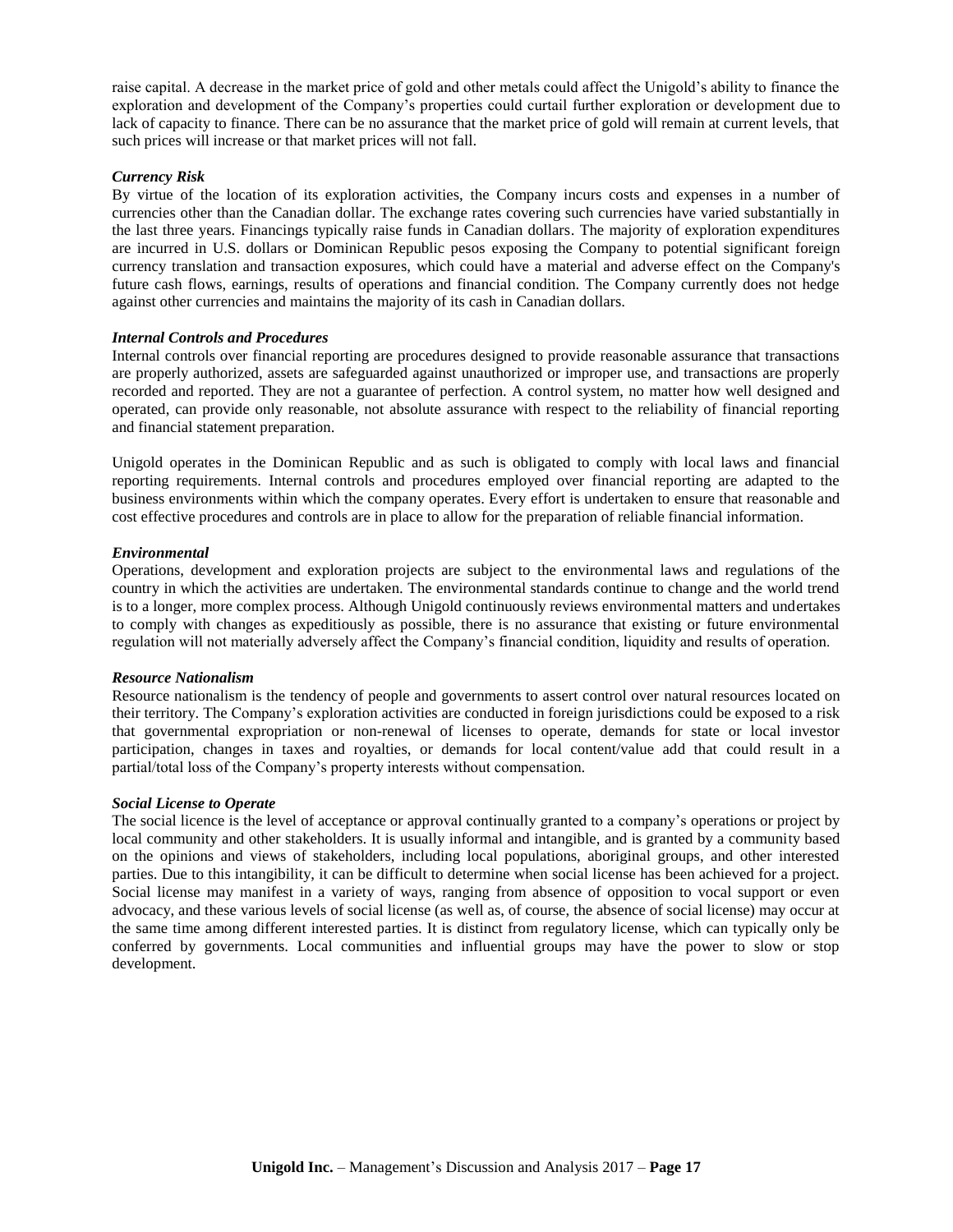# **CONSOLIDATED FINANCIAL STATEMENTS**

For the Years Ended December 31, 2017 and 2016 Expressed in Canadian Dollars

# <span id="page-20-1"></span><span id="page-20-0"></span>*MANAGEMENT'S RESPONSIBILITY FOR FINANCIAL INFORMATION*

Management has prepared the information and representations in this 2017 year-end report. The consolidated financial statements have been prepared in accordance with International Financial Reporting Standards and, where appropriate, reflect management's best estimates and judgement. The financial information presented throughout this report is consistent with the data presented in the consolidated financial statements.

In the opinion of management, Unigold Inc. maintains adequate systems of internal accounting and administrative controls, consistent with reasonable cost. Such systems are designed to provide reasonable assurance that relevant and reliable financial information is produced.

The Board of Directors, through its Audit Committee, is responsible for ensuring that management fulfils its responsibilities for financial reporting and internal control. The Audit Committee is composed of three directors. This Committee meets periodically with management and the external auditors to review accounting, auditing, internal control and financial reporting matters.

UHY McGovern Hurley LLP, Chartered Professional Accountants, have audited the 2017 consolidated financial statements and their report outlines the scope of their examination and gives their opinion on the 2017 consolidated financial statements.

s/ Joseph Del Campo s/ John Green Interim Chief Executive Officer **Chief Financial Officer** Chief Financial Officer

April 18, 2018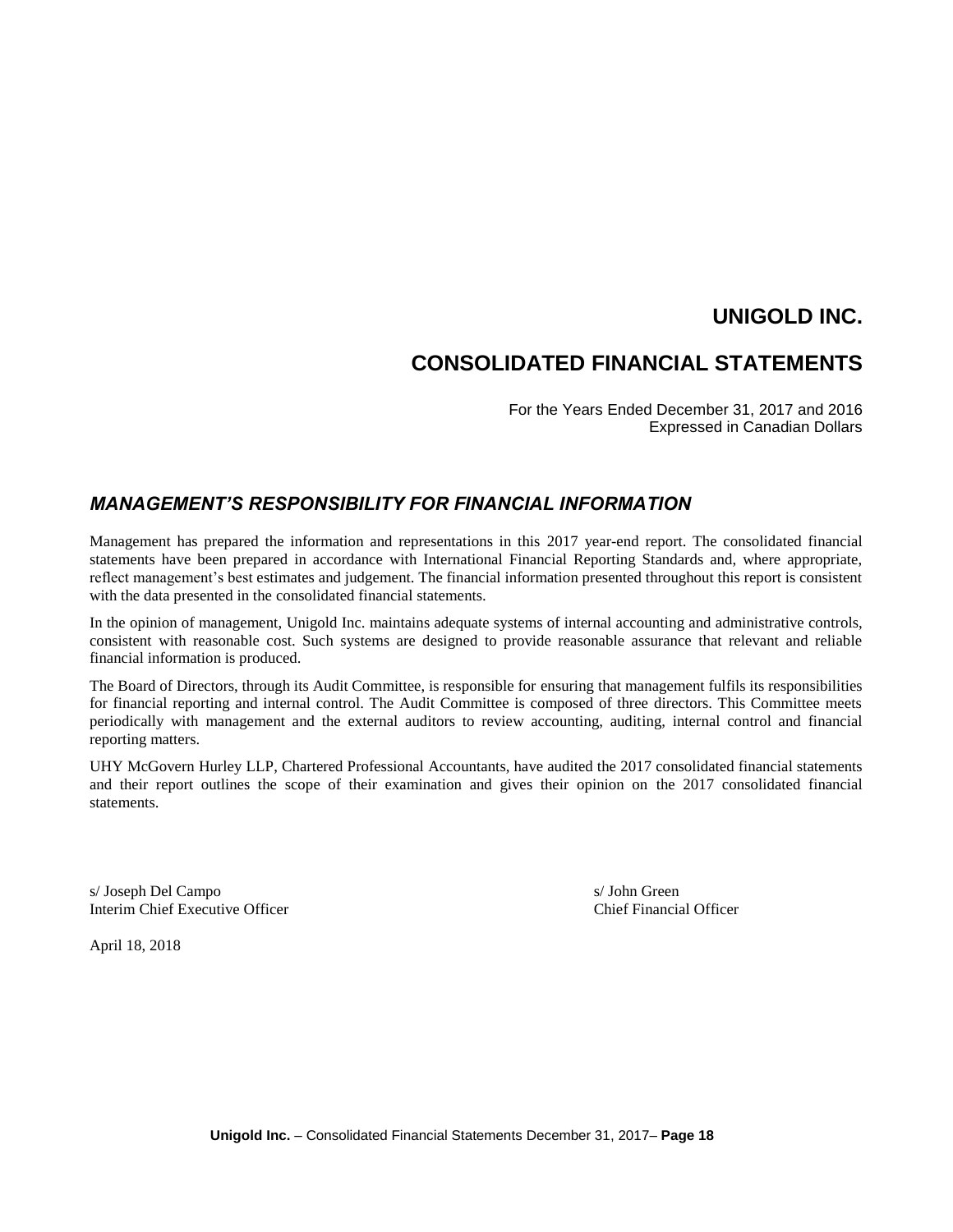# <span id="page-21-0"></span>*INDEPENDENT AUDITOR'S REPORT*

#### To the Shareholders of Unigold Inc.

We have audited the accompanying consolidated financial statements of Unigold Inc. and its subsidiaries, which comprise the consolidated statements of financial position as at December 31, 2017 and 2016, and the consolidated statements of changes in shareholders' equity, consolidated statements of loss and comprehensive loss and consolidated statements of cash flows for the years then ended, and a summary of significant accounting policies and other explanatory information.

#### Management's Responsibility for the Consolidated Financial Statements

Management is responsible for the preparation and fair presentation of these consolidated financial statements in accordance with International Financial Reporting Standards and for such internal control as management determines is necessary to enable the preparation of consolidated financial statements that are free from material misstatement, whether due to fraud or error.

#### Auditor's Responsibility

Our responsibility is to express an opinion on these consolidated financial statements based on our audits. We conducted our audits in accordance with Canadian generally accepted auditing standards. Those standards require that we comply with ethical requirements and plan and perform the audit to obtain reasonable assurance about whether the consolidated financial statements are free from material misstatement.

An audit involves performing procedures to obtain audit evidence about the amounts and disclosures in the consolidated financial statements. The procedures selected depend on the auditor's judgment, including the assessment of the risks of material misstatement of the consolidated financial statements, whether due to fraud or error. In making those risk assessments, the auditor considers internal control relevant to the entity's preparation and fair presentation of the consolidated financial statements in order to design audit procedures that are appropriate in the circumstances, but not for the purpose of expressing an opinion on the effectiveness of the entity's internal control. An audit also includes evaluating the appropriateness of accounting policies used and the reasonableness of accounting estimates made by management, as well as evaluating the overall presentation of the consolidated financial statements.

We believe that the audit evidence we have obtained is sufficient and appropriate to provide a basis for our audit opinion.

#### **Opinion**

In our opinion, the consolidated financial statements present fairly, in all material respects, the financial position of Unigold Inc. and its subsidiaries as at December 31, 2017 and 2016, and their financial performance and cash flows for the years then ended in accordance with International Financial Reporting Standards.

> UHY McGovern Hurley LLP Chartered Professional Accountants Licensed Public Accountants

Toronto, Canada April 18, 2018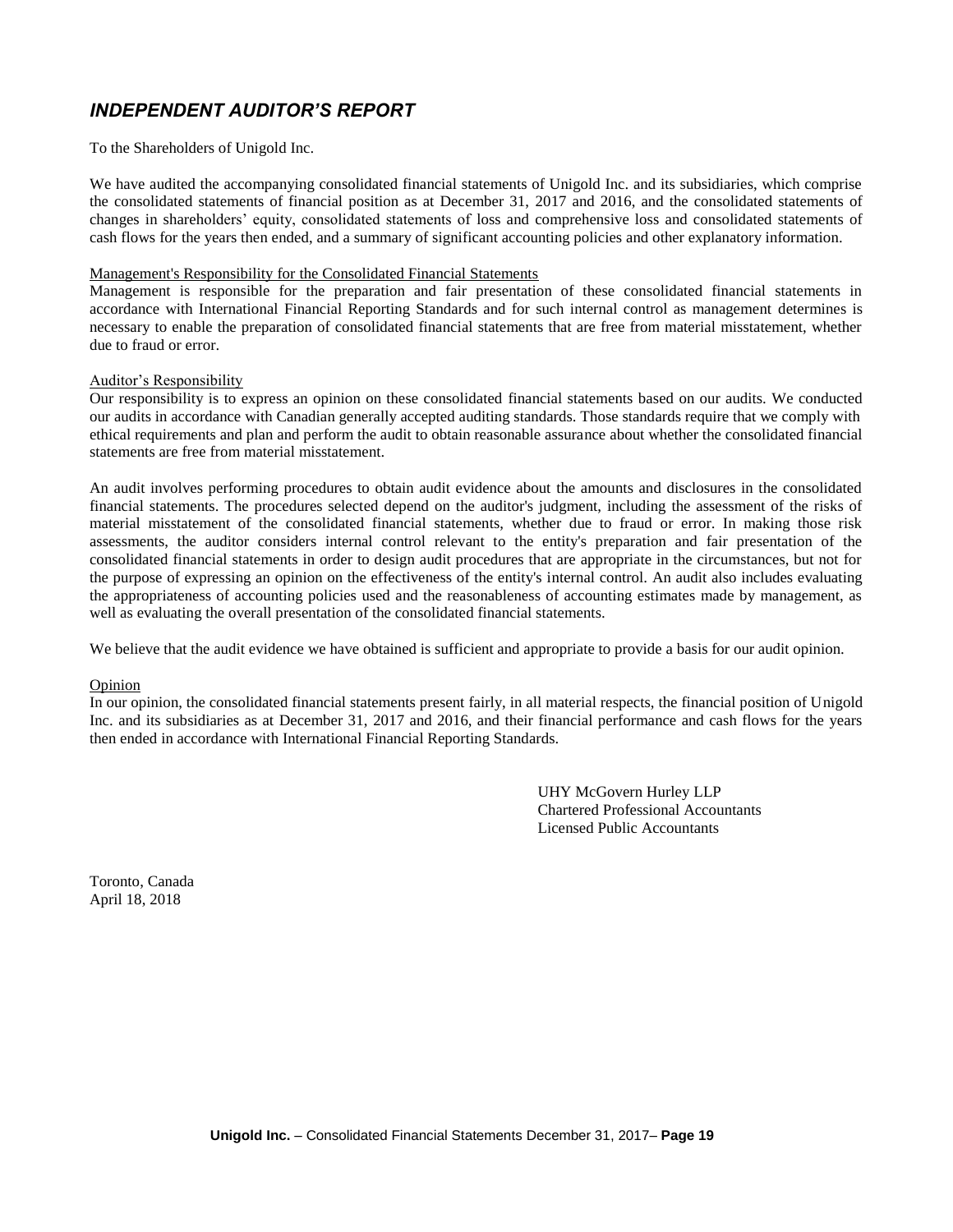# <span id="page-22-0"></span>*CONSOLIDATED STATEMENTS OF FINANCIAL POSITION*

*(Expressed in Canadian Dollars)*

| As at,                                                   | <b>December 31, 2017</b> | December 31, 2016 |
|----------------------------------------------------------|--------------------------|-------------------|
| <b>Assets</b>                                            |                          |                   |
| <b>Current assets</b>                                    |                          |                   |
| Cash                                                     | \$1,453,259              | \$2,594,593       |
| Other receivables                                        | 22,272                   | 32,468            |
| Other financial assets and prepaids                      | 18,379                   | 19,407            |
| Total current assets                                     | 1,493,910                | 2,646,468         |
| <b>Non-current assets</b>                                |                          |                   |
| Property, plant and equipment (Note 6)                   | 443,623                  | 564,044           |
| Exploration properties (Note 7)                          | 283,747                  | 283,747           |
| Exploration and evaluation assets (Note 7)               | 39,610,247               | 39,000,999        |
|                                                          |                          |                   |
| <b>Total assets</b>                                      | \$41,831,527             | \$42,495,258      |
|                                                          |                          |                   |
| <b>Liabilities</b>                                       |                          |                   |
| <b>Current liabilities</b>                               |                          |                   |
| Accounts payable and accrued liabilities                 | \$<br>16,738             | \$<br>77,913      |
| <b>Total liabilities</b>                                 | 16,738                   | 77,913            |
|                                                          |                          |                   |
| Equity attributable to shareholders of the Company       |                          |                   |
| Share capital ( <i>Note</i> $8(a)$ )                     | 57,309,839               | 57,299,940        |
| Reserve for warrants ( <i>Note</i> $8(b)$ )              | 2,150,859                | 3,249,939         |
| Reserve for share-based payments ( <i>Note</i> $8(c)$ )  | 1,053,061                | 1,671,314         |
| Accumulated deficit                                      | (18,701,801)             | (19,806,679)      |
| Total equity attributable to shareholders of the Company | 41,811,958               | 42,414,514        |
|                                                          |                          |                   |
| <b>Non-controlling interest</b>                          | 2,831                    | 2,831             |
|                                                          |                          |                   |
| <b>Total equity</b>                                      | 41,814,789               | 42,417,345        |
|                                                          |                          |                   |
| <b>Total liabilities and equity</b>                      | \$41,831,527             | \$42,495,258      |

Nature of operations *(Note 1)* Going concern *(Note 2)* Commitments and contingencies *(Notes 7 and 16)*

Approved on Behalf of the Board:

s/ Joseph Del Campo s/ Joseph Hamilton<br>Director Director

Director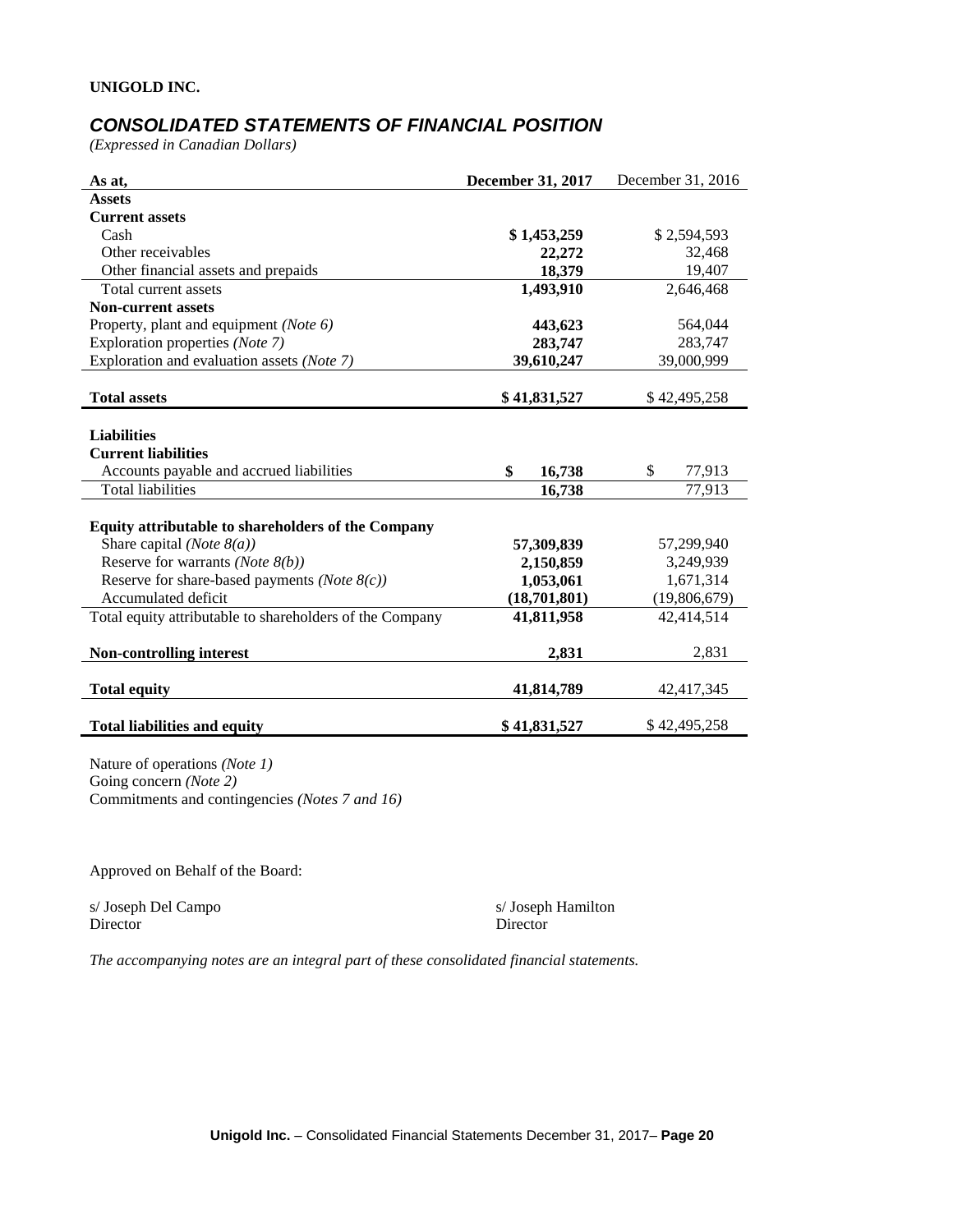# *CONSOLIDATED STATEMENTS OF CHANGES IN SHAREHOLDERS' EQUITY*

*(Expressed in Canadian Dollars)*

<span id="page-23-0"></span>

|                                   |            | Share capital | Other reserves |             |             |                 | Equity          |
|-----------------------------------|------------|---------------|----------------|-------------|-------------|-----------------|-----------------|
|                                   | Number     |               |                | Share-based | Total other | Accumulated     | attributable to |
|                                   | of shares  | Amount        | Warrants       | payments    | reserves    | deficit         | shareholders    |
|                                   |            |               |                |             |             |                 |                 |
| <b>Balance, December 31, 2015</b> | 29,471,309 | \$55,075,544  | \$1,099,080    | \$1,304,771 | \$2,403,851 | \$(18,878,831)  | \$38,600,564    |
| Transfer to deficit on expiry     |            |               |                | (259, 856)  | (259, 856)  | 259,856         |                 |
| Private placement, net of         |            |               |                |             |             |                 |                 |
| share issue costs                 | 16,000,000 | 4,345,558     |                |             |             |                 | 4,345,558       |
| Warrants issued                   |            | (2,150,859)   | 2,150,859      |             | 2,150,859   |                 |                 |
| Options exercised                 | 150,000    | 29,697        |                | (14,697)    | (14,697)    |                 | 15,000          |
| Share-based payment               |            |               |                | 641,096     | 641,096     |                 | 641,096         |
| Net loss for the year             |            |               |                |             |             | (1,187,704)     | (1,187,704)     |
| <b>Balance, December 31, 2016</b> | 45,621,309 | \$57,299,940  | \$3,249,939    | \$1,671,314 | \$4,921,253 | \$ (19,806,679) | \$42,414,514    |
| Transfer to deficit on expiry     |            |               | (1,099,080)    | (613, 354)  | (1,712,434) | 1,712,434       |                 |
| Options exercised                 | 50,000     | 9,899         |                | (4,899)     | (4,899)     |                 | 5,000           |
| Net loss for the year             |            |               |                |             |             | (607, 556)      | (607, 556)      |
| <b>Balance, December 31, 2017</b> | 45,671,309 | \$57,309,839  | \$2,150,859    | \$1,053,061 | \$3,203,920 | \$(18,701,801)  | \$41,811,958    |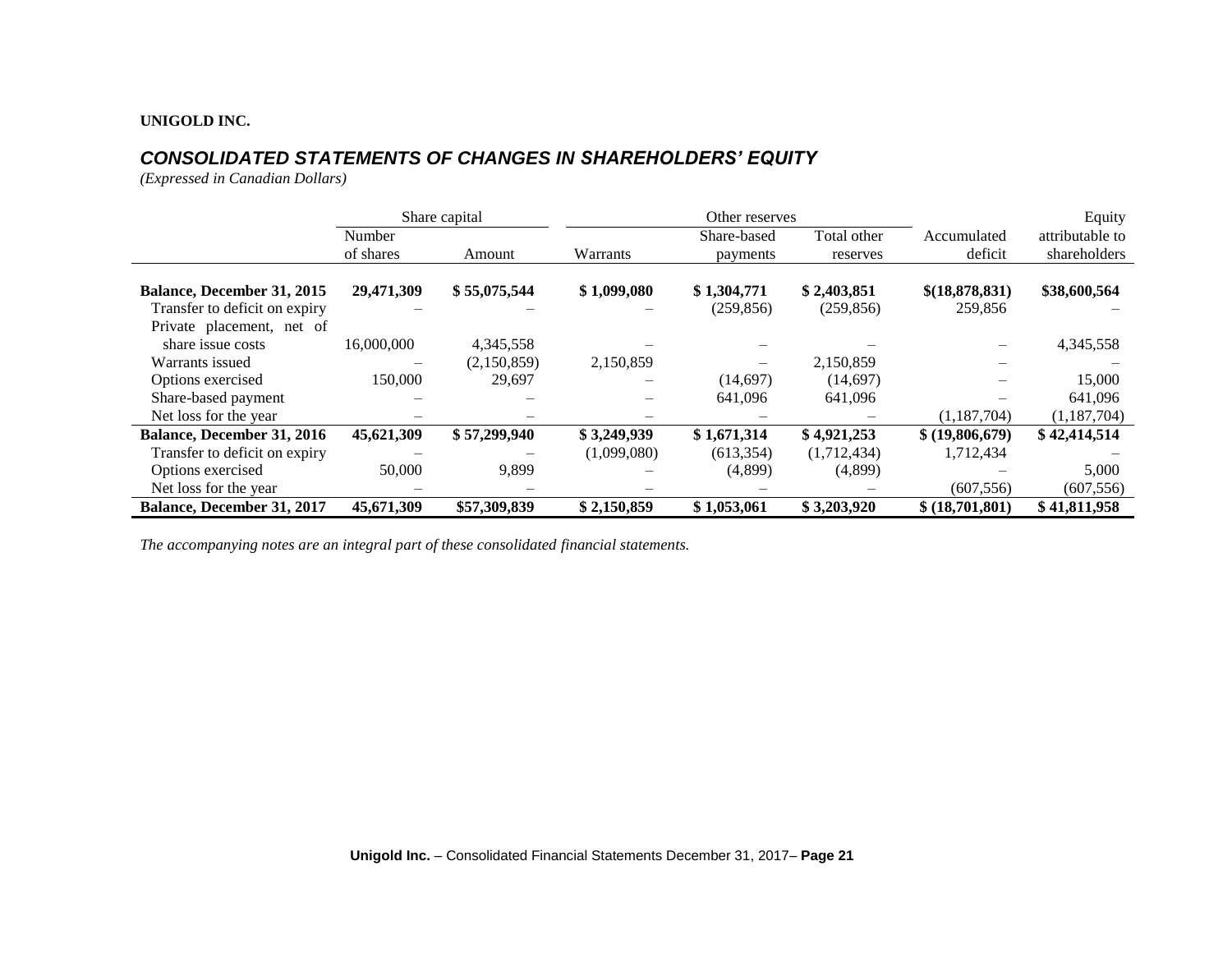# <span id="page-24-0"></span>*CONSOLIDATED STATEMENTS OF LOSS AND COMPREHENSIVE LOSS*

*(Expressed in Canadian Dollars)* 

| For the year ended December 31,                  | 2017         | 2016          |
|--------------------------------------------------|--------------|---------------|
|                                                  |              |               |
| <b>Operating expenses</b>                        |              |               |
| Compensation (Note 11)                           | \$316,669    | \$826,597     |
| Professional and consulting fees                 | 134,743      | 107,179       |
| Travel and business development                  | 40,573       | 75,389        |
| Listing and shareholder information              | 35,834       | 72,036        |
| General and administrative expenses              | 89,526       | 96,713        |
| Amortization                                     | 744          | 1,064         |
| Loss on disposal of equipment                    | 1,747        | 4,608         |
| Foreign exchange loss                            | 8,746        | 23,885        |
|                                                  |              |               |
| Net loss for the year before the undernoted      | (628, 582)   | (1,207,471)   |
| Investment income                                | 21,026       | 19,767        |
|                                                  |              |               |
| Net loss and comprehensive loss for the year     | \$ (607,556) | \$(1,187,704) |
|                                                  |              |               |
| Net loss per share - basic and diluted (Note 10) | \$ (0.01)    | \$ (0.03)     |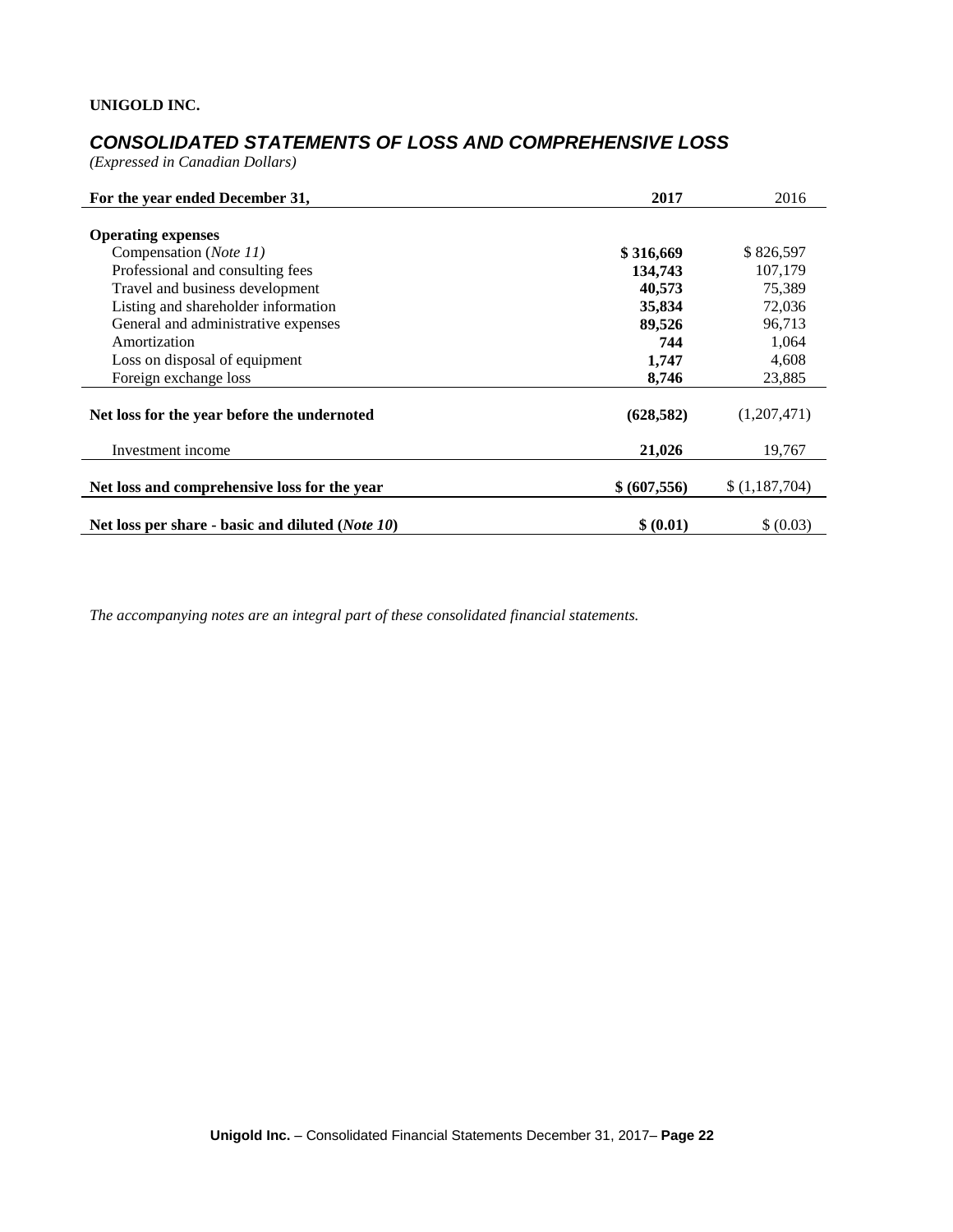# <span id="page-25-0"></span>*CONSOLIDATED STATEMENTS OF CASH FLOWS*

*(Expressed in Canadian Dollars)* 

| For the year ended December 31,                  | 2017         | 2016          |
|--------------------------------------------------|--------------|---------------|
|                                                  |              |               |
| <b>Cash flows from operating activities</b>      |              |               |
| Net loss for the year                            | \$ (607,556) | \$(1,187,704) |
| Adjustments to add/(deduct) non-cash items       |              |               |
| Share-based payment                              |              | 487,034       |
| Amortization                                     | 744          | 1,064         |
| Loss on disposal of equipment                    | 1,747        | 4,608         |
| Deduct investment income                         | (21, 026)    | (19,767)      |
|                                                  | (626,091)    | (714, 765)    |
| Working capital adjustments                      |              |               |
| Other receivables                                | 21,287       | (8,748)       |
| Other financial assets and prepaids              | 1,028        | 4,535         |
| Accounts payable and accrued liabilities         | (61, 175)    | (72, 781)     |
| Net cash flows from operating activities         | (664, 951)   | (791, 759)    |
|                                                  |              |               |
| <b>Cash flows from investing activities</b>      |              |               |
| Acquisition of property, plant and equipment     |              | (3,920)       |
| Disposal of property, plant and equipment        | 5,761        | 265           |
| Acquisition of exploration and evaluation assets | (497,079)    | (1,571,555)   |
| Investment income                                | 9,935        | 4,656         |
| Net cash flows from investing activities         | (481, 383)   | (1,570,554)   |
|                                                  |              |               |
| <b>Cash flows from financing activities</b>      |              |               |
| Private placement (Note $8(a)$ )                 |              | 4,800,000     |
| Share issue costs                                |              | (454, 442)    |
| Exercise of options                              | 5,000        | 15,000        |
| Net cash flows from financing activities         | 5,000        | 4,360,558     |
|                                                  |              |               |
| Net (decrease) increase in cash                  | (1,141,334)  | 1,998,245     |
| Cash, beginning of year                          | 2,594,593    | 596,348       |
| Cash, end of year                                | \$1,453,259  | \$2,594,593   |

Supplemental information pertaining to cash flows *(Note 13)*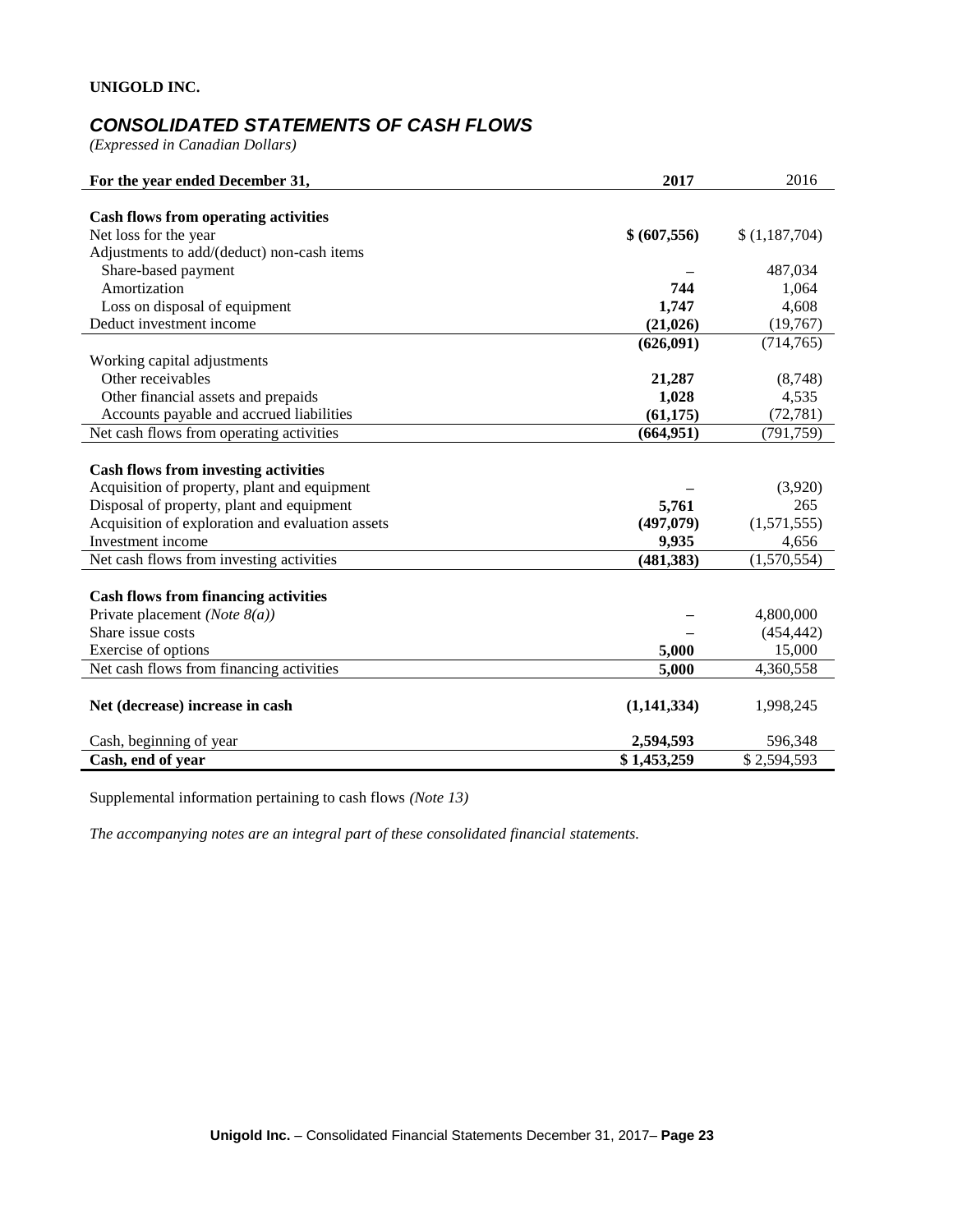# *NOTES TO THE CONSOLIDATED FINANCIAL STATEMENTS*

*For the years ended December 31, 2017 and 2016* Expressed in Canadian dollars unless otherwise stated.

# <span id="page-26-0"></span>**1.** *Nature of Operations and Basis of Presentation*

### *Nature of operations*

Unigold Inc. ("Unigold" or the "Company") was incorporated pursuant to the Business Corporations Act (Ontario) on May 9, 1990. The Company's executive office is located at 44 Victoria Street, Suite 1102, Toronto, Ontario M5C 1Y2.

Unigold is in the process of exploring its properties in the Dominican Republic.

#### *Basis of presentation*

These consolidated financial statements include the accounts of the Company, and its wholly owned subsidiary, Unigold Resources Inc., which is incorporated in Canada under the Canada Business Corporations Act, and its 97% owned subsidiary, Unigold Dominicana, S.R.L., which is incorporated in the Dominican Republic. All material intercompany balances and transactions have been eliminated.

# <span id="page-26-1"></span>*2. Going Concern*

These consolidated financial statements have been prepared on a going concern basis. The going concern basis of presentation assumes that the Company will continue in operation for the foreseeable future and be able to realize its assets and discharge its liabilities and commitments in the normal course of business. Because of continuing operating losses, the Company's continuance as a going concern is dependent upon its ability to obtain adequate financing or to reach profitable levels of operation. To address its financing requirements, the Company will seek financing through measures that may include joint venture agreements, debt and equity financings, asset sales, and rights offerings to existing shareholders.

It is not possible to predict whether financing efforts will be successful or if Unigold will attain profitable levels of operation. These consolidated financial statements do not include any adjustments to the carrying values of assets and liabilities and the reported expenses and statement of financial position classification that would be necessary should the Company be unable to continue as a going concern and therefore be required to realize its assets and liquidate its liabilities and commitments in other than the normal course of business and at amounts different from those in the accompanying consolidated financial statements. These adjustments could be material.

# <span id="page-26-2"></span>*3. Measurement Uncertainty*

The business of mining and exploring for minerals involves a high degree of risk and there can be no assurance that current exploration programs will result in profitable mining operations. The recoverability of the carrying value of exploration properties and exploration and evaluation assets, and the Company's continued existence is dependent upon the preservation of its interest in the underlying properties, the discovery of economically recoverable reserves, the achievement of profitable operations, or the ability of the Company to raise alternative financing, if necessary, or alternatively upon the Company's ability to dispose of its interests on an advantageous basis. Changes in future conditions could require material write-downs of the carrying values. All of the Company's exploration properties are located outside of Canada and are subject to the risk of foreign investment, including increases in taxes and royalties, renegotiation of contracts, currency exchange fluctuations and political uncertainty.

Although the Company has taken steps to verify title to the properties on which it is conducting exploration and in which it has an interest, in accordance with industry standards for the current state of exploration of such properties, these procedures do not guarantee the Company's title. Property title may be subject to unregistered prior agreements and non-compliance with regulatory, social and environmental requirements.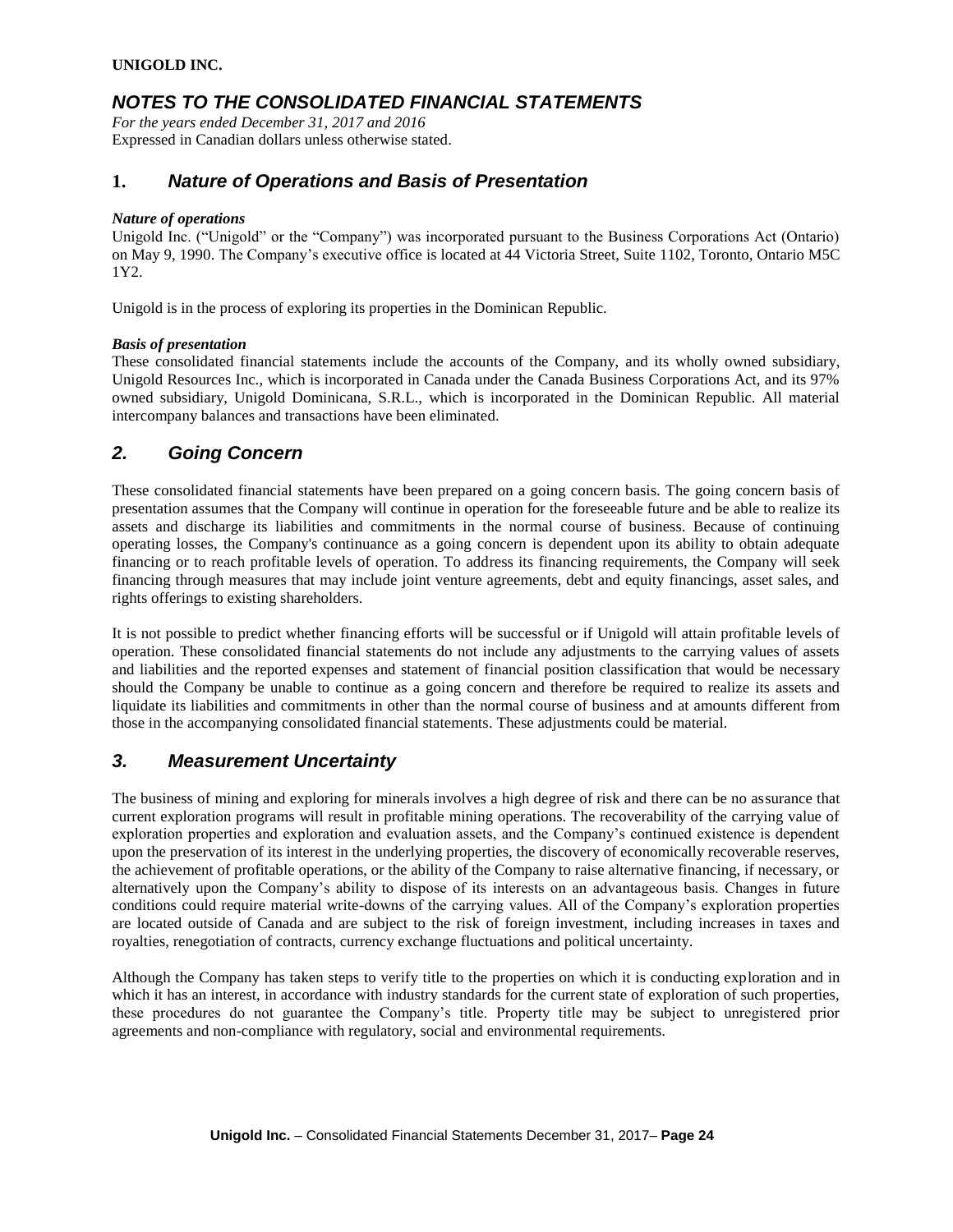# *NOTES TO THE CONSOLIDATED FINANCIAL STATEMENTS*

*For the years ended December 31, 2017 and 2016* Expressed in Canadian dollars unless otherwise stated.

# <span id="page-27-0"></span>*4. Summary of Significant Accounting Policies*

### **(a) Statement of compliance**

The accounting policies applied in these consolidated financial statements are based on International Financial Reporting Standards ("IFRS") issued and outstanding as of April 18, 2018, the date the Board of Directors approved these financial statements. The policies set out below have been consistently applied to all periods presented.

The preparation of financial statements requires the use of certain critical accounting estimates. It also requires management to exercise judgement in applying the Company's accounting policies. See *Note 5*.

### **(b) Basis of preparation**

The financial statements are presented in Canadian dollars. The financial statements are prepared on the historical cost basis. In addition, these financial statements are prepared using the accrual basis of accounting except for cash flow information.

### **(c) Accounting standards and interpretations issued but not yet adopted**

Certain pronouncements were issued by the IASB or the IFRIC that are mandatory for accounting periods on or after January 1, 2018 or later periods. Many are not applicable or do not have a significant impact to the Company and have been excluded. The following have not yet been adopted and are being evaluated to determine their impact on the Company.

IFRS 9 – Financial Instruments ("IFRS 9") was issued by the IASB in November 2009 with additions in October 2010 and May 2013 and will replace IAS 39 Financial Instruments: Recognition and Measurement ("IAS 39"). IFRS 9 uses a single approach to determine whether a financial asset is measured at amortized cost or fair value, replacing the multiple rules in IAS 39. The approach in IFRS 9 is based on how an entity manages its financial instruments in the context of its business model and the contractual cash flow characteristics of the financial assets. Most of the requirements in IAS 39 for classification and measurement of financial liabilities were carried forward unchanged to IFRS 9, except that an entity choosing to measure a financial liability at fair value will present the portion of any change in its fair value due to changes in the entity's own credit risk in other comprehensive income, rather than within profit or loss. The new standard also requires a single impairment method to be used, replacing the multiple impairment methods in IAS 39. IFRS 9 is effective for annual periods beginning on or after January 1, 2018. Unigold believes adoption of the new standard will not have a material impact.

IFRS 16 – Leases ("IFRS 16") was issued in January 2016 and replaces IAS 17 – Leases as well as some lease related interpretations. With certain exceptions for leases under twelve months in length or for assets of low value, IFRS 16 states that upon lease commencement a lessee recognises a right-of-use asset and a lease liability. The right-of-use asset is initially measured at the amount of the liability plus any initial direct costs. After lease commencement, the lessee shall measure the right-of-use asset at cost less accumulated depreciation and accumulated impairment. A lessee shall either apply IFRS 16 with full retrospective effect or alternatively not restate comparative information but recognise the cumulative effect of initially applying IFRS 16 as an adjustment to opening equity at the date of initial application. IFRS 16 requires that lessors classify each lease as an operating lease or a finance lease. A lease is classified as a finance lease if it transfers substantially all the risks and rewards incidental to ownership of an underlying asset. Otherwise it is an operating lease. IFRS 16 is effective for annual periods beginning on or after January 1, 2019. Earlier adoption is permitted if IFRS 15 has also been applied. Unigold believes adoption of the new standard will not have a material impact.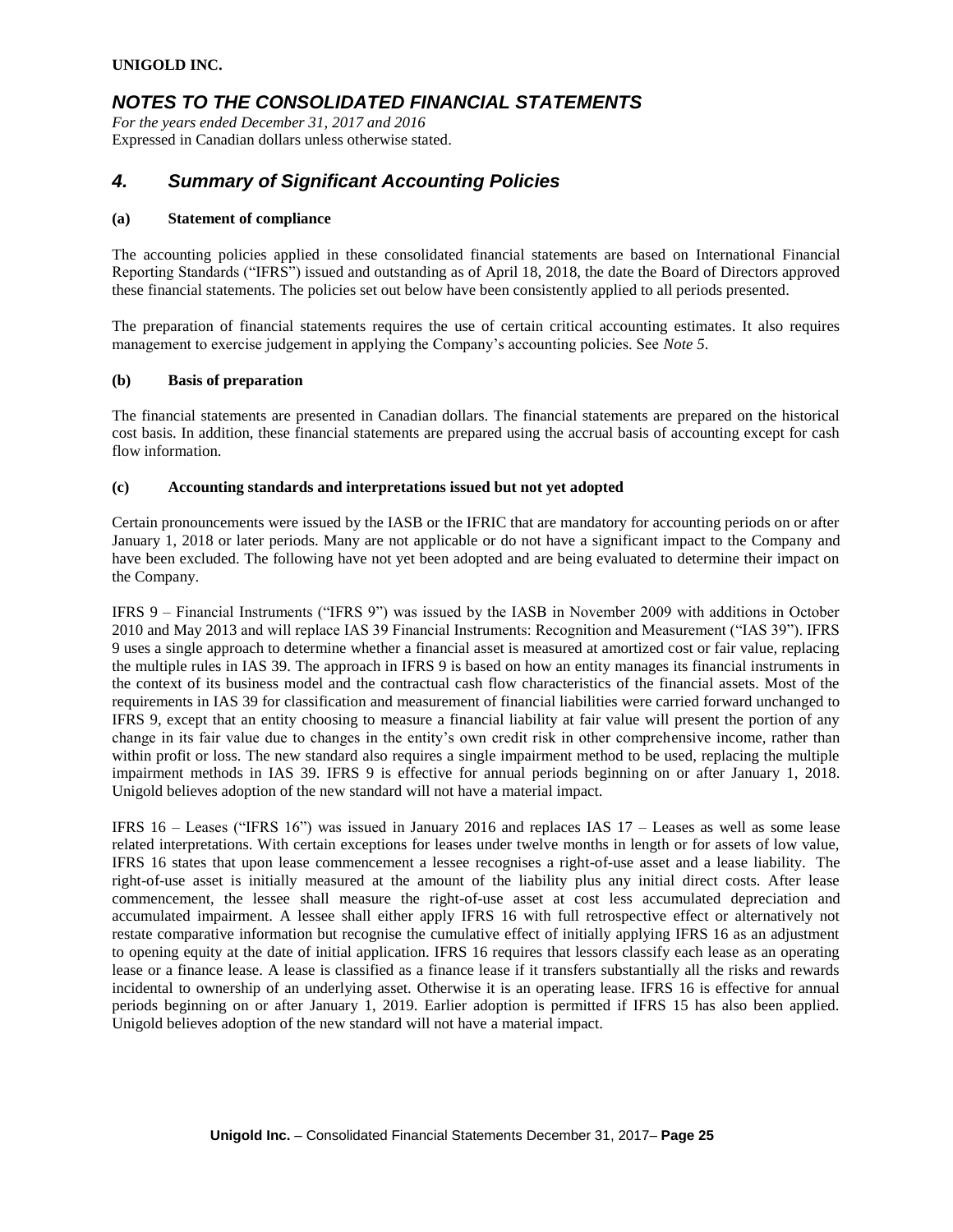# *NOTES TO THE CONSOLIDATED FINANCIAL STATEMENTS*

*For the years ended December 31, 2017 and 2016* Expressed in Canadian dollars unless otherwise stated.

### **(d) Foreign currencies**

The Company and its subsidiaries consider the Canadian dollar to be their functional currency of their primary operations. Transactions in foreign currencies are translated into the currency of measurement at the exchange rates in effect on the transaction date. Monetary statement of financial position items expressed in foreign currencies are translated into Canadian dollars at the exchange rates in effect at the statement of financial position date. The resulting exchange gains and losses are recognized in profit or loss. The Company's presentation currency is the Canadian dollar.

### **(e) Cash**

Cash includes cash on hand and balances with banks. Deposits are held in a Canadian chartered bank or a financial institution controlled by a Canadian chartered bank.

#### **(f) Property, plant and equipment and amortization**

Property, plant and equipment are carried at cost, less accumulated amortization and accumulated impairment losses. The initial cost of an asset comprises its purchase price or construction cost, any costs directly attributable to bringing the assets to a working condition for their intended use, the initial estimate of the rehabilitation provisions, and for qualifying assets, borrowing costs. The purchase price or construction cost is the aggregate amount paid and the fair value of any other consideration given to acquire the asset. Where an item of property, plant and equipment comprises significant components with different useful lives, the components are accounted for as separate items of property, plant and equipment. The property, plant and equipment noted below are amortized over their estimated useful lives using the following annual rates and methods. The assets' residual values, useful lives and methods of amortization are reviewed at each reporting period and adjusted prospectively if appropriate.

- Office furniture and equipment 20% declining balance
- Computer equipment 30% declining balance
- Vehicles 30% declining balance
- Field equipment 20% declining balance
- Camp and buildings 20% declining balance

Amortization of property, plant and equipment related to exploration activities has been capitalized to exploration and evaluation costs.

Property, plant and equipment are derecognized upon disposal, when held for sale or when no future economic benefits are expected to arise from the continued use of the asset. Any gain or loss arising on disposal of the asset, determined as the difference between the net disposal proceeds and the carrying amount of the asset, is recognized in profit or loss.

#### **(g) Exploration properties and exploration and evaluation assets**

The Company capitalizes all exploration costs which include the acquisition of land, property rights, licenses and all costs associated with exploration and evaluations. Exploration properties are recorded at the direct cost of acquisition. Costs include the cash consideration and the fair market value of the shares issued for the acquisition of exploration properties. Exploration and evaluation assets represent the costs incurred in conducting exploration work for unknown or unproven ore deposits. Exploration and evaluation assets are reclassified to "Property, plant and Equipment, construction in progress" when the technical feasibility and commercial viability of extracting a mineral reserve are demonstrable. Exploration and evaluation assets are assessed for impairment, and the impairment loss, if any, is recognized before reclassification to construction in progress. Exploration and evaluation assets associated with projects that prove to be economically unviable are written off. Proceeds derived from the full or partial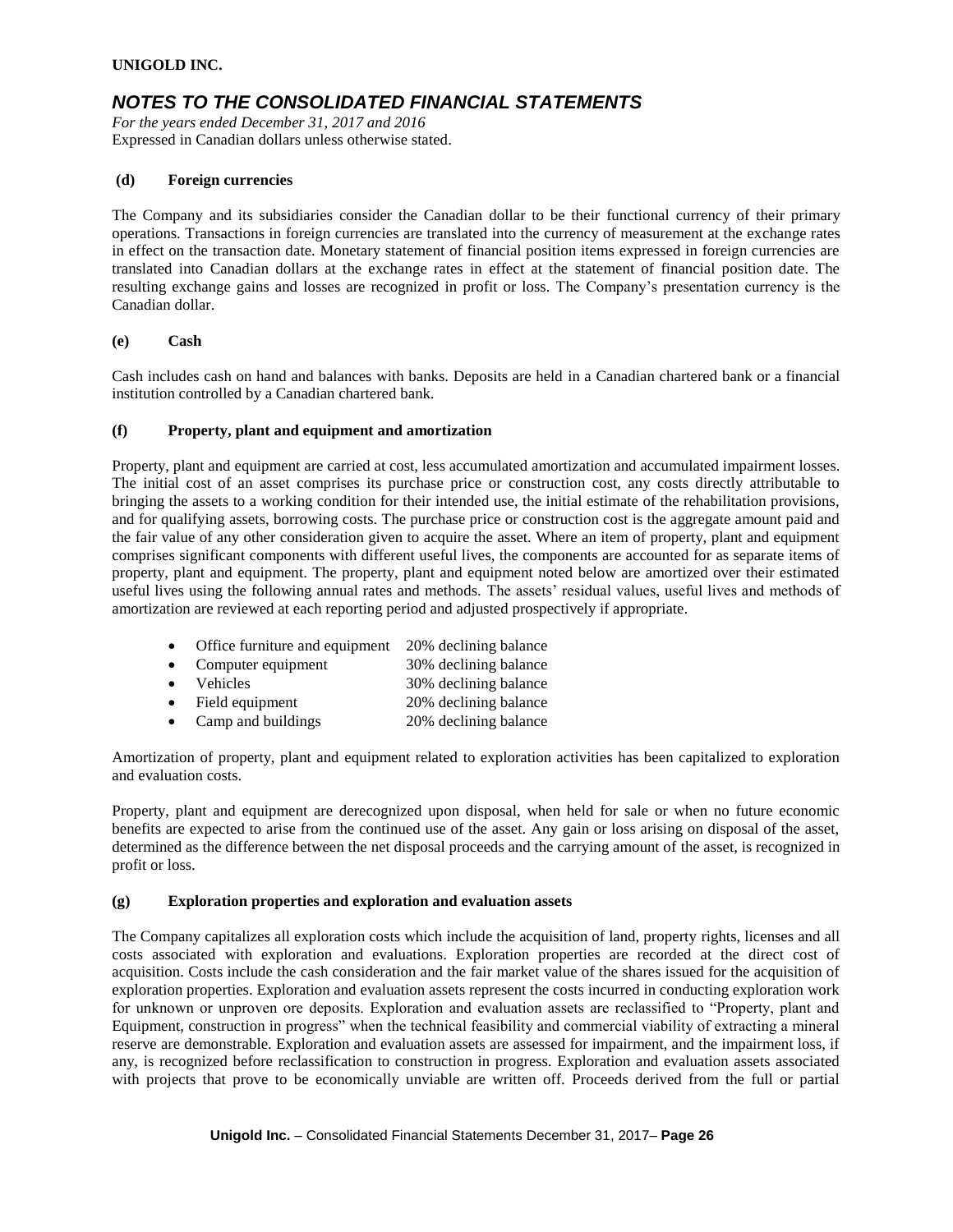# *NOTES TO THE CONSOLIDATED FINANCIAL STATEMENTS*

*For the years ended December 31, 2017 and 2016* Expressed in Canadian dollars unless otherwise stated.

disposal of interests in properties are credited against the carrying cost of the related property. Costs incurred before the Company has obtained the legal rights to explore are recognized as an expense in profit or loss.

The amounts shown for both exploration properties and exploration and evaluation assets represent costs incurred to date and do not necessarily reflect present or future values.

#### **(h) Restoration, rehabilitation and environmental obligations**

A provision is recognized in the statement of financial position when the Company has a present legal or constructive obligation as a result of a past event, and it is probable that an outflow of economic benefits will be required to settle the obligation. If the effect is material, provisions are determined by discounting the expected future cash flows at a pre-tax rate that reflects current market assessments of the time value of money and, where appropriate, the risks specific to the liability. Amounts recorded for the related assets are increased by the amount of these obligations. Over time, the liabilities will be accreted for the change in their present value and the initial capitalized costs will be depleted and amortized over the useful lives of the related assets. The increase in provisions for restoration, rehabilitation and environmental obligations due to the passage of time is charged to profit or loss as a finance cost. The Company did not have any material restoration, rehabilitation and environmental obligations as of December 31, 2017 and 2016.

#### **(i) Taxation**

#### **Current tax**

Income tax expense represents the sum of the tax currently payable and deferred tax. The tax currently payable is based on taxable profit for the year. Taxable profit differs from profit as reported in the consolidated statement of comprehensive loss because of items of income or expense that are taxable or deductible in other years and items that are never taxable or deductible. The Company's liability for current tax is calculated using tax rates that have been enacted or substantively enacted by the end of the reporting period.

### **Deferred tax**

Deferred tax is recognised on temporary differences between the carrying amounts of assets and liabilities in the financial statements and the corresponding tax bases used in the computation of taxable profit. Deferred tax liabilities are generally recognised for all taxable temporary differences. Deferred tax assets are generally recognised for all deductible temporary differences to the extent that it is probable that taxable profits will be available against which those deductible temporary differences can be utilized. Such deferred tax assets and liabilities are not recognised if the temporary difference arises from goodwill or from the initial recognition (other than in a business combination) of other assets and liabilities in a transaction that affects neither the taxable profit nor the accounting profit.

Deferred tax liabilities are recognised for taxable temporary differences associated with investments in subsidiaries and associates, and interests in joint ventures, except where the Company is able to control the reversal of the temporary difference and it is probable that the temporary difference will not reverse in the foreseeable future. Deferred tax assets arising from deductible temporary differences associated with such investments and interests are only recognised to the extent that it is probable that there will be sufficient taxable profits against which to utilize the benefits of the temporary differences and they are expected to reverse in the foreseeable future.

The carrying amount of deferred tax assets is reviewed at the end of each reporting period and reduced to the extent that it is no longer probable that sufficient taxable profits will be available to allow all or part of the asset to be recovered.

Deferred tax assets and liabilities are measured at the tax rates that are expected to apply in the period in which the liability is settled or the asset realized, based on tax rates (and tax laws) that have been enacted or substantively enacted by the end of the reporting period. The measurement of deferred tax liabilities and assets reflects the tax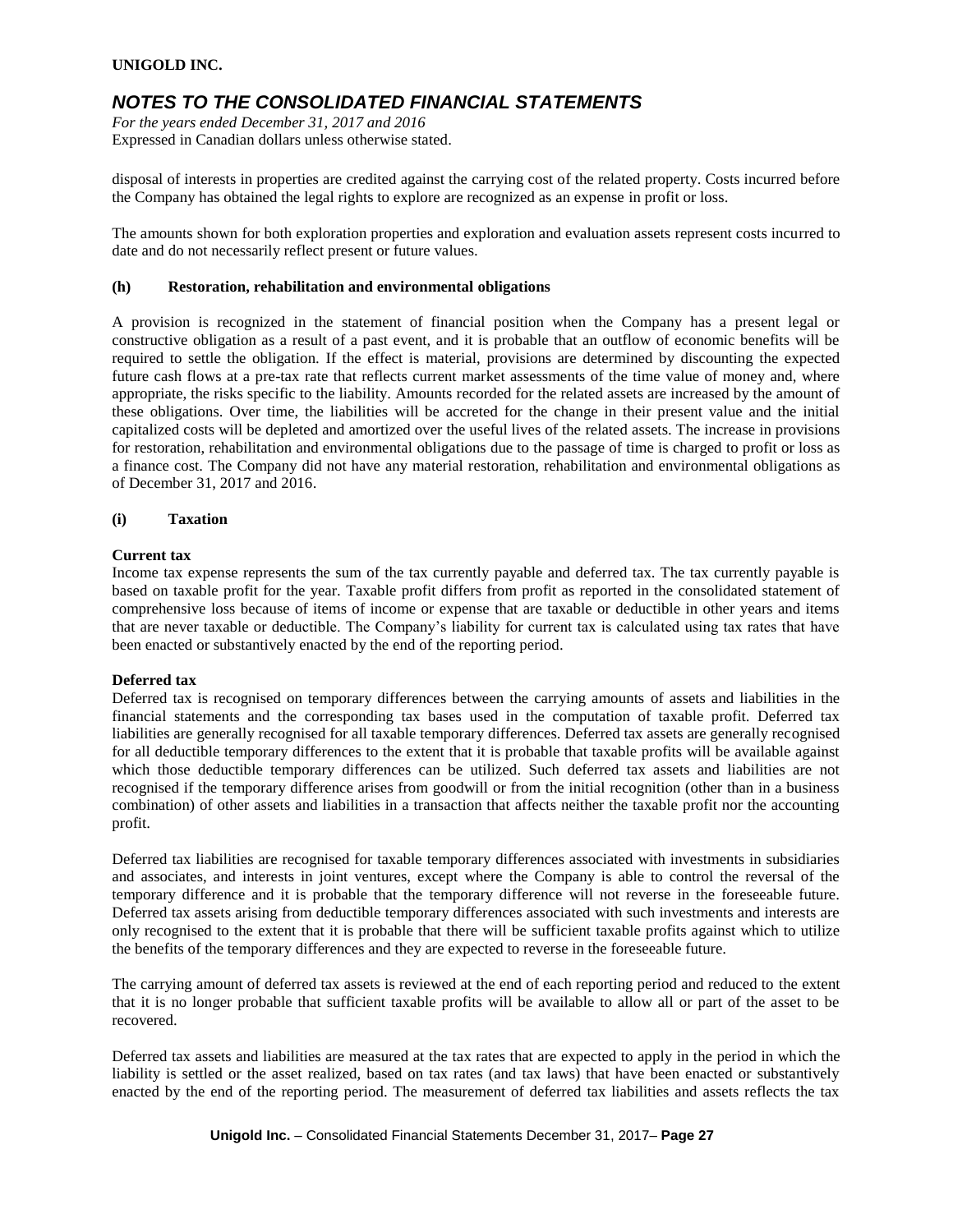# *NOTES TO THE CONSOLIDATED FINANCIAL STATEMENTS*

*For the years ended December 31, 2017 and 2016* Expressed in Canadian dollars unless otherwise stated.

consequences that would follow from the manner in which the Company expects, at the end of the reporting period, to recover or settle the carrying amount of its assets and liabilities.

Deferred tax assets and liabilities are offset when there is a legally enforceable right to set off current tax assets against current tax liabilities and when they relate to income taxes levied by the same taxation authority and the Company intends to settle its current tax assets and liabilities on a net basis.

### **(j) Equity**

An equity instrument is any contract that evidences a residual interest in the assets of the Company after deducting all of its liabilities. Equity instruments issued by the Company are recorded at the proceeds received, net of direct issue costs. Proceeds from unit financings are allocated between common shares and warrants based on their relative fair values. The grant date fair value of the warrants issued are reflected in the reserve for warrants account until such time that the warrants are exercised, at which time the corresponding amount will be transferred to share capital. If the warrants expire unexercised, the amount recorded is transferred to deficit.

#### **(k) Share-based payments**

Equity-settled share-based payments to employees and others providing similar services are measured at the fair value of the equity instruments at the grant date. Details regarding the determination of the fair value of equitysettled share-based transactions are set out in the share-based payment note, *Note 9*.

The fair value is measured at grant date and each tranche is recognized on a graded vesting basis over the period in which the options vest. At the end of each reporting period, the Company revises its estimate of the number of equity instruments expected to vest. The impact of the revision of the original estimates, if any, is recognised in profit or loss such that the cumulative expense reflects the revised estimate, with a corresponding adjustment to the reserve for share-based payments.

Equity-settled share-based payment transactions with parties other than employees are measured at the fair value of the goods or services received, except where that fair value cannot be estimated reliably, in which case they are measured at the fair value of the equity instruments granted, measured at the date the entity obtains the goods or the counterparty renders the service.

Charges for options that are forfeited before vesting are reversed from share-based payment reserve. For those options that expire or are cancelled after vesting, the recorded value is transferred to deficit.

### **(l) Impairment of non-financial assets**

At each statement of financial position reporting date, the carrying amounts of the Company's non-financial assets are reviewed to determine whether there is any indication that those assets have suffered an impairment loss. Where such an indication exists, the recoverable amount of the asset is estimated in order to determine the extent of the impairment, if any. The recoverable amount is the higher of fair value less costs to sell and value in use. Fair value is determined as the amount that would be obtained from the sale of the asset in an arm's length transaction between knowledgeable and willing parties. In assessing value in use, the estimated future cash flows are discounted to their present value using a pre-tax discount rate that reflects current market assessments of the time value of money and the risks specific to the asset. If the recoverable amount of an asset is estimated to be less than its carrying amount, the carrying amount of the asset is reduced to its recoverable amount and the impairment loss is recognized in profit or loss for the period. For the purposes of impairment testing, exploration properties and exploration and evaluation assets are allocated to cash-generating units to which the exploration activity relates. For an asset that does not generate largely independent cash inflows, the recoverable amount is determined for the cash generating unit to which the asset belongs**.**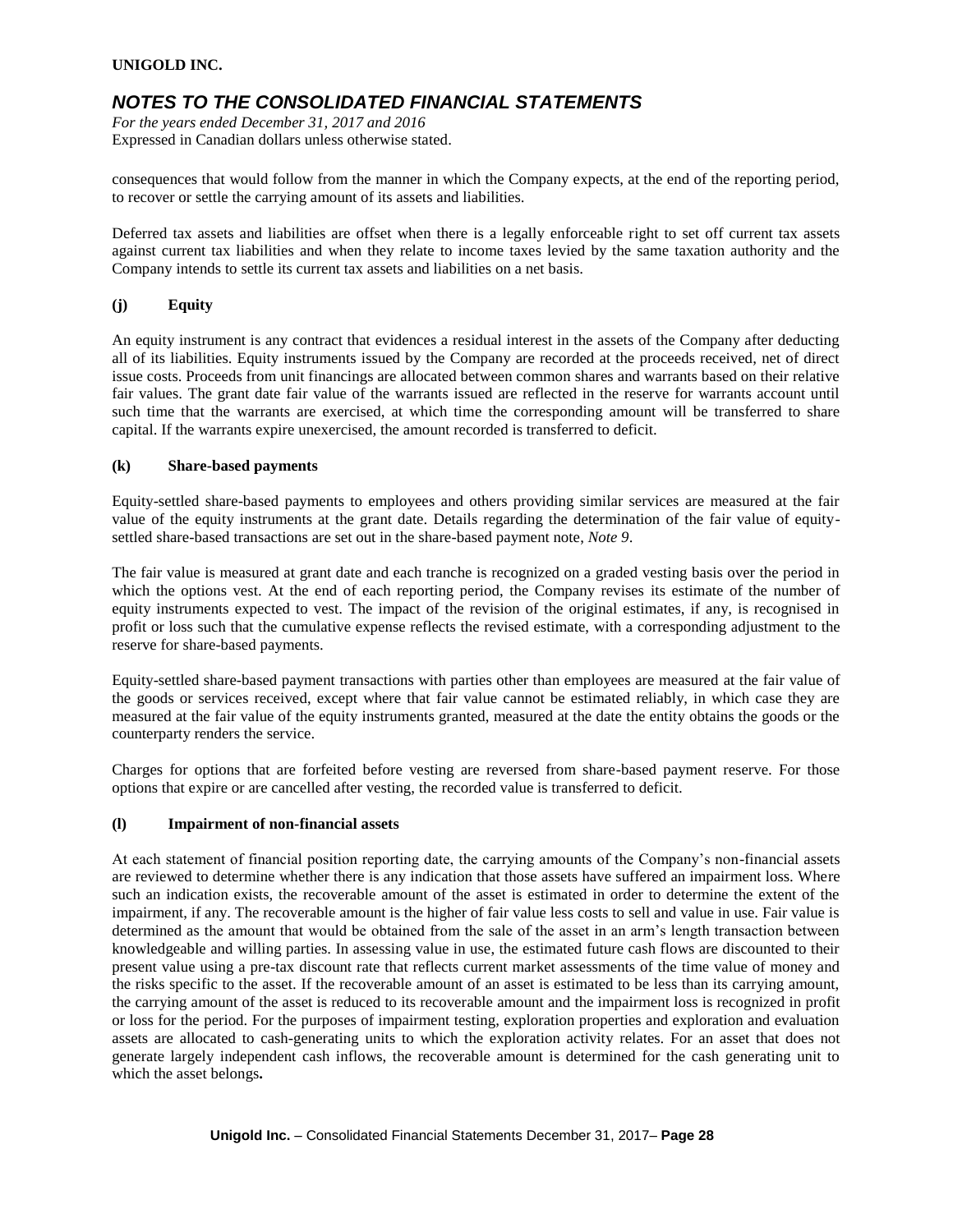# *NOTES TO THE CONSOLIDATED FINANCIAL STATEMENTS*

*For the years ended December 31, 2017 and 2016* Expressed in Canadian dollars unless otherwise stated.

Where an impairment loss subsequently reverses, the carrying amount of the asset (or cash-generating unit) is increased to the revised estimate of its recoverable amount, but so that the increased carrying amount does not exceed the carrying amount that would have been determined had no impairment loss been recognized for the asset (or cash-generating unit) in prior years. A reversal of an impairment loss is recognized immediately in profit or loss.

### **(m) Financial assets and liabilities**

The Company's financial assets and liabilities include cash, other receivables, other financial assets, accounts payable and accrued liabilities.

The Company has designated its cash, other receivables, and other financial assets as loans and receivables and measured them at amortised cost on the statement of financial position. Accounts payable and accrued liabilities are classified as other financial liabilities, which are measured at amortized cost.

#### **Financial Instruments – recognition and measurement**

All financial assets and financial liabilities are measured at fair value on initial recognition and their subsequent measurement is determined by the classification of each financial asset and liability. Financial assets and financial liabilities held for trading are measured at fair value with the changes in fair value reported in profit or loss. Financial assets held to maturity, loans and receivables and financial liabilities other than those held for trading are measured at amortized cost. Available-for-sale financial assets are measured at fair value with changes in fair value reported in other comprehensive income until the financial asset is disposed of, or becomes impaired.

Financial instruments recorded at fair value on the statement of financial position are classified using a fair value hierarchy that reflects the significance of the inputs used in making the measurements. The fair value hierarchy has the following levels: Level 1 - valuation based on quoted prices (unadjusted) in active markets for identical assets or liabilities; Level 2 - valuation techniques based on inputs other than quoted prices included in Level 1 that are observable for the asset or liability, either directly (i.e. as prices) or indirectly (i.e. derived from prices); and Level 3 - valuation techniques using inputs for the asset or liability that are not based on observable market data (unobservable inputs).

#### **Impairment of financial assets**

Financial assets are assessed for indicators of impairment at each financial position reporting date. Financial assets are impaired where there is objective evidence that, as a result of one or more events that occurred after the initial recognition of the financial asset, the estimated future cash flows of the investment have been impacted. For unlisted shares classified as held-for-trading, a significant or prolonged decline in the fair value of the security below its cost is considered to be objective evidence of impairment.

For all other financial assets objective evidence of impairment could include:

- significant financial difficulty of the issuer or counterparty; or
- default or delinquency in interest or principal payments; or
- it becoming probable that the borrower will enter bankruptcy or financial re-organization.

For certain categories of financial assets, such as other receivables, assets that are assessed not to be impaired individually are subsequently assessed for impairment on a collective basis. An impairment loss in respect of a financial asset measured at amortized cost is calculated as the difference between its carrying amount and the present value of estimated, discounted future cash flows. The carrying amount of the financial asset is reduced by the impairment loss directly for all financial assets with the exception of amounts receivable, where the carrying amount is reduced through the use of an allowance account. When an amount receivable is considered uncollectible, it is written off against the allowance account. Subsequent recoveries of amounts previously written off are credited against the allowance account. Changes in the carrying amount of the allowance account are recognized in profit or loss.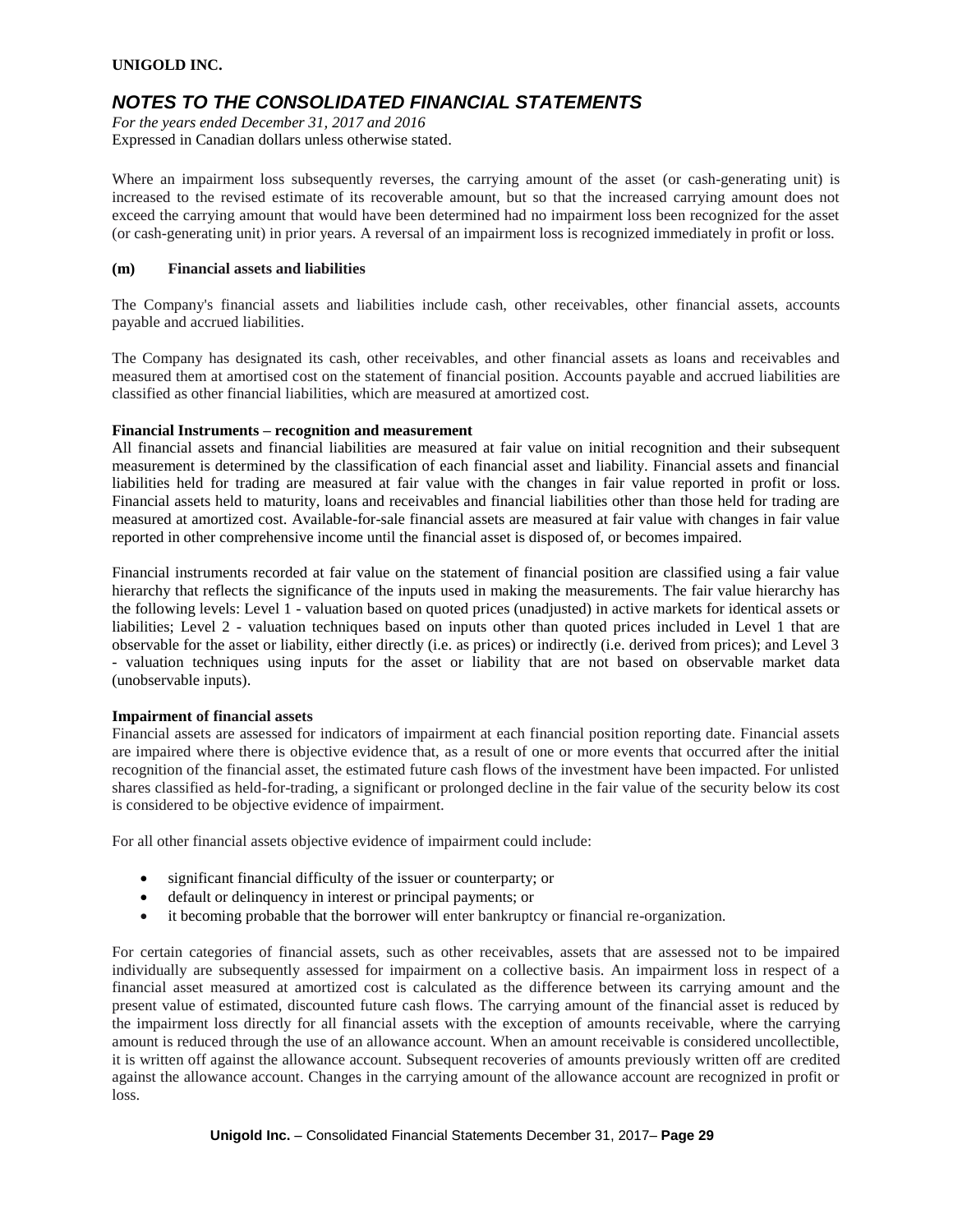# *NOTES TO THE CONSOLIDATED FINANCIAL STATEMENTS*

*For the years ended December 31, 2017 and 2016* Expressed in Canadian dollars unless otherwise stated.

#### **(n) Investment income**

Investment income on cash is accrued on a time basis, by reference to the principal outstanding and at the effective interest rate applicable. The proceeds from options granted on exploration properties are credited to the cost of the related property, but where the proceeds exceed the property's carrying value, any excess proceeds are credited to profit or loss.

### **(o) Financing expense**

Financing expense is accrued on a time basis, by reference to the principal outstanding and at the effective interest rate applicable.

#### **(p) Other comprehensive income or loss**

Other comprehensive income or loss includes unrealized gains and losses on available-for-sale investments, gains and losses on certain derivative instruments, none of which are included in the calculation of net income until realized. During the years ended December 31, 2017 and 2016, the Company did not have any available-for-sale investments or derivative instruments.

### **(q) Income or loss per share**

Basic income or loss per common share is calculated by dividing the income or loss attributed to shareholders for the period by the weighted average number of common shares outstanding in the period. Diluted income or loss per common share is calculated by adjusting the weighted average number of common shares outstanding to assume conversion of all dilutive potential common shares. This method assumes that any proceeds from the exercise of dilutive stock options and warrants would be used to repurchase common shares at the average market price during the period, with the incremental number of shares being included in the denominator of the diluted loss per share calculation. The diluted loss per share calculation excludes any potential conversion of options and warrants that would increase earnings per share or decrease loss per share.

#### **(r) Segment reporting**

A segment is a component of the Company that is distinguishable by economic activity (business segment), or by its geographical location (geographical segment), which is subject to risks and rewards that are different from those of other segments. The Company operates in one business segment, mineral exploration, and two geographical segments, Canada and the Dominican Republic, during the years ended December 31, 2017 and 2016.

#### **(s) Company as lessee**

Assets held under finance leases are initially recognised as assets of the Company at their fair value at the inception of the lease or, if lower, at the present value of the minimum lease payments. The corresponding liability to the lessor is included in the statement of financial position as a finance lease obligation.

Lease payments are apportioned between finance expenses and reduction of the lease obligation so as to achieve a constant rate of interest on the remaining balance of the liability. Finance expenses are recognised immediately in profit or loss, unless they are directly attributable to qualifying assets, in which case they are capitalised in accordance with the Company's general policy on borrowing costs. Contingent rentals are recognised as expenses in the periods in which they are incurred. The Company did not have any finance leases at December 31, 2017 and 2016.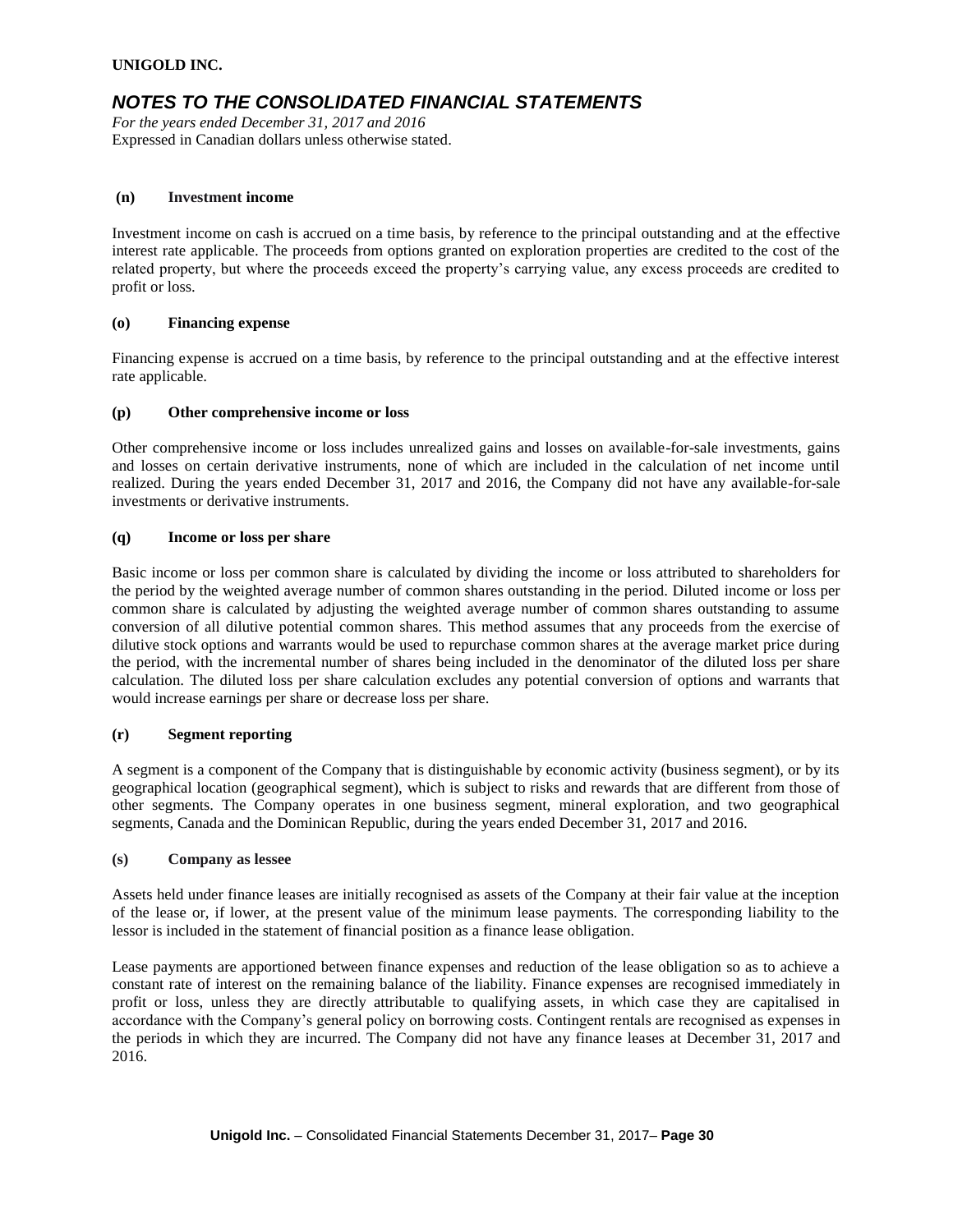# *NOTES TO THE CONSOLIDATED FINANCIAL STATEMENTS*

*For the years ended December 31, 2017 and 2016* Expressed in Canadian dollars unless otherwise stated.

Operating lease payments are recognised as an expense on a straight-line basis over the lease term, except where another systematic basis is more representative of the time pattern in which economic benefits from the leased asset are consumed. Contingent rentals arising under operating leases are recognised as an expense in the period in which they are incurred.

In the event that lease incentives are received to enter into operating leases, such incentives are recognised as a liability. The aggregate benefit of incentives is recognised as a reduction of rental expense on a straight-line basis, except where another systematic basis is more representative of the time pattern in which economic benefits from the leased asset are consumed.

See also *Note 4 ( c).*

# <span id="page-33-0"></span>*5. Significant Accounting Judgments and Estimates*

The preparation of these consolidated financial statements requires management to make estimates and assumptions that affect the reported amounts of assets and liabilities at the date of the financial statements and reported amounts of expenses during the reporting period. Actual outcomes could differ from these estimates and the differences could be material. The consolidated financial statements include estimates which, by their nature, are uncertain. The impacts of such estimates are pervasive throughout the consolidated financial statements, and may require accounting adjustments based on future occurrences. Revisions to accounting estimates are recognized in the period in which the estimate is revised and the revision affects both current and future periods.

Significant assumptions about the future and other sources of estimation uncertainty that management has made at the statement of financial position date, that could result in a material adjustment to the carrying amounts of assets and liabilities, in the event that actual results differ from assumptions made, relate to, but are not limited to, the following:

i. the recoverability of exploration properties and exploration and evaluation assets that are included in the consolidated statement of financial position.

#### **Capitalization of exploration and evaluation costs**

Management has determined that exploration and evaluation costs incurred during the year have future economic benefits. In making this judgement, management has assessed various sources of information which may include but not limited to the geologic and metallurgic information, history of conversion of mineral deposits to proven and probable mineral reserves, scoping and feasibility studies, proximity of operating facilities, operating management expertise and existing permits. See *Note 7* for details of capitalized exploration and evaluation costs.

#### **Impairment of exploration properties and exploration and evaluation assets**

While assessing whether any indications of impairment exist for exploration properties and exploration and evaluation assets, consideration is given to both external and internal sources of information. Information the Company considers includes changes in the market, economic and legal environment in which the Company operates that are not within its control that could affect the recoverable amount of exploration and evaluation assets. Internal sources of information include the manner in which exploration and evaluation assets are being used or are expected to be used and indications of expected economic performance of the assets. Estimates may include, but are not limited to, estimates of the discounted future after-tax cash flows expected to be derived from the Company's exploration properties, costs to sell the properties and the appropriate discount rate. Reductions in metal price forecasts, increases in estimated future costs of production, increases in estimated future capital costs, reductions in the amount of recoverable mineral reserves and mineral resources and/or adverse current economics can result in a writedown of the carrying amounts of the Company's exploration properties and exploration and evaluation assets;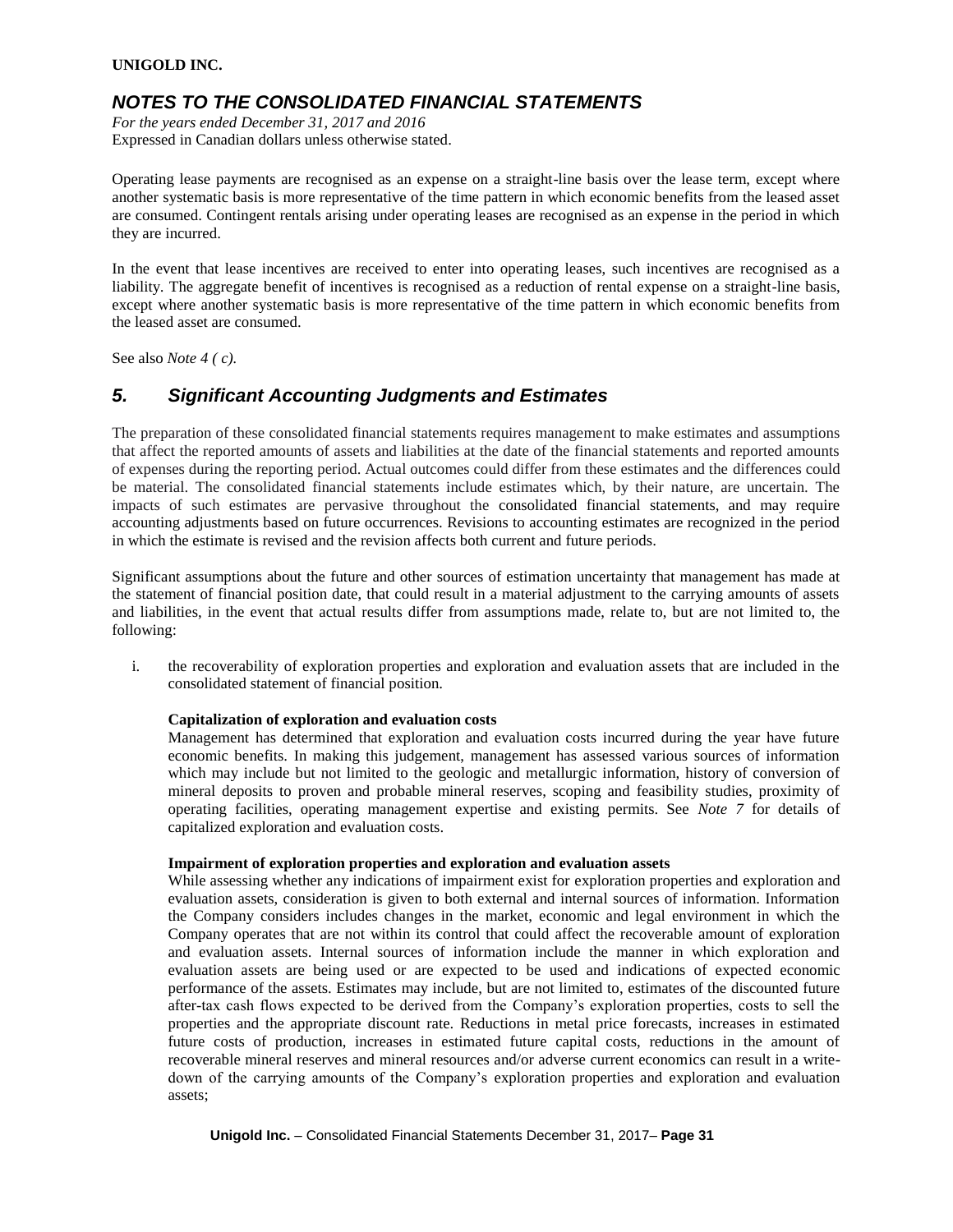# *NOTES TO THE CONSOLIDATED FINANCIAL STATEMENTS*

*For the years ended December 31, 2017 and 2016* Expressed in Canadian dollars unless otherwise stated.

- ii. the inputs used in accounting for share-based payment expense. Management determines costs for sharebased payments using market-based valuation techniques. The fair value of the market-based and performance-based share awards are determined at the date of grant using generally accepted valuation techniques. Assumptions are made and judgment used in applying valuation techniques. These assumptions and judgments include estimating the future volatility of the stock price, expected dividend yield, future employee turnover rates and future employee stock option exercise behaviors and corporate performance. Such judgments and assumptions are inherently uncertain. Changes in these assumptions affect the fair value estimates;
- iii. the nil provision for restoration, rehabilitation and environmental obligations which is included in the consolidated statement of financial position. Decommissioning, restoration and similar liabilities are estimated based on the Company's interpretation of current regulatory requirements, constructive obligations and are measured at fair value. Fair value is determined based on the net present value of estimated future cash expenditures for the settlement of decommissioning, restoration or similar liabilities that may occur upon decommissioning of the mine or restoration of the property. Such estimates are subject to change based on changes in laws and regulations and negotiations with regulatory authorities;
- iv. the estimated useful life of property, plant and equipment;
- v. the Company is subject to income, value added, withholding and other taxes. Significant judgment is required in determining the Company's provisions for taxes. There are many transactions and calculations for which the ultimate tax determination is uncertain during the ordinary course of business. The Company recognizes liabilities for anticipated tax audit issues based on estimates of whether additional taxes will be due. The determination of the Company's income, value added, withholding and other tax liabilities requires interpretation of complex laws and regulations. The Company's interpretation of taxation law as applied to transactions and activities may not coincide with the interpretation of the tax authorities. All tax related filings are subject to government audit and potential reassessment subsequent to the financial statement reporting period. Where the final tax outcome of these matters is different from the amounts that were initially recorded, such differences will impact the tax related accruals and deferred income tax provisions in the period in which such determination is made; and
- vi. the existence and estimated amount of contingencies (*Note 16*).

# <span id="page-34-0"></span>*6. Property, Plant and Equipment*

|                           |          | <b>Office</b><br>furniture<br>and | Computer  |                 | Field       | Camp<br>and |              |
|---------------------------|----------|-----------------------------------|-----------|-----------------|-------------|-------------|--------------|
| Cost                      | Land     | equipment                         | equipment | <b>Vehicles</b> | equipment   | buildings   | <b>Total</b> |
|                           |          |                                   |           |                 |             |             |              |
| Balance December 31, 2015 | \$13,771 | \$14,873                          | \$130,482 | \$77,316        | \$1,396,041 | \$324,725   | \$1,957,208  |
| <b>Additions</b>          |          |                                   |           |                 |             | 3.920       | 3.920        |
| Disposals/impairment      |          | (14, 873)                         |           |                 |             |             | (14, 873)    |
| Balance December 31, 2016 | \$13.771 | —                                 | \$130,482 | \$77,316        | \$1,396,041 | \$328,645   | \$1,946,255  |
|                           |          |                                   |           |                 |             |             |              |
| Additions                 |          |                                   |           |                 |             |             |              |
| Disposals/transfer        |          |                                   | (16, 733) | (25, 559)       |             |             | (42, 291)    |
| Balance December 31, 2017 | \$13.771 |                                   | \$113,749 | \$51,757        | \$1.396,042 | \$328,645   | \$1,903,964  |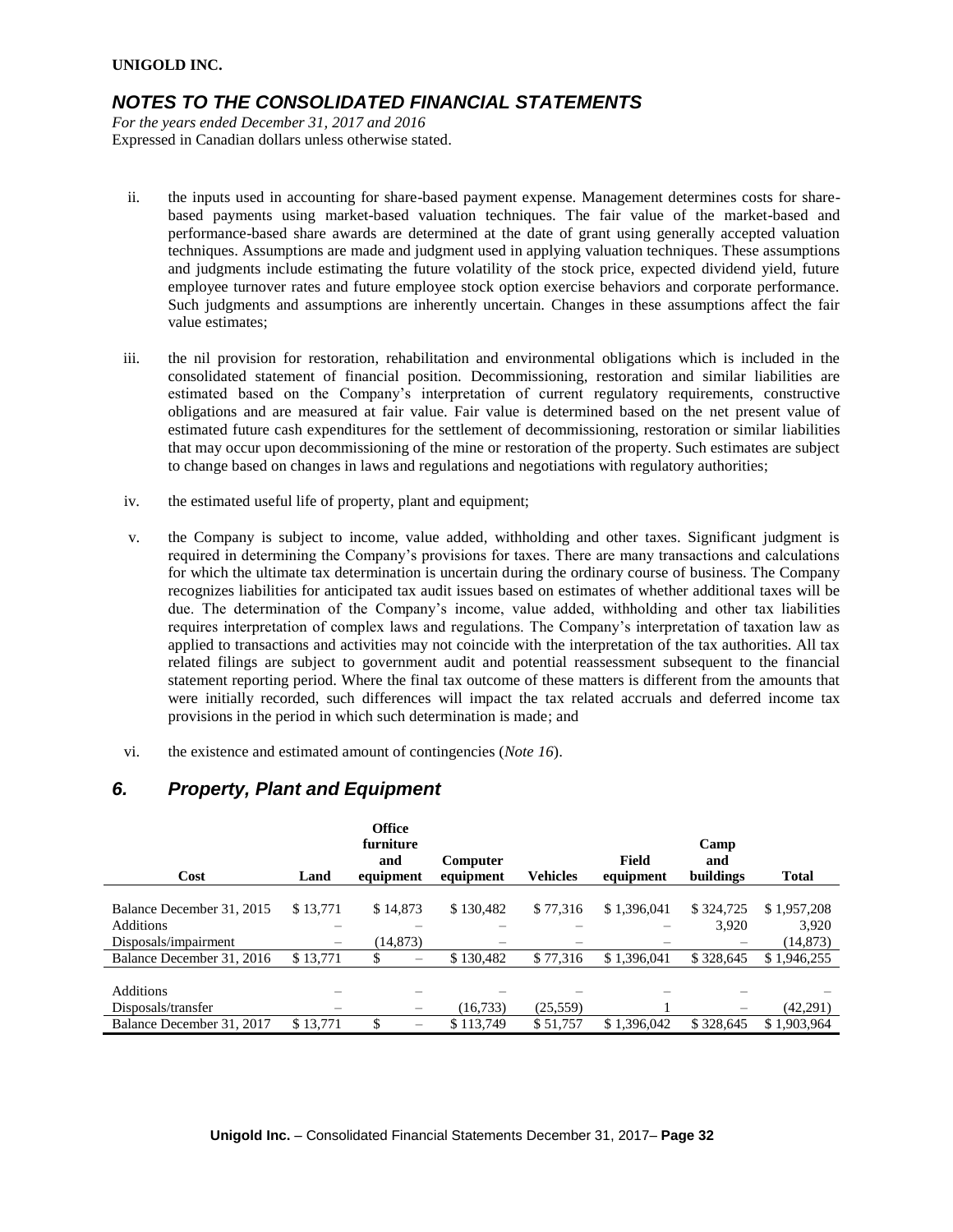# *NOTES TO THE CONSOLIDATED FINANCIAL STATEMENTS*

*For the years ended December 31, 2017 and 2016* Expressed in Canadian dollars unless otherwise stated.

| Amortization and<br>impairment | Land |                          | <b>Office</b><br>furniture<br>and<br>equipment | Computer<br>equipment | <b>Vehicles</b> | Field<br>equipment | Camp<br>and<br>buildings | <b>Total</b> |
|--------------------------------|------|--------------------------|------------------------------------------------|-----------------------|-----------------|--------------------|--------------------------|--------------|
|                                |      |                          |                                                |                       |                 |                    |                          |              |
| Balance December 31, 2015      | \$   | $\qquad \qquad -$        | \$10,000                                       | \$88,700              | \$53,593        | \$916,349          | \$178,779                | \$1,247,421  |
| Amortization                   |      |                          |                                                | 12.536                | 7.116           | 95,950             | 29.188                   | 144.790      |
| Disposals/transfer             |      | $\overline{\phantom{m}}$ | (10,000)                                       |                       |                 |                    |                          | (10,000)     |
| Balance December 31, 2016      |      | $\qquad \qquad -$        |                                                | \$101,236             | \$60,709        | \$1,012,299        | \$207,967                | \$1,382,211  |
|                                |      |                          |                                                |                       |                 |                    |                          |              |
| Amortization                   |      |                          |                                                | 8.773                 | 3.252           | 76.752             | 24.136                   | 112,913      |
| Disposals/transfer             |      |                          | $\qquad \qquad \longleftarrow$                 | (14.992)              | (19,791)        |                    |                          | (34,783)     |
| Balance December 31, 2017      | \$   |                          | \$                                             | \$95,017              | \$44,170        | \$1,089,051        | \$232,103                | \$1,460,341  |

|                        |        | Office<br>furniture |                       |          |                    | Camp             |              |
|------------------------|--------|---------------------|-----------------------|----------|--------------------|------------------|--------------|
| Carrving amounts       | Land   | and<br>equipment    | Computer<br>equipment | Vehicles | Field<br>equipment | and<br>buildings | <b>Total</b> |
| At December $31, 2016$ | 13,771 | -                   | 29.246                | 16.607   | 383.742            | 120.678          | 564,044      |
| At December 31, 2017   | 13.771 | —                   | 18.732                | 7.587    | 306.991            | 96542            | 443.623      |

Vehicles, field equipment and camp and buildings relate to the Company's exploration activities. During the year ended December 31, 2017, \$112,168 (2016 – \$143,726) of amortization was capitalized to exploration and evaluation assets.

# <span id="page-35-0"></span>*7. Exploration Properties and Exploration and Evaluation Assets*

Exploration properties and exploration and evaluation assets consist of the following:

|                                                                    | <b>Balance</b><br>December<br>31, 2015 | 2016<br>Additions/<br>(Impairment) | Balance<br>December<br>31, 2016 | 2017<br>Additions/<br>(Impairment) | <b>Balance</b><br><b>December</b><br>31, 2017 |
|--------------------------------------------------------------------|----------------------------------------|------------------------------------|---------------------------------|------------------------------------|-----------------------------------------------|
| <b>Exploration property interests</b><br>Neita, Dominican Republic | \$283,747                              | $\overline{\phantom{0}}$           | \$283,747                       | $\overline{\phantom{0}}$           | \$283,747                                     |
| <b>Exploration and evaluation assets</b>                           |                                        |                                    |                                 |                                    |                                               |
| Neita, Dominican Republic                                          | \$37,135,894                           | \$1,865,105                        | \$39,000,999                    | \$609,247                          | \$39,610,246                                  |

### **Neita Property**

The Company owns 100% of the exploration rights for gold, silver, zinc, copper and all associated minerals on the Neita Property in the northwestern Dominican Republic, as well as a sole and exclusive option for the commercial mining of the mineral deposits, subject to a new license renewal. In March 2012, Unigold's license was renewed until 2015. In 2015, the Company applied for and was granted a one-year license extension as permitted under Dominican law. Subsequent to December 31, 2015, Unigold was granted an additional one-year extension in February 2016. During the year ended December 31, 2017,  $$112,168$  (2016 –  $$143,726$ ) of amortization was capitalized to exploration and evaluation assets and \$nil (2016 – \$154,062) of non-cash share-based expenses were capitalized to exploration and evaluation assets. See Note  $16(g)$  regarding net smelter return commitment.

The concession expired on March 7, 2017, but, pertaining to the prerogatives set forth by Article 16 of the Mining Law Application Rules, management understands that the exclusive right of the concession area is protected by the application of a new exploration concession, which was duly filed by the Company on November 26, 2016. As at April 18, 2018, the Ministry of Energy and Mines is analyzing the exploration concession application and no final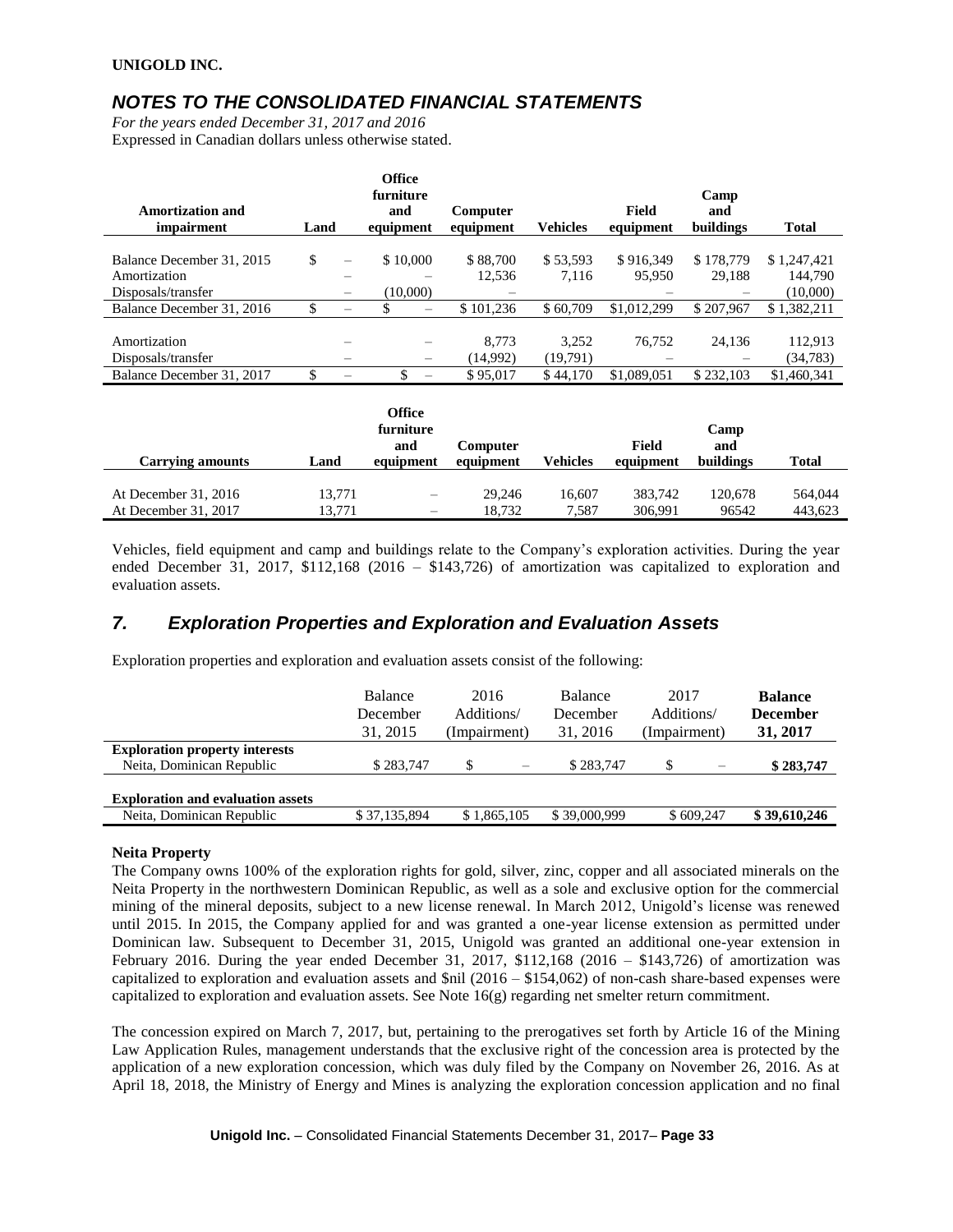# *NOTES TO THE CONSOLIDATED FINANCIAL STATEMENTS*

*For the years ended December 31, 2017 and 2016* Expressed in Canadian dollars unless otherwise stated.

decision has been received by the Company. To the knowledge of management, there are no technical issues that would justify the denial of the application. If the concession renewal were not approved, the Company's exploration properties and exploration and evaluation assets may be impaired.

# <span id="page-36-0"></span>*8. Equity Attributable to Equity Holders of the Company*

### **(a) Common shares**

### *Authorized, issued and outstanding shares*

Common shares, no par value, authorized unlimited number of shares, issued and outstanding were 45,671,309 shares as at December 31, 2017 (2016 – 45,621,309).

On May 25, 2016, Unigold closed a private placement of 16,000,000 units of the Company at a price of \$0.30 per unit for gross proceeds of \$4,800,000. Each unit consists of one common share of the Company and one common share purchase warrant. Each warrant entitles the holder thereof to purchase one common share of the Company at an exercise price of \$0.45 at any time prior to May 25, 2018. The Company has the right to accelerate the expiry date of the warrants on notice to the holders of warrants if the closing price of the Company's common shares on a stock exchange in Canada is higher than \$0.90 per common share for more than 20 consecutive trading days at any time after September 26, 2016, in which case the warrants will expire 30 days after the date on which such notice is given.

In connection with the closing of the private placement, the Company issued an aggregate of 1,120,000 broker units and paid an aggregate of \$343,324 in cash to the agents. Each broker unit entitles the holder thereof to purchase one unit of the Company until May 25, 2018 at an exercise price of \$0.30 per unit. Each unit consists of one common share of the Company and one common share purchase warrant of the Company having the same terms as the May 25, 2016 warrants.

|                                       | Year ended              |            | Year ended        |             |  |
|---------------------------------------|-------------------------|------------|-------------------|-------------|--|
|                                       | December 31, 2017       |            | December 31, 2016 |             |  |
|                                       | <b>Number of shares</b> | Amount \$  | Number of shares  | Amount \$   |  |
| Balance, beginning of year            | 45,621,309              | 57,299,940 | 29,471,309        | 55,075,544  |  |
| Private placements                    |                         |            | 16,000,000        | 4,800,000   |  |
| Cash share issue costs                |                         |            |                   | (454, 442)  |  |
| Value assigned to warrants issued     |                         |            |                   | (1,990,736) |  |
| Value assigned to broker units        |                         |            | -                 | (160, 123)  |  |
| Option exercise                       | 50,000                  | 9,899      | 150,000           | 15,000      |  |
| Option exercise-transfer of valuation |                         |            |                   | 14,697      |  |
| Balance, end of year                  | 45,671,309              | 57,309,839 | 45,621,309        | 57,299,940  |  |

### **(b) Reserve for warrants**

As a result of the private placement financing in May 2016, the Company issued 16,000,000 warrants. Each Warrant entitles the holder thereof to purchase one common share of the Company at an exercise price of \$0.45 at any time prior to May 25, 2018. The Company has the right to accelerate the expiry date of the Warrants on notice to the holders of Warrants if the closing price of the Company's common shares on a stock exchange in Canada is higher than \$0.90 per common share for more than 20 consecutive trading days at any time after September 26, 2016, in which case the Warrants will expire 30 days after the date on which such notice is given.

The fair value of the warrants issued in this private placement was estimated at the date of grant using the Black-Scholes option-pricing model with the following assumptions: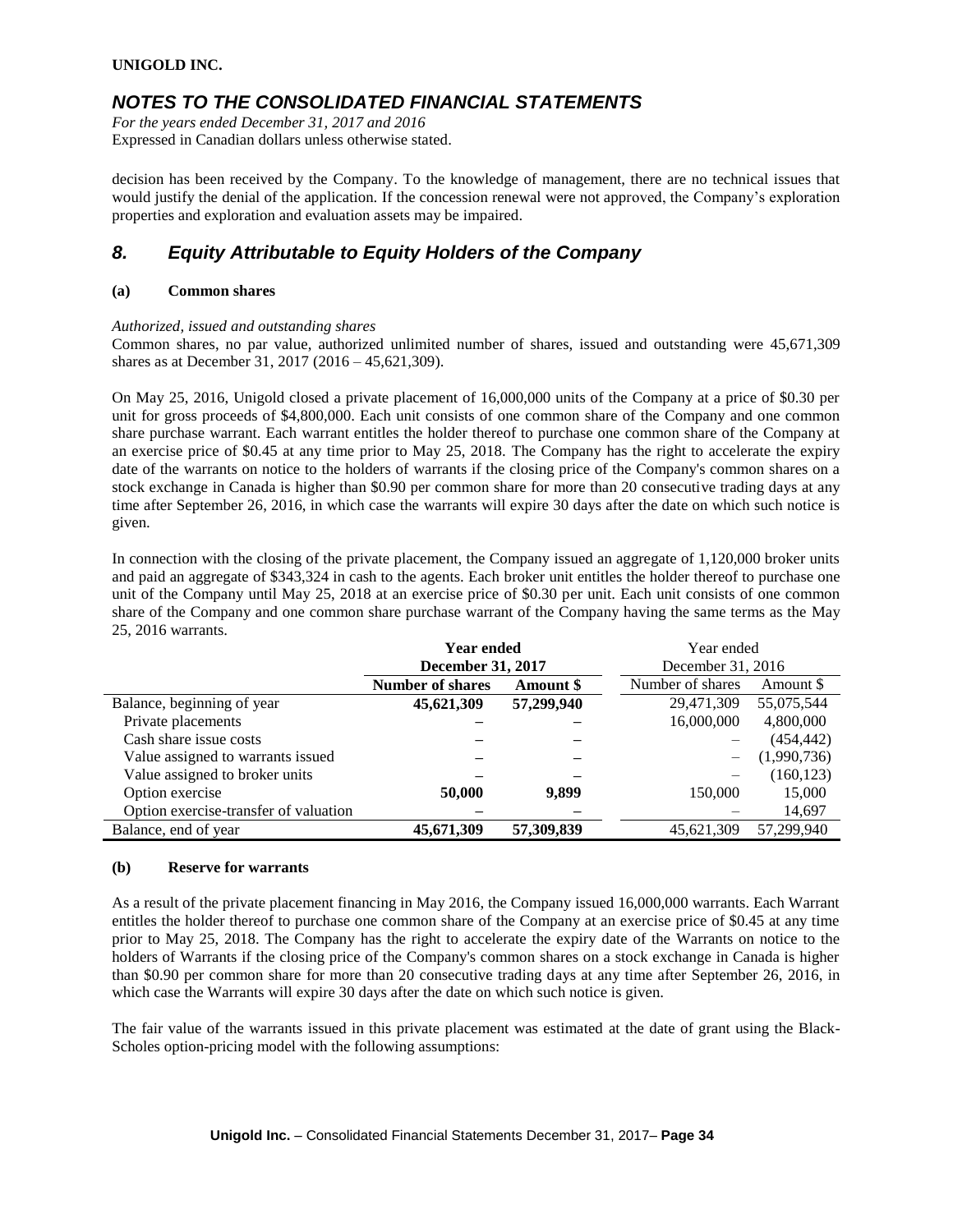# *NOTES TO THE CONSOLIDATED FINANCIAL STATEMENTS*

*For the years ended December 31, 2017 and 2016* Expressed in Canadian dollars unless otherwise stated.

| Expected life            | 2 years |
|--------------------------|---------|
| Expected volatility      | 245 %   |
| Risk-free rate           | 0.63%   |
| Expected annual dividend | Nil     |
| Grant date fair value    | \$0.124 |

In connection with the closing of the Private Placement, the Company issued an aggregate of 1,120,000 broker units (the "Broker Units"). Each Broker Unit entitles the holder thereof to purchase one unit of the Company until May 25, 2018 at an exercise price of \$0.30 per unit. Each unit consists of one common share of the Company and one common share purchase warrant of the Company having the same terms as the Warrants.

The fair value of the broker warrants issued in this private placement was estimated at the date of grant using the Black-Scholes option-pricing model with the following assumptions:

| Expected life            | 2 years |
|--------------------------|---------|
| Expected volatility      | 245 %   |
| Risk-free rate           | 0.63%   |
| Expected annual dividend | Nil     |
| Grant date fair value    | \$0.143 |

A summary of share purchase warrants outstanding and changes during the periods indicated is presented below:

|                         | <b>Year ended</b> |                   |             | Year ended |                   |             |  |
|-------------------------|-------------------|-------------------|-------------|------------|-------------------|-------------|--|
|                         |                   | December 31, 2017 |             |            | December 31, 2016 |             |  |
|                         |                   | Weighted          | Weighted    |            | Weighted          | Weighted    |  |
|                         |                   | average           | average     |            | average           | average     |  |
|                         |                   | exercise          | grant date  |            | exercise          | grant date  |  |
|                         | <b>Number</b>     | price \$          | fair value  | Number     | price \$          | fair value  |  |
| Balance, beginning of   |                   |                   |             |            |                   |             |  |
| year                    | 18,620,000        | 0.81              | \$3,249,939 | 1,500,000  | 5.00              | \$1,099,080 |  |
| $Existed - transferred$ |                   |                   |             |            |                   |             |  |
| to deficit              | (1,500,000)       | 5.00              | (1,099,080) |            |                   |             |  |
| Private placement       |                   |                   |             | 16,000,000 | 0.45              | 1,990,736   |  |
| <b>Broker Units</b>     |                   |                   |             | 1,120,000  | 0.30              | 160,123     |  |
| Balance, end of year    | 17,120,000        | 0.44              | \$2,150,859 | 18,620,000 | 0.81              | \$3,249,939 |  |

At December 31, the Company had warrants issued as follows:

|                 |             | 2017         |             |             |              | 2016        |               |
|-----------------|-------------|--------------|-------------|-------------|--------------|-------------|---------------|
|                 |             | Weighted     |             |             | Weighted     |             |               |
|                 |             | average      |             |             | average      |             |               |
|                 | Number of   | remaining    | Number of   | Number of   | remaining    | Number of   |               |
| <b>Exercise</b> | warrants    | contractual  | warrants    | warrants    | contractual  | warrants    |               |
| price           | outstanding | life - vears | exercisable | outstanding | life - years | exercisable | Expiry date   |
| \$5.00          |             |              |             | 1,500,000   | 0.4          | 1,500,000   | June 10, 2017 |
| \$0.45          | 16,000,000  | 0.4          | 16,000,000  | 16,000,000  | 1.4          | 16,000,000  | May 25, 2018  |
| \$0.30          | 1,120,000   | 0.4          | 1,120,000   | 1,120,000   | 1.4          | 1,120,000   | May 25, 2018  |
| \$0.44          | 17,120,000  | 0.4          | 17,120,000  | 18,620,000  | 1.3          | 18,620,000  |               |

### **(c) Reserve for share-based payments**

A summary of the reserve for share-based payment activity during the years indicated is presented below: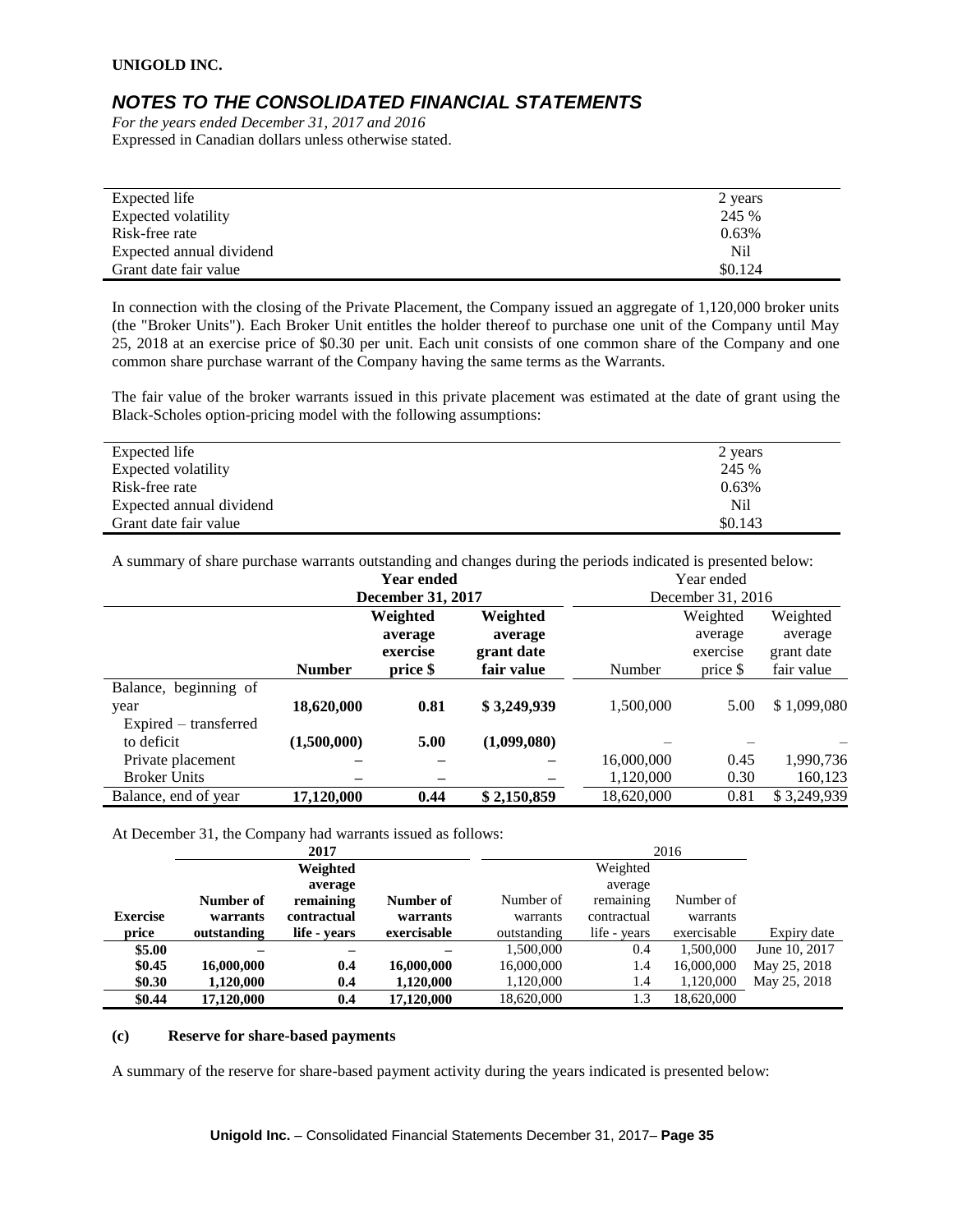# *NOTES TO THE CONSOLIDATED FINANCIAL STATEMENTS*

*For the years ended December 31, 2017 and 2016* Expressed in Canadian dollars unless otherwise stated.

|                                            | <b>Year ended</b>        | Year ended        |
|--------------------------------------------|--------------------------|-------------------|
|                                            | <b>December 31, 2017</b> | December 31, 2016 |
| Balance, beginning of year                 | \$1,671,314              | \$1,304,771       |
| Expired/forfeited – transferred to deficit | (613, 354)               | (259, 856)        |
| Granted – employee stock options           | -                        | 641,096           |
| Exercised                                  | (4.899)                  | (14, 697)         |
| Balance, end of year                       | \$1,053,061              | \$1,671,314       |

# <span id="page-38-0"></span>*9. Share - Based Payment – Employee Stock Option Plan*

The Company has a stock option plan (the "Plan"), the purpose of which is to attract, retain and motivate management, staff and consultants by providing them with the opportunity, through share options, to acquire a proprietary interest in the Company and benefit from its growth. The maximum number of options to be issued under the Plan shall not exceed 10% of the total number of common shares issued and outstanding. The options are non-transferable and may be granted for a term not exceeding five years. The exercise price of the options shall be determined by the board of directors on the basis of the market price of the common shares, subject to all applicable regulatory requirements.

A summary of the Plan activity during the periods indicated is presented below:

|                                | <b>Year ended</b>        |                | Year ended |                   |  |
|--------------------------------|--------------------------|----------------|------------|-------------------|--|
|                                | <b>December 31, 2017</b> |                |            | December 31, 2016 |  |
|                                | Weighted average         |                |            | Weighted average  |  |
|                                | <b>Number</b>            | exercise price | Number     | exercise price    |  |
| Outstanding, beginning of year | 3,830,000                | \$0.55         | 2,507,500  | \$0.76            |  |
| Granted                        |                          |                | 1,800,000  | 0.36              |  |
| Expired/forfeited              | (290,000)                | 2.79           | (327,500)  | 1.29              |  |
| Exercised                      | (50,000)                 | 0.10           | (150,000)  | 0.10              |  |
| Outstanding, end of year       | 3,490,000                | \$0.37         | 3,830,000  | \$0.55            |  |

As at December 31, the Company had stock options issued to directors, officers, employees and consultants of the Company as follows:

|                 |                    | 2017         |                    |             |              | 2016        |                    |
|-----------------|--------------------|--------------|--------------------|-------------|--------------|-------------|--------------------|
|                 |                    | Weighted     |                    |             | Weighted     |             |                    |
|                 |                    | Average      |                    |             | Average      |             |                    |
|                 | Number of          | Remaining    | Number of          | Number of   | Remaining    | Number of   |                    |
| <b>Exercise</b> | <b>Options</b>     | Contractual  | <b>Options</b>     | Options     | Contractual  | Options     |                    |
| Price           | <b>Outstanding</b> | Life - Years | <b>Exercisable</b> | Outstanding | Life - Years | Exercisable | <b>Expiry Date</b> |
| \$3.30          |                    |              |                    | 240,000     | 0.5          | 240,000     | Jun.26, 2017       |
| \$2.80          | 75,000             | 0.2          | 75,000             | 75,000      | 1.2          | 75,000      | Mar.27,2018        |
| \$1.00          | 315,000            | 0.5          | 315,000            | 315,000     | 1.5          | 315,000     | July 3, 2018       |
| \$0.10          | 1,350,000          | 2.8          | 1,350,000          | 1,400,000   | 3.8          | 1,400,000   | Sep.30,2020        |
| \$0.35          | 1,650,000          | 3.5          | 1,650,000          | 1,700,000   | 4.5          | 1,700,000   | June 22,2021       |
| \$0.50          | 100.000            | 3.6          | 100.000            | 100,000     | 4.6          | 100,000     | July 21,2021       |
| \$0.37          | 3.490.000          | 2.9          | 3.490.000          | 3,830,000   | 3.7          | 3.830,000   |                    |

No options were granted in 2017. During the year ended December 31, 2016, the Company granted 1,800,000 stock options to officers, directors and consultants. The options vested immediately. The grant date fair value of the options was estimated based on the Black-Scholes option-pricing model, using the assumptions below: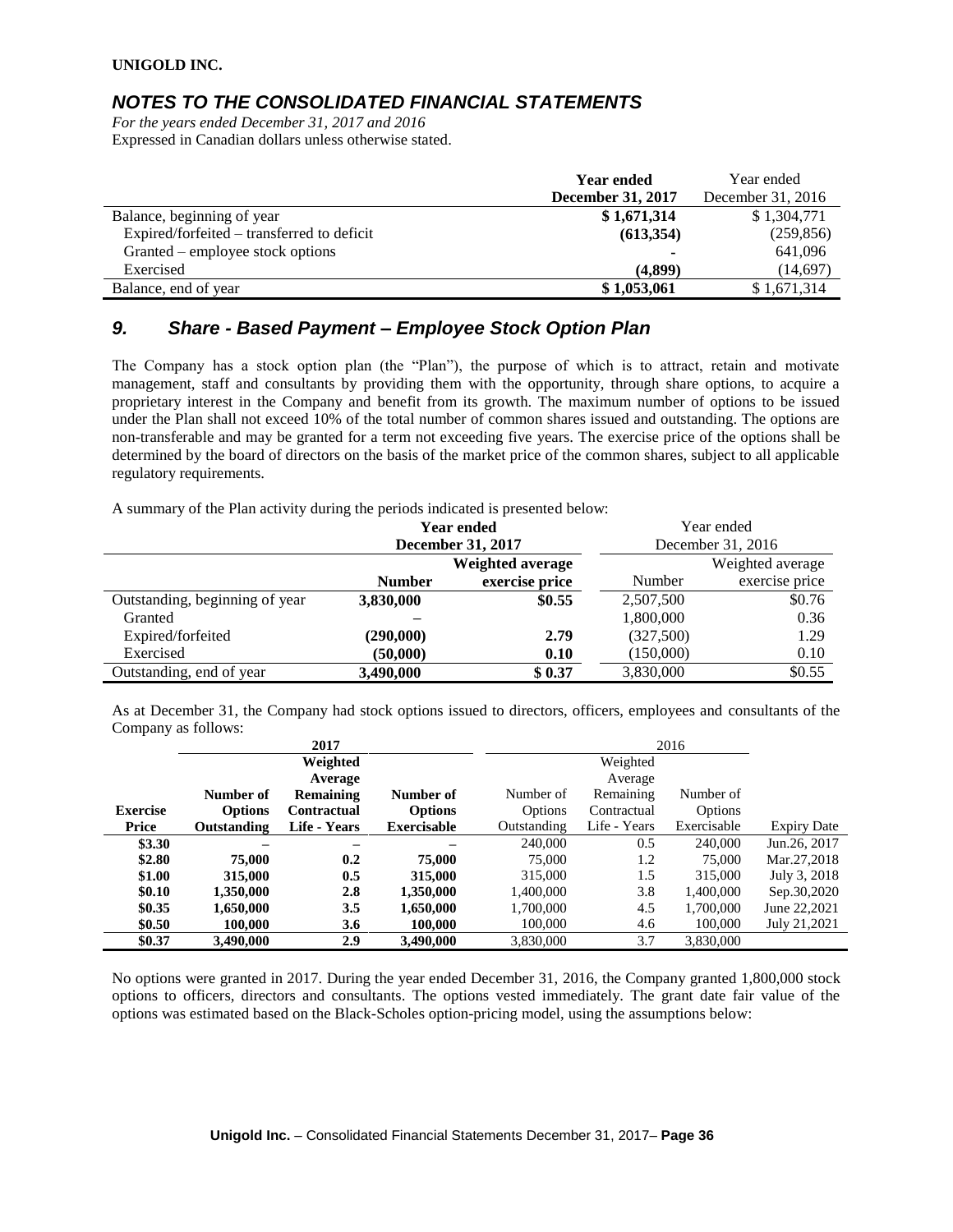# *NOTES TO THE CONSOLIDATED FINANCIAL STATEMENTS*

*For the years ended December 31, 2017 and 2016* Expressed in Canadian dollars unless otherwise stated.

| Grant date                      | June 22, 2016 | July 21, 2016 |
|---------------------------------|---------------|---------------|
| Number of stock options granted | 1,700,000     | 100,000       |
| Exercise price                  | \$0.35        | \$0.50        |
| Expected life                   | 5.0 years     | 5.0 years     |
| Expected volatility             | 245%          | 245%          |
| Risk-free rate                  | 0.7%          | 0.7%          |
| Expected annual dividends       | \$ nil        | \$ nil        |
| <b>Expected forfeitures</b>     | Nil           | Nil           |
| Grant date fair value           | \$0.35        | \$0.50        |

As at December 31, 2017, there are  $1,077,131$  options available for grant (2016 – 732,131). During the year ended December 31, 2017, share-based payment expense of \$nil was recorded (2016 – \$641,096). Of this amount \$nil (2016 – \$154,062) was capitalized to exploration and evaluation assets. The weighted average exercise price of stock options exercisable as at December 31, 2017 is \$0.37 (2016 – \$0.55).

# <span id="page-39-0"></span>*10. Net Loss per Share*

For the years ended December 31, 2017 and 2016, the outstanding stock options and warrants were not included in the computation of the diluted net loss per share because the effect was anti-dilutive.

| Year ended December 31,                   | 2017         | 2016          |
|-------------------------------------------|--------------|---------------|
|                                           |              |               |
| Loss attributable to shareholders         | \$ (607,556) | \$(1,187,704) |
| Weighted average number of shares-basic   | 45,639,117   | 39,165,025    |
| Basic loss per share                      | \$ (0.01)    | \$ (0.03)     |
| Incremental shares on assumed exercise    |              |               |
| of options and warrants                   |              |               |
| Weighted average number of shares-diluted | 45,639,117   | 27,012,131    |
| Diluted loss per share                    | \$ (0.01)    | \$ (0.03)     |

# <span id="page-39-1"></span>*11. Compensation*

The compensation expense of the Company for the years ended December 31, 2017 and 2016 was as follows:

|                             | 2017      | 2016      |
|-----------------------------|-----------|-----------|
|                             |           |           |
| Salaries and non-wage costs | \$196,669 | \$219,563 |
| Directors' fees             | 120,000   | 120,000   |
| Share-based payments        |           | 487,034   |
|                             | \$316,669 | \$826,597 |

# <span id="page-39-2"></span>*12. Related Party Transactions*

The Company's related parties as defined by IAS 24, *Related Party Disclosures*, include the Company's subsidiaries (*Note 1*), the Board of Directors, close family members and enterprises which are controlled by these individuals and key management as well as certain persons performing similar functions. The key managers working for Unigold are independent contractors. The remuneration of directors and key management of the Company for the years ended December 31, 2017 and 2016 was as follows: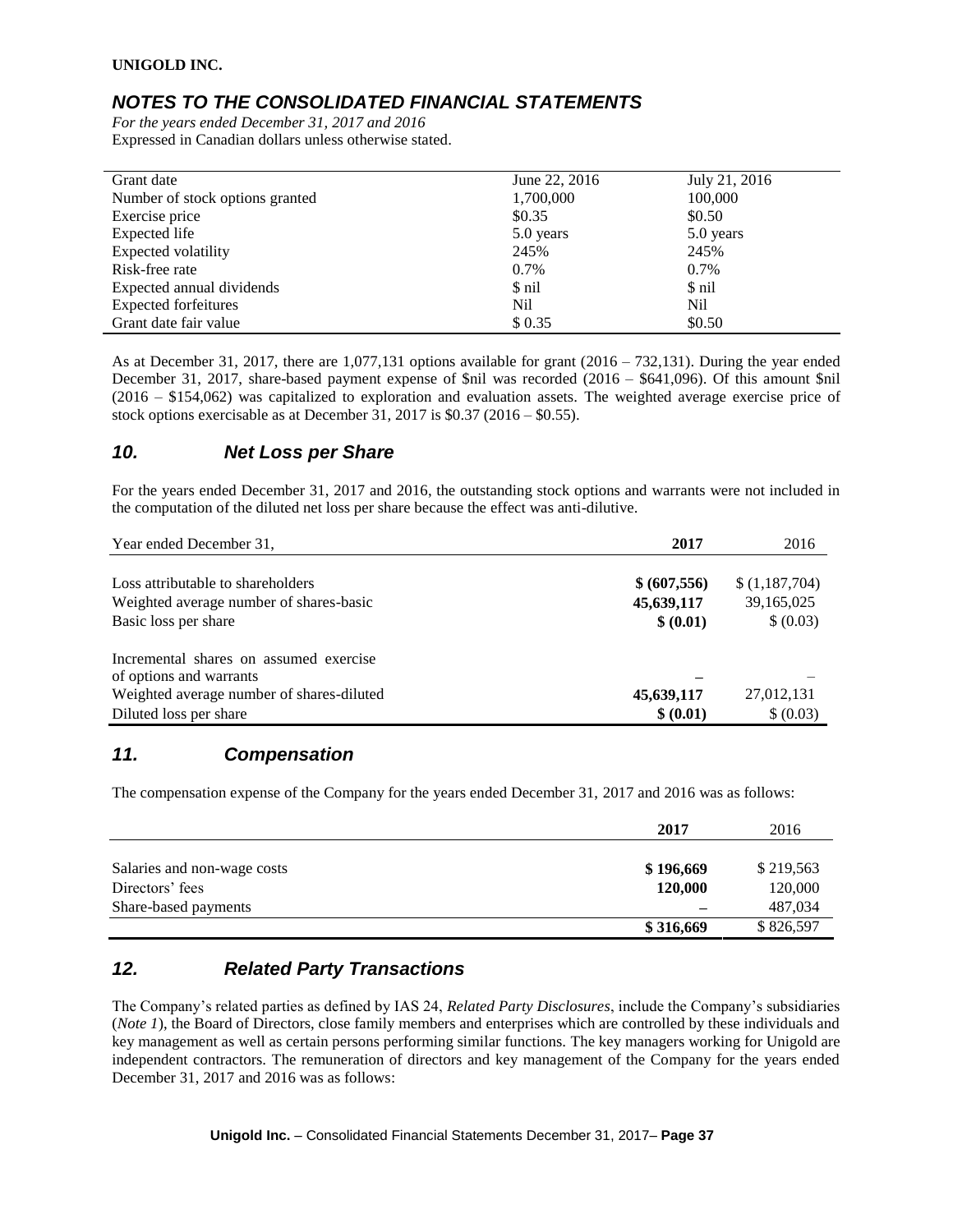# *NOTES TO THE CONSOLIDATED FINANCIAL STATEMENTS*

*For the years ended December 31, 2017 and 2016* Expressed in Canadian dollars unless otherwise stated.

| Year ended December 31, | 2017                     | 2016        |
|-------------------------|--------------------------|-------------|
| Aggregate compensation  | \$309,250                | 633,875     |
| Share-based payments    | $\overline{\phantom{0}}$ | 574,004     |
|                         | \$309,250                | \$1,207,879 |

Included in the accounts for the years ended December 31, 2017 and 2016 are payments made to officers, directors and corporations under the control or significant influence of officers and directors of the Company as follows:

| Year ended December 31,                                              | 2017      | 2016      |
|----------------------------------------------------------------------|-----------|-----------|
| Management services fees paid to corporations controlled by or under |           |           |
| significant influence of an officer or director of the Company       | \$59,170  | \$308,075 |
| Professional fees paid to officers or directors                      | 189,250   | 205,800   |
|                                                                      | \$248,420 | \$513,875 |

The payments made to insiders are included in aggregate compensation.

# <span id="page-40-0"></span>*13. Supplemental Information Pertaining to Cash Flow*

| Year ended December 31,                             | 2017      | 2016    |
|-----------------------------------------------------|-----------|---------|
| Income taxes paid                                   |           |         |
| Change in accrued exploration and evaluation assets | (11, 173) | 4,238   |
| Amortization included in exploration and            |           |         |
| evaluation assets ( <i>Note</i> 7)                  | 112,168   | 143,476 |
| Share-based payments charged to exploration         |           |         |
| and evaluation assets ( <i>Note</i> 7)              |           | 154,062 |

# <span id="page-40-1"></span>*14. Financial Risk Management*

The Company's risk exposures and the impact on the Company's financial instruments are summarized below. There have been no changes in the risks, objectives, policies and procedures during 2017 and 2016.

### **(a) Credit risk**

Credit risk is the risk of loss associated with a counterparty's inability to fulfill its payment obligations. The Company's credit risk is primarily attributable to cash and other receivables.

Cash is held with a reputable Canadian financial institution, from which management believes the risk of loss to be minimal.

Financial instruments included in other receivables consist of sales tax due from the Federal Government of Canada. Other receivables are in good standing as of December 31, 2017. Management believes that the credit risk concentration with respect to financial instruments included in other receivables is minimal.

### **(b) Liquidity risk**

The Company has in place a planning and budgeting process to help determine the funds required to support the Company's normal operating requirements on an ongoing basis and its capital, administrative, and exploration and evaluation expenditures. The Company ensures that there are sufficient funds to meet its short-term requirements, taking into account its anticipated cash flows from operations and its holdings of cash and cash equivalents.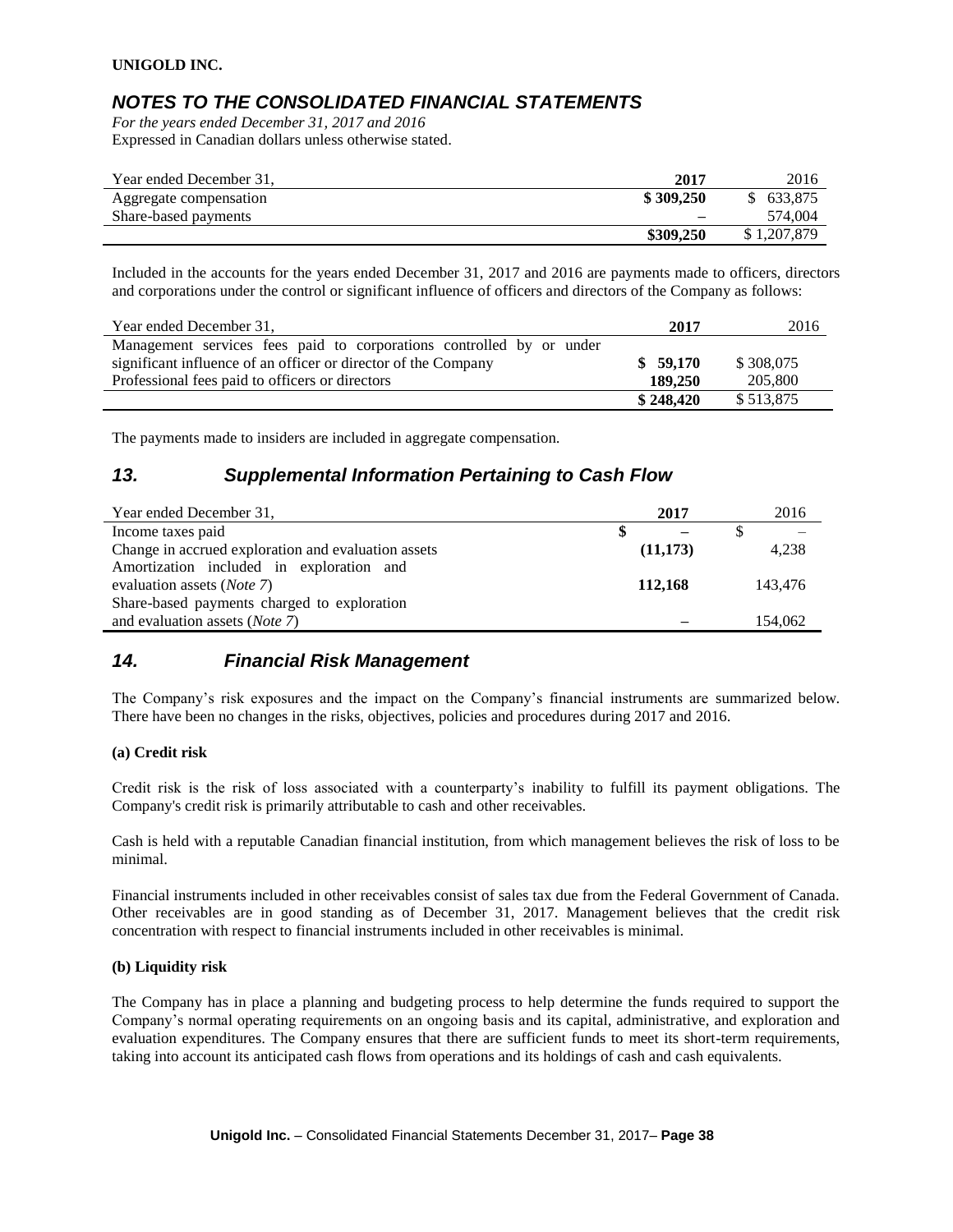# *NOTES TO THE CONSOLIDATED FINANCIAL STATEMENTS*

*For the years ended December 31, 2017 and 2016* Expressed in Canadian dollars unless otherwise stated.

As at December 31, 2017, the Company has working capital of \$1,477,172 (2016 – \$2,568,555). As of December 31, 2017, the Company has cash balances of \$1,453,259 (2016 – \$2,594,593) to settle current accounts payable and accrued liabilities of \$16,738 (2016 – \$77,913). The Company's other current assets consist of other receivables of \$22,272 (2016 – \$32,468) and other financial assets and prepaids of \$18,379 (2016 – \$19,407).

#### **(c) Market risk**

At the present time, the Company does not hold any interest in a mining property that is in production. The Company's viability and potential success depends on its ability to develop, exploit, and generate revenue from the development of mineral deposits. Revenue, cash flow, and profits from any future mining operations in which the Company is involved will be influenced by precious and/or base metal prices and by the relationship of such prices to production costs. Such prices can fluctuate widely and are affected by numerous factors beyond the Company's control.

#### **(d) Foreign exchange risk**

The Company's financings are in Canadian dollars. Certain of the Company's transactions with its subsidiary, Unigold Dominicana, S.R.L. are incurred in foreign currencies and are therefore subject to gains or losses due to fluctuations in exchange rates. The Company is therefore subject to foreign exchange risk. As at December 31, 2017, the Company had cash balances denominated in United States dollars ("U.S. \$") of \$15,539 (2016 – \$192,700). U.S. \$ payables as at December 31, 2017 were \$nil (2016 – \$13,248).

Sensitivity to a plus or minus 5% change in the foreign exchange rate would not have resulted in a significant fluctuation in the loss for the year ended December 31, 2017. The Company does not undertake currency hedging activities to mitigate its foreign currency risk.

#### **(e) Interest rate risk**

Interest rate risk is the risk that the fair value of future cash flows of a financial instrument will fluctuate because of changes in market interest rates. The Company's current policy is to earn interest on investment-grade short-term deposit certificates issued by its financial institutions. The Company periodically monitors the investments it makes and is satisfied with the creditworthiness of its financial institutions. As of December 31, 2017, interest rate risk is minimal since the Company has no interest-bearing debt instruments.

A sensitivity analysis has determined that an interest rate fluctuation of 1% would not have resulted in significant fluctuation in the interest income during the year ended December 31, 2017.

#### **(f) Fair value of financial assets and liabilities**

Fair value estimates are made at the statement of financial position date based on relevant market information and information about the financial instrument. These estimates are subjective in nature and involve uncertainties in significant matters of judgment and therefore cannot be determined with precision. Changes in assumptions could significantly affect these estimates.

The book values of cash, other receivables, and accounts payable and accrued liabilities, approximate their respective fair values due to the short-term nature of these instruments.

The following is a summary of the Company's financial instruments as at December 31, 2017 and 2016: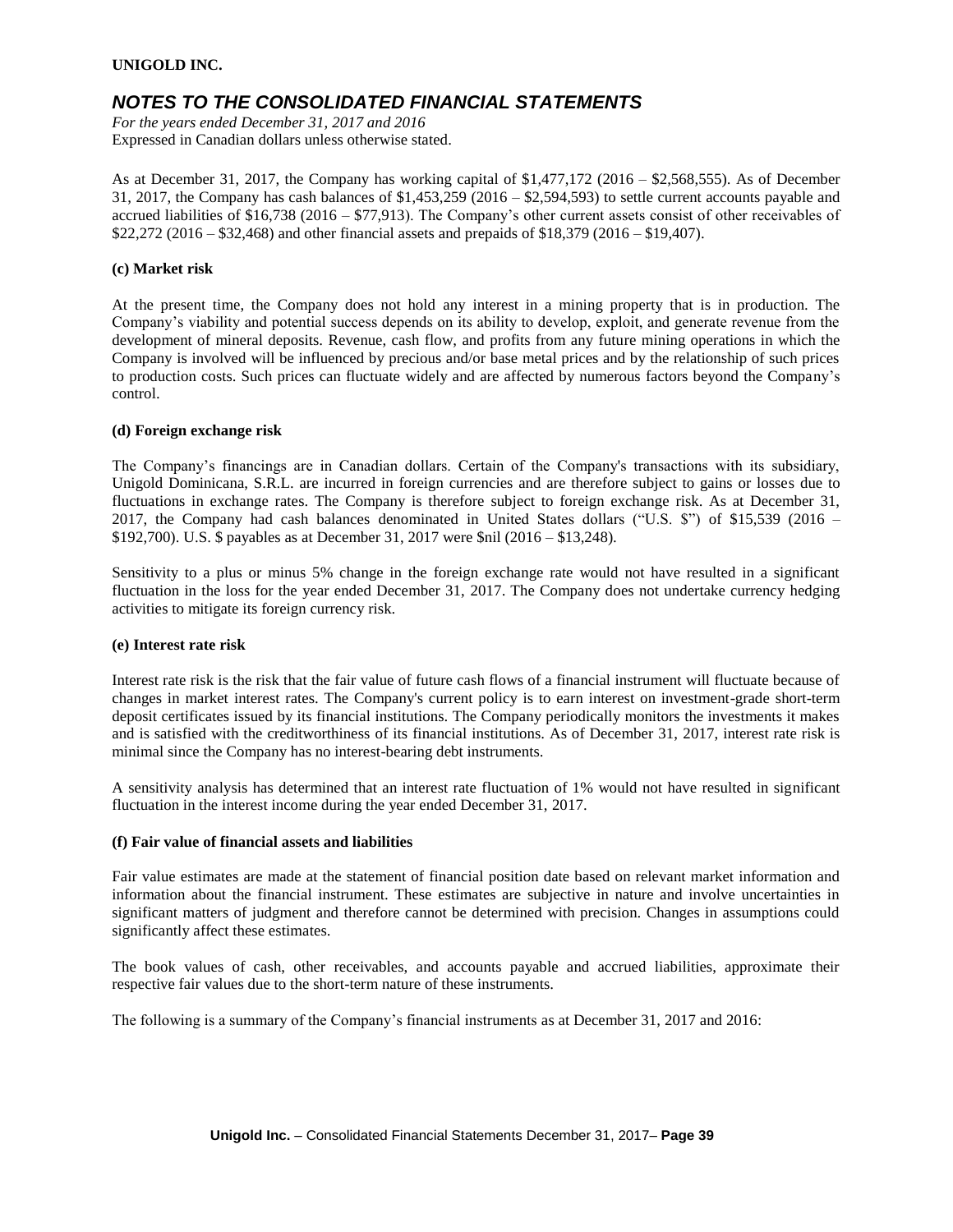# *NOTES TO THE CONSOLIDATED FINANCIAL STATEMENTS*

*For the years ended December 31, 2017 and 2016* Expressed in Canadian dollars unless otherwise stated.

|                                          | As at | <b>December 31, 2017</b> |             |             | December 31, 2016 |
|------------------------------------------|-------|--------------------------|-------------|-------------|-------------------|
|                                          |       | Carrying                 | Fair        | Carrying    | Fair              |
|                                          |       | Amount                   | Value       | Amount      | Value             |
|                                          |       |                          |             |             |                   |
| Cash                                     |       | \$1,453,259              | \$1,453,259 | \$2,594,593 | \$2,594,593       |
| Other receivables                        |       | 22,272                   | 22,272      | 32.468      | 32,468            |
| Accounts payable and accrued liabilities |       | 16,738                   | 16,738      | 77.913      | 77.913            |

# <span id="page-42-0"></span>*15. Capital Risk Management*

The Company considers its capital structure to consist of equity attributable to shareholders of the Company which at December 31, 2016 was \$41,811,958 (2016 – \$42,214,514). The Company manages its capital structure and makes adjustments to it, in order to have the funds available to support its exploration and operations activities.

The Company's objective when managing capital is to safeguard the Company's ability to continue as a going concern in order to pursue the exploration of its exploration properties and maximize shareholder returns. The Company satisfies its capital requirements through careful management of its cash resources and by utilizing its existing credit facility or equity issues, as necessary, based on the prevalent economic conditions of both the industry and the capital markets and the underlying risk characteristics of the related assets.

Management reviews its capital management approach on an ongoing basis. The Company and its subsidiaries are not subject to externally imposed capital requirements other than the capital requirements of the TSXV which requires adequate working capital or financial resources of the greater of (i) \$50,000 and (ii) an amount required in order to maintain operations and cover general and administrative expenses for a period of 6 months.

# <span id="page-42-1"></span>*16. Commitments and Contingencies*

### **(a) Legal proceedings**

The Company and its entities are party to certain legal proceedings arising in the ordinary course of business. In the opinion of management, there are no current legal proceedings or other claims outstanding, which, on final disposition, could have a material adverse effect on the financial position of the Company.

### **(b) Environmental matters**

The Company's exploration activities are subject to various laws and regulations governing the protection of the environment. These laws and regulations are continually changing and generally becoming more restrictive. The Company conducts its operations so as to protect public health and the environment and believes its operations are materially in compliance with all applicable laws and regulations. The Company has made, and expects to make in the future, expenditures to comply with such laws and regulations.

The Company has operated in the mineral exploration industry in the Dominican Republic for many years. The enforcement of environmental regulation in the Dominican Republic is evolving and the enforcement posture of government authorities is continually being reconsidered. The Company periodically evaluates its obligations under environmental regulations.

### **(c) Guarantees**

The Company has no guarantees outstanding.

### **(d) Contingencies**

The Company is a party to certain employment contracts. These contracts contain clauses requiring that up to \$11,000 be paid on termination for other than cause. The Dominican Republic has laws requiring payments of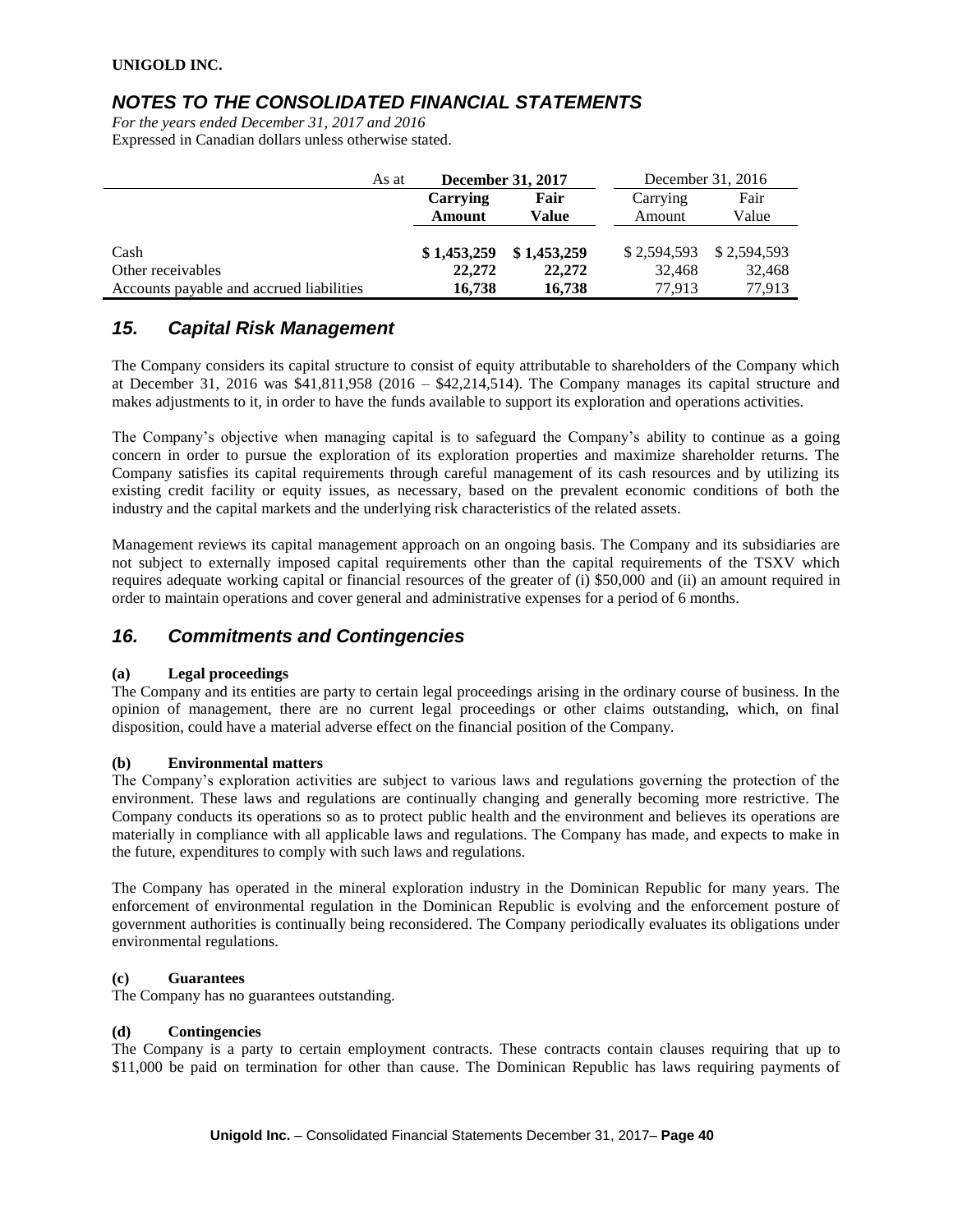# *NOTES TO THE CONSOLIDATED FINANCIAL STATEMENTS*

*For the years ended December 31, 2017 and 2016* Expressed in Canadian dollars unless otherwise stated.

approximately \$99,000 if those employees are terminated. As the triggering event has not taken place, the contingent payments have not been reflected in these consolidated financial statements.

### **(e) Operating contractual obligations**

Minimum contractual payments over the next five years are estimated as follows:

| Year         | Total          | 2018                 | 2019 | 2020                     | 2021                     | 2022    |
|--------------|----------------|----------------------|------|--------------------------|--------------------------|---------|
| Office lease | 9,000<br>ง     | 9,000<br>◡           |      | $\overline{\phantom{a}}$ | _                        | –<br>ш  |
| Services     | <b>162.000</b> | 162.000              |      |                          | $\overline{\phantom{a}}$ |         |
|              | \$171,000      | .000<br><b>ሶ</b> 171 | _    |                          | –                        | —<br>ыJ |

The Company has entered into leases for office premises. In the Dominican Republic, the lease has a life of one year (December 31, 2016 – one year) with renewal terms at the option of the lessee at lease payments based on market prices at the time of renewal. The cost is capitalized as Exploration and Evaluation cost. There are no restrictions placed upon the lessee by entering into these leases. In Canada, the corporation sub-leases base on a month-to-month basis. Payments recognized as an expense were as follows:

| Year ended<br>December<br>J1. | 2017  | 2016                                            |
|-------------------------------|-------|-------------------------------------------------|
| $\text{case}$ .<br>payments   | 6.300 | 700<br>$\Omega$<br>$\mathbf{u}$<br>. O C<br>دا، |

Non-cancellable operating lease commitments:

|                                             | As at | <b>December 31, 2017</b> | December 31, 2016 |
|---------------------------------------------|-------|--------------------------|-------------------|
| Within one year                             |       | \$9,000                  | \$8,000           |
| After one year but not more than five years |       | -                        |                   |
| More than five years                        |       | -                        |                   |

### **(f) 2015 Private Placement**

In connection with the 2015 private placement, an investment agreement was signed which gives Osisko Gold Royalties Ltd. ("Osisko") the following rights:

(i) Participation Right: As long as Osisko holds Unigold shares equal to at least 10% of the issued and outstanding Unigold shares on a non-diluted basis, Osisko will have the right to participate in future equity financings by Unigold on a pro rata basis to its non-diluted shareholding at the applicable time. Osisko exercised its right and participated in the 2016 financing.

(ii) Nomination Right: As long as Osisko holds Unigold shares equal to at least 10% of the issued and outstanding Unigold Shares on a non-diluted basis, Osisko will be entitled to nominate the greater of: (a) two (2) nominees, and (b) the number of nominees obtained by multiplying Osisko's percentage ownership of Unigold Shares (on a nondiluted basis) by the number of directors Unigold's management slate of nominees proposed to the Board (fractional numbers being rounded down to the nearest whole number) at any meeting of shareholders of Unigold.

(iii) Royalty Option: Osisko will be granted an option to purchase a 2% net smelter return ("NSR") royalty on Unigold's Neita property for a consideration of \$2,000,000, exercisable 90 days following the delivery of a feasibility study. Once exercised, Unigold will have the right to repurchase a 1% NSR (being 50% of the 2% NSR held by Osisko) for \$1,000,000 until 90 days following the achievement of commercial production.

(iv) Royalty/Stream Right: As long as Osisko holds Unigold shares equal to at least 10% of the issued and outstanding Unigold shares on a non-diluted basis, Osisko will have the right of first refusal over any royalty, stream, forward, off-take, gold loan or other agreement involving the sale of a similar interest in products from properties of Unigold that Unigold proposes to enter into from time to time. In the event that Osisko does not exercise its right of first refusal, Unigold may thereafter offer such right to a third party on terms no more favourable to such third party than those offered to Osisko.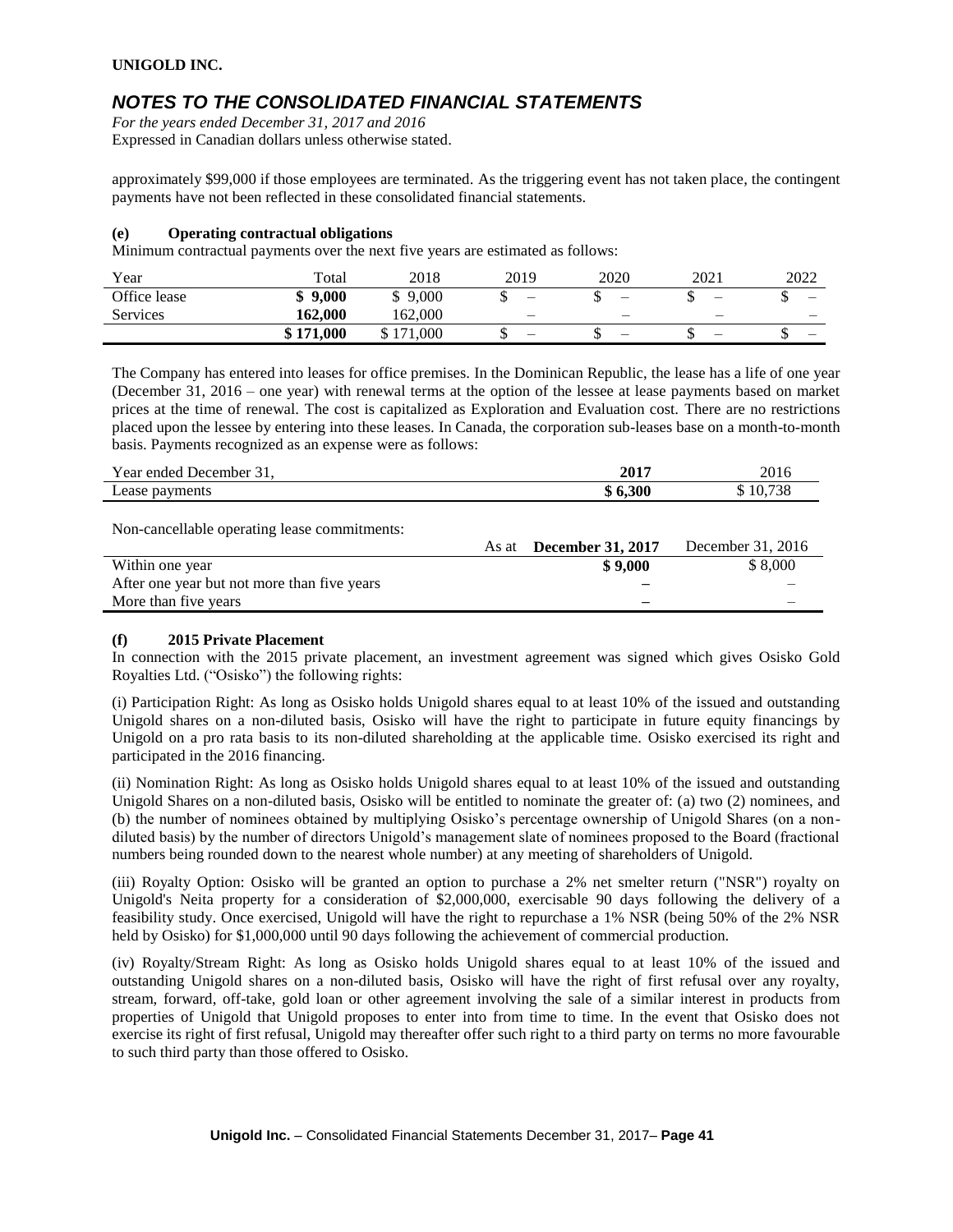# *NOTES TO THE CONSOLIDATED FINANCIAL STATEMENTS*

*For the years ended December 31, 2017 and 2016* Expressed in Canadian dollars unless otherwise stated.

### <span id="page-44-0"></span>*17. Segmented Information*

The Company's only activity is mineral exploration and evaluation. All of the Company's land, vehicles, field equipment, and camp and buildings (see *Note 6*) are physically located in the Dominican Republic. All of the Company's exploration and evaluation activities referred to in *Note 7* relate to properties in the Dominican Republic.

|                      | As at and for the year ended December 31, 2017 |              |              |
|----------------------|------------------------------------------------|--------------|--------------|
|                      |                                                | Dominican    |              |
|                      | Canada                                         | Republic     | Total        |
| Assets               | \$1,415,607                                    | \$40,415,920 | \$41,831,527 |
| Liabilities          | 12,700                                         | $4,036-$     | 16,736       |
| Amortization expense | (744)                                          |              | (744)        |
| Investment income    | 20,981                                         | 45           | 21,026       |
| Financing expense    |                                                |              |              |
| Other expenses       | (613, 942)                                     | (13,896)     | (627, 838)   |
|                      |                                                |              |              |

|                      |             | As at and for the year ended December 31, 2016 |              |
|----------------------|-------------|------------------------------------------------|--------------|
|                      |             | Dominican                                      |              |
|                      | Canada      | Republic                                       | Total        |
| Assets               | \$2,548,980 | \$39,946,278                                   | \$42,495,258 |
| Liabilities          | 62,752      | 15,161                                         | 77,913       |
| Amortization expense | (1,064)     |                                                | (1,064)      |
| Investment income    | 19.734      | 33                                             | 19,767       |
| Financing expense    |             |                                                |              |
| Other expenses       | (1,178,186) | (30, 349)                                      | (1,208,535)  |

### <span id="page-44-1"></span>*18. Tax Note*

### **(a) Provision for Income Taxes**

Major items causing the Company's income tax rate to differ from the 2017 combined Canadian federal and provincial statutory rate of approximately 26.5% (2016 – 26.5%) were as follows:

| Years ended December 31,                               | 2017         | 2016          |
|--------------------------------------------------------|--------------|---------------|
| Loss before income taxes:                              | \$ (607,556) | \$(1,187,704) |
|                                                        |              |               |
| Expected income tax (recovery) based on statutory rate | (161,000)    | (315,000)     |
| Increase (decrease) resulting from:                    |              |               |
| Share-based payment                                    |              | 170,000       |
| Share issue costs                                      |              | (120,000)     |
| Expenses not deductible for tax purposes               | 4.000        | 9.000         |
| Other                                                  | (6,000)      | (2,000)       |
| Change in benefit of tax assets not recognized         | 163,000      | 258,000       |
|                                                        | \$           |               |

#### **(b) Deferred Income Tax Balances**

Deferred tax assets have not been recognized in respect of the following deductible temporary differences because it is not probable that future taxable profits will be available against which the Company and its subsidiaries can utilize the benefits.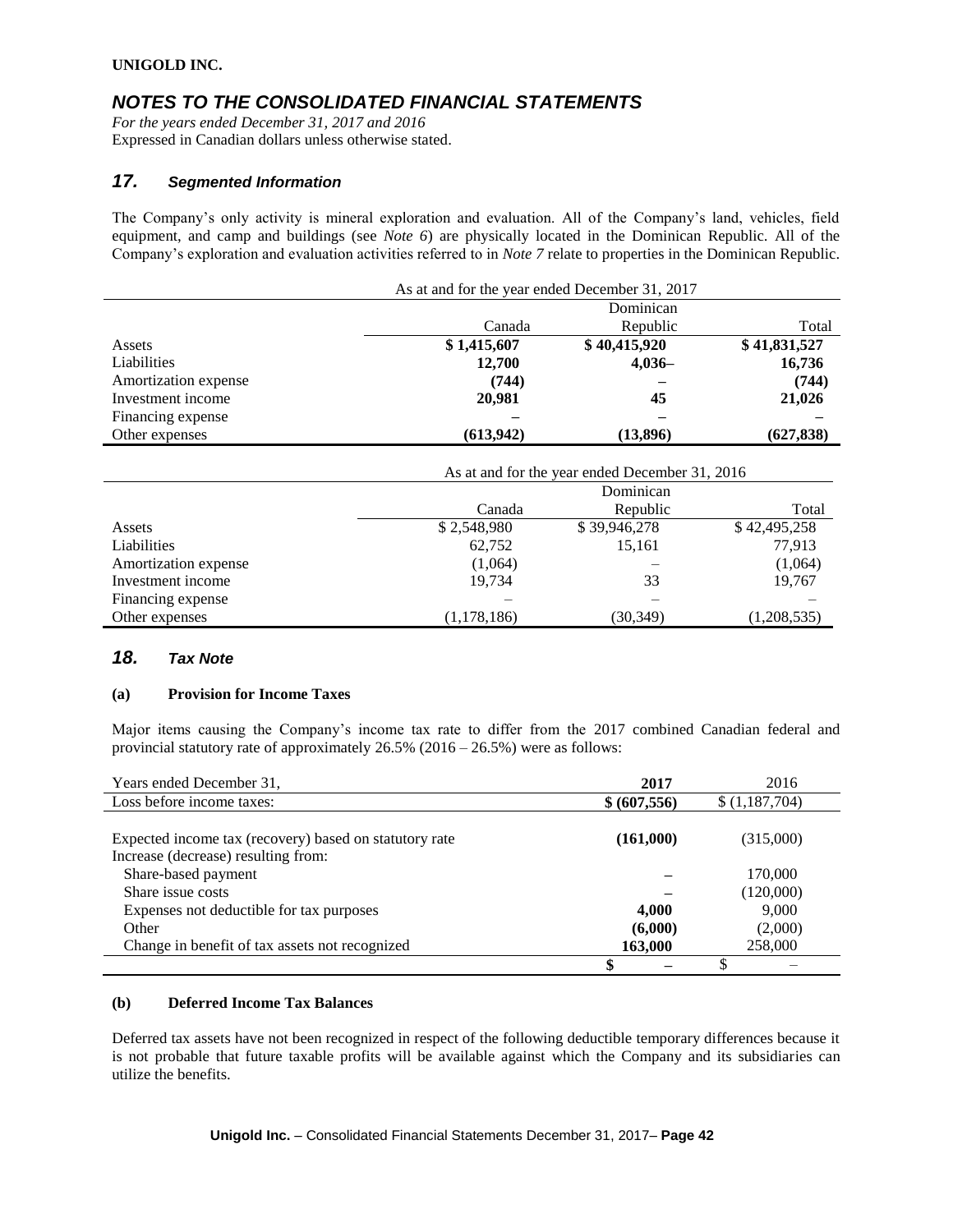# *NOTES TO THE CONSOLIDATED FINANCIAL STATEMENTS*

*For the years ended December 31, 2017 and 2016* Expressed in Canadian dollars unless otherwise stated.

| Years ended December 31,          | 2017         | 2016         |
|-----------------------------------|--------------|--------------|
| Non-capital loss carry-forwards   | \$17,478,000 | \$16,775,000 |
| Capital loss carry-forwards       | 7,091,000    | 7,091,000    |
| Share issue costs                 | 288,000      | 400,000      |
| Exploration and evaluation assets | 2,780,000    | 2,868,000    |
| Property, plant and equipment     | 1,508,000    | 1,400,000    |
|                                   | \$29,145,000 | \$28,534,000 |

The Company has approximately \$888,000 (2016 – \$888,000) and \$1,795,000 (2016 – \$1,795,000) of Canadian development expenses and Canadian exploration expenditures, respectively, and \$39,990,000 (2016 – \$39,470,000) of foreign exploration expenditures as at December 31, 2017 which, under certain circumstances, may be utilized to reduce taxable income of future years. As at December 31, 2017, the Company had available for deduction against future taxable income, non-capital losses in Canada of approximately  $$17,479,000$  (2016 – \$16,775,000) which expire as follows:

| Year of Expiry | Amount        |  |
|----------------|---------------|--|
| 2026           | \$<br>959,000 |  |
| 2027           | 1,309,000     |  |
| 2028           | 665,000       |  |
| 2029           | 1,399,000     |  |
| 2030           | 1,630,000     |  |
| 2031           | 1,731,000     |  |
| 2032           | 2,481,000     |  |
| 2033           | 2,382,000     |  |
| 2034           | 2,026,000     |  |
| 2035           | 1,061,000     |  |
| 2036           | 1,132,000     |  |
| 2037           | 703,000       |  |
|                | \$17,478,000  |  |

In the Dominican Republic, the Company's subsidiary is exempt from paying corporate taxes, sales taxes and import duties until 2024.